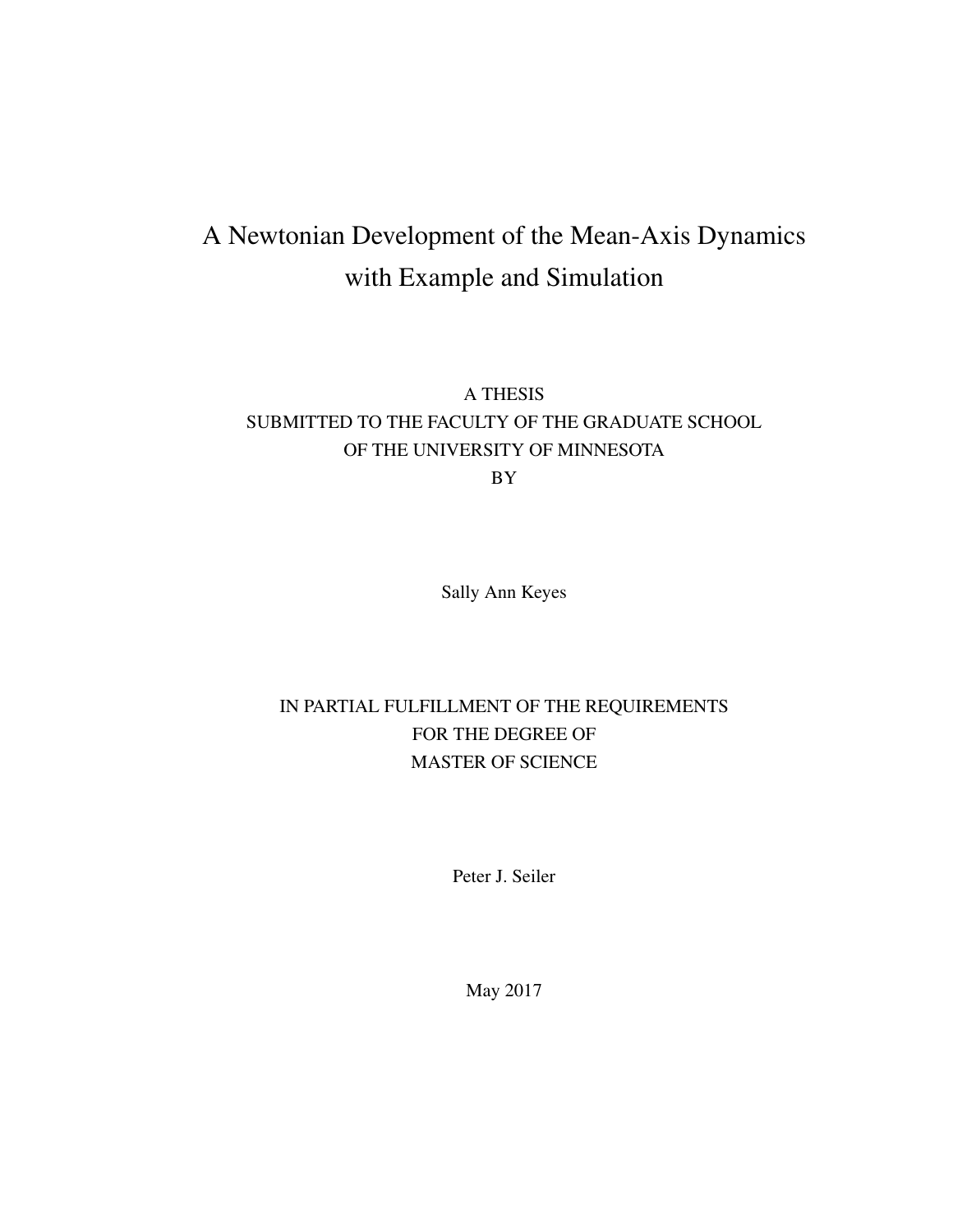© Sally Ann Keyes 2017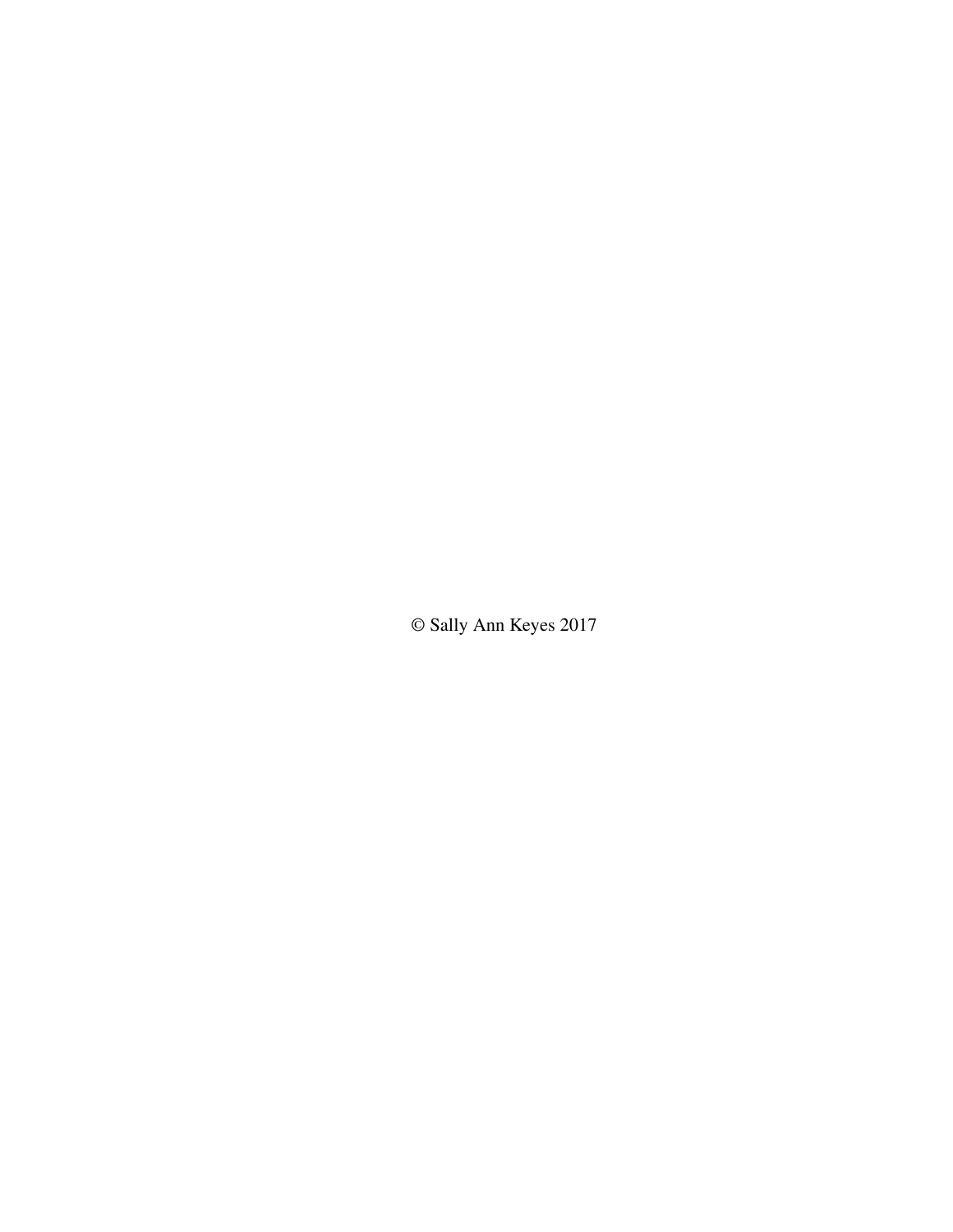### Acknowledgments

I would like to thank my family and friends for their unwavering support and encouragement. My gratitude for them is immeasurable.

I would like to thank my advisor, Peter Seiler Jr., for all the time and effort he has spent teaching me about research and mentoring me. I would also like to thank him for the many occasions I came to his office with an idea I had yet to figure out how to explain. Pete was always patient, trusted in my ideas and intuition, and never failed to help me come up with an explanation I could share with others.

I would like to thank David Schmidt for his time and expertise as I have explored the field of the mean axes. His influence has impacted my research tremendously and helped me to make meaningful connections to the work of the flight dynamics community.

I would like to thank NASA for the generous funding that has made the Performance Adaptive Aeroelastic Wing a reality. This work was carried out as a part of that project and was funded under NASA NRA, "Lightweight Adaptive Aeroelastic Wing for Enhanced Performance Across the Flight Envelope," NRA NNX14AL36A, with Mr. John Bosworth serving as the Technical Monitor.

I would like to thank the University of Minnesota for the College of Science and Engineering Graduate Fellowship. The fellowship has helped to make my research possible and has given me the opportunity to freely pursue my ideas.

Finally, I would like to acknowledge the Kenneth G. and Rosemary R. Anderson Fellowship as well as the John A. and Jane Dunning Copper Fellowship. Both of these fellowships have allowed me extra freedom to commit to my research and academic work.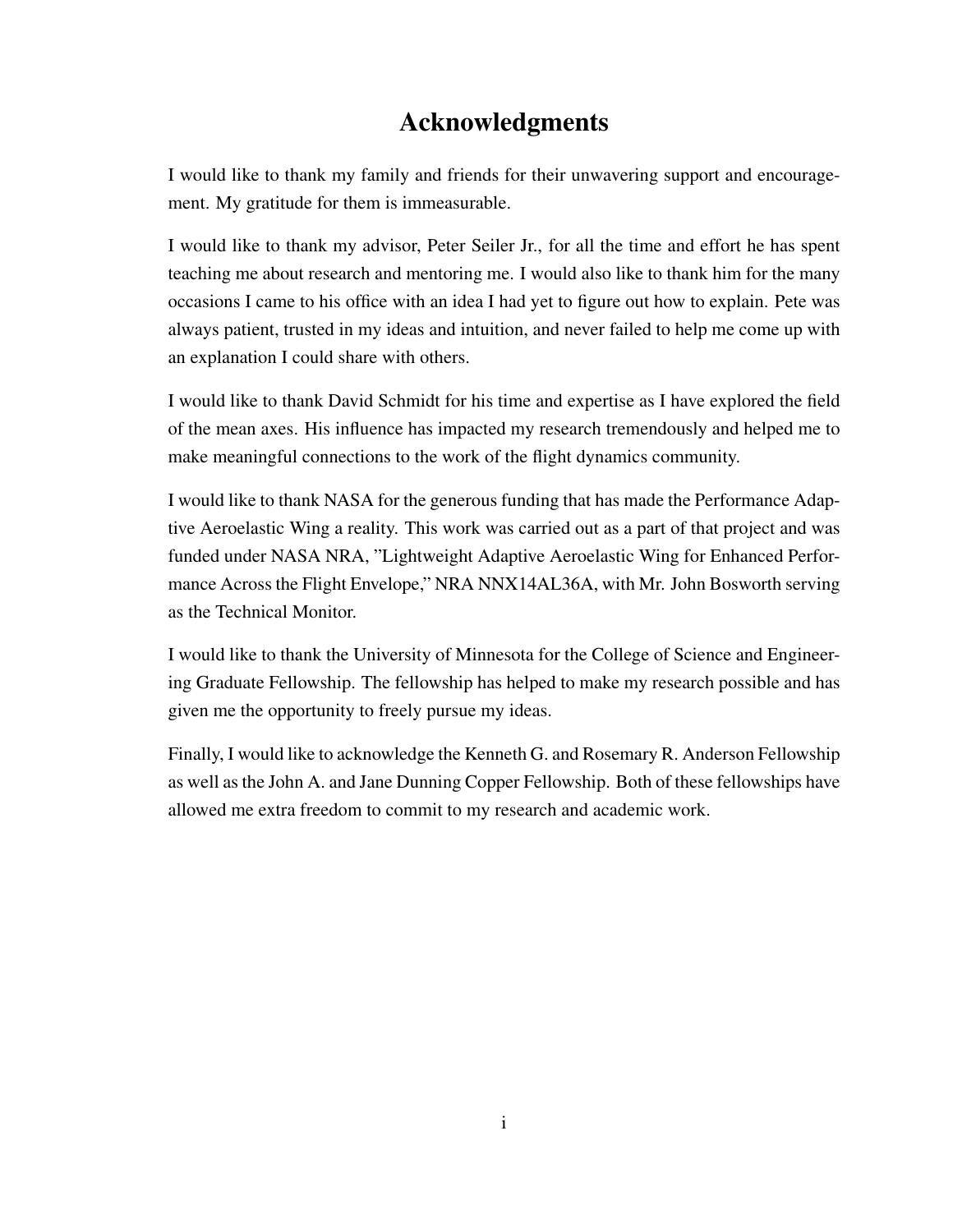### Dedication

*To my parents, Jimmy and Cindy, for their endless support.*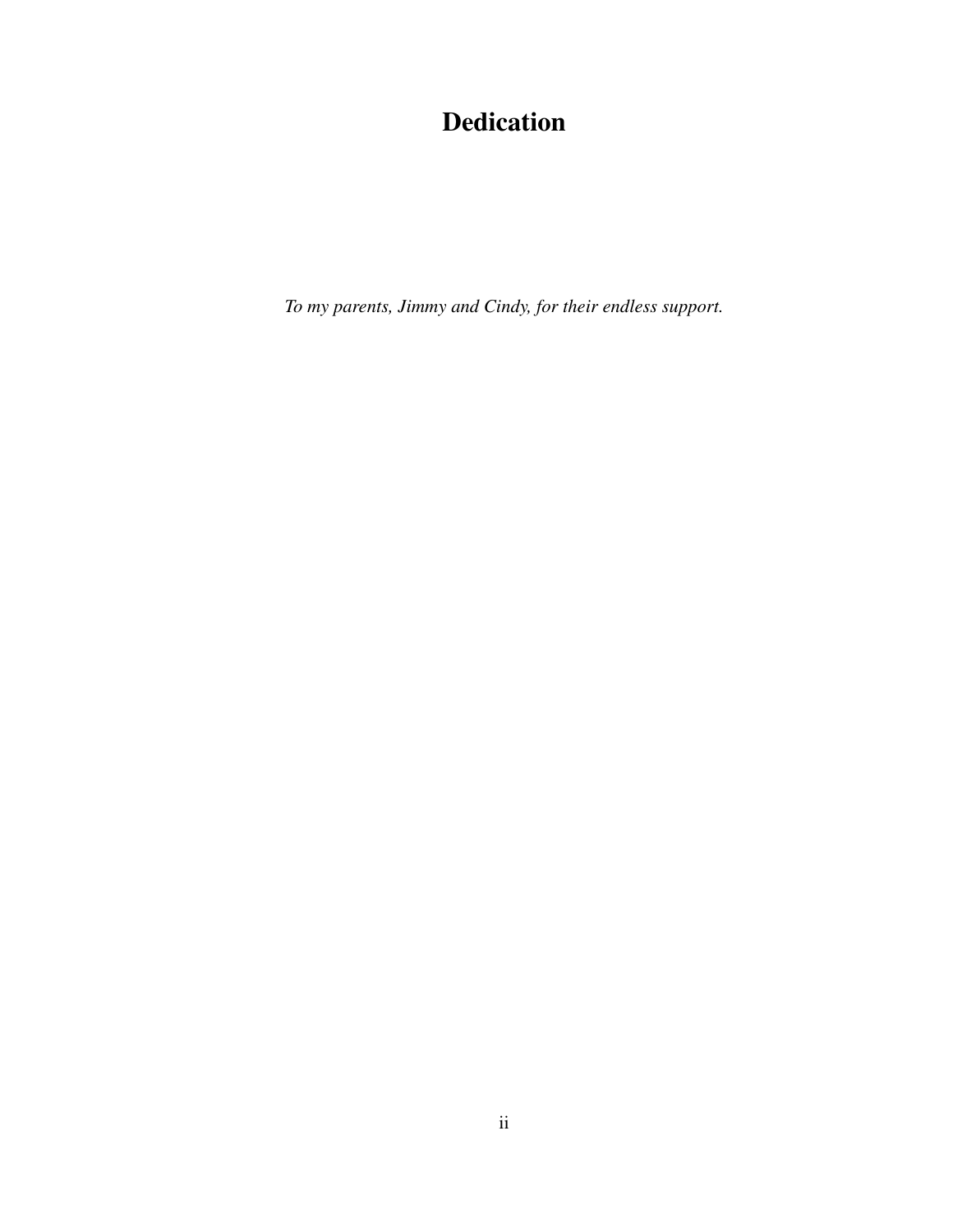### Abstract

Mean-axis models of flight dynamics for flexible aircraft are being utilized more frequently in recent dynamics and controls research. The equations of motion resulting from the mean-axis formulation are frequently developed with Lagrangian mechanics. In addition, the models are typically simplified using assumptions regarding the effects of the elastic deformation. Although widely accepted in the literature, the formulation and assumptions may be confusing to a user outside of the flight dynamics field (such as a controls engineer). In this thesis, the equations of motion are derived from first principles utilizing Newtonian, rather than Lagrangian, mechanics. In this framework, the formulation offers a new set of insights into the equations of motion and explanations for the assumptions. A threelumped-mass idealization of a rolling flexible aircraft is presented as an example of the mean-axis equations of motion. The example is also used to investigate the effects of common simplifying assumptions. The equations of motion are also developed without any such assumptions, and simulation results allow for a comparison of the exact and simplified dynamics.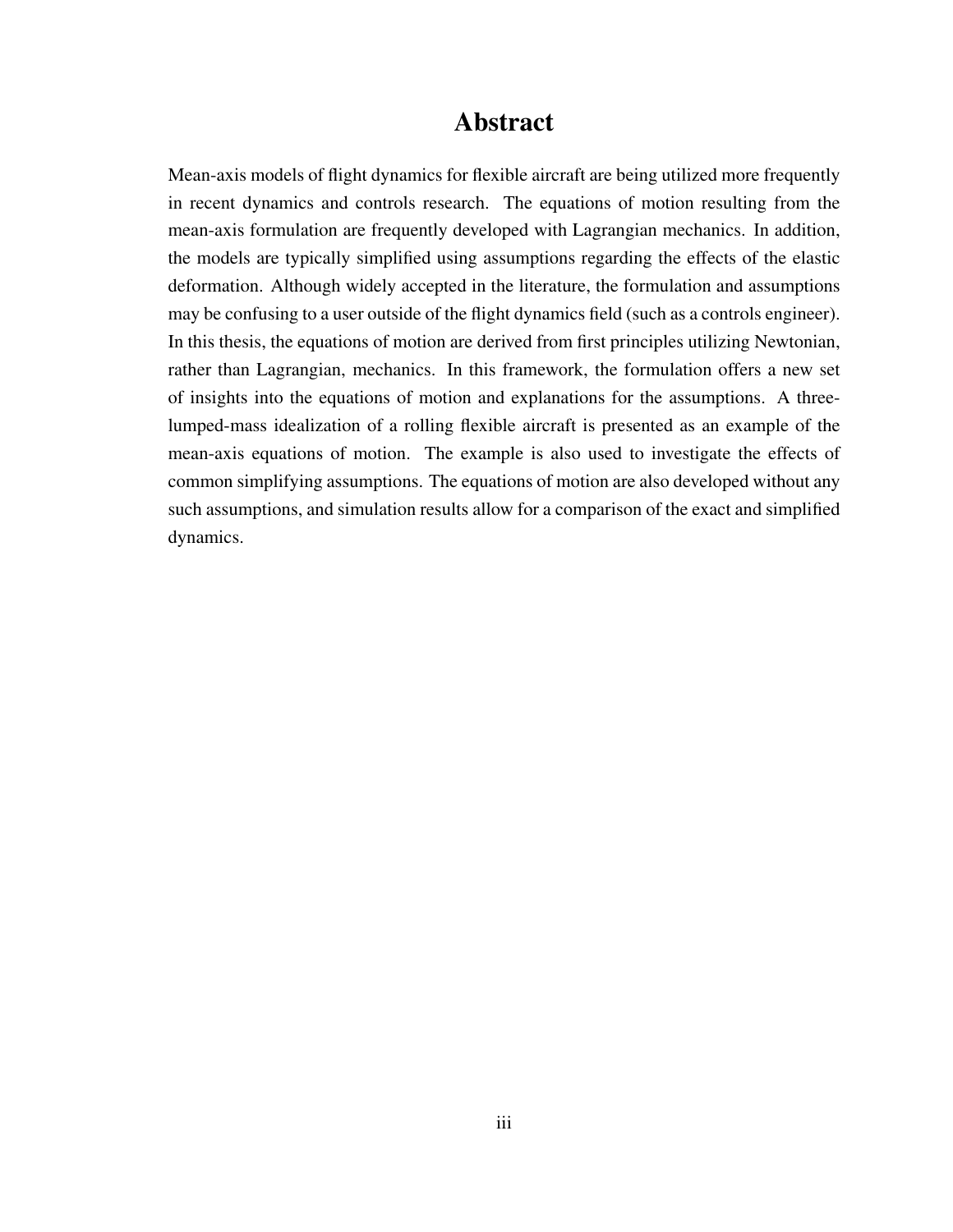# **Contents**

| <b>List of Tables</b>  |                                               | vii          |
|------------------------|-----------------------------------------------|--------------|
| <b>List of Figures</b> |                                               | viii         |
| <b>Chapter 1</b>       | <b>Introduction</b>                           | $\mathbf{1}$ |
| <b>Chapter 2</b>       | <b>The Mean Axes</b>                          | $\mathbf{3}$ |
| 2.1                    |                                               | 3            |
| 2.2                    |                                               | 6            |
| 2.3                    |                                               | 7            |
| 2.4                    |                                               | 9            |
| <b>Chapter 3</b>       | <b>Linear Deformation and the Mean Axes</b>   | 13           |
| 3.1                    |                                               |              |
| 3.2                    | Equations of Motion in a Body-Reference Frame | 16           |
| 3.3                    | Equations of Motion in the Mean-Axis Frame 19 |              |
| 3.4                    |                                               | 25           |
| 3.5                    |                                               | 27           |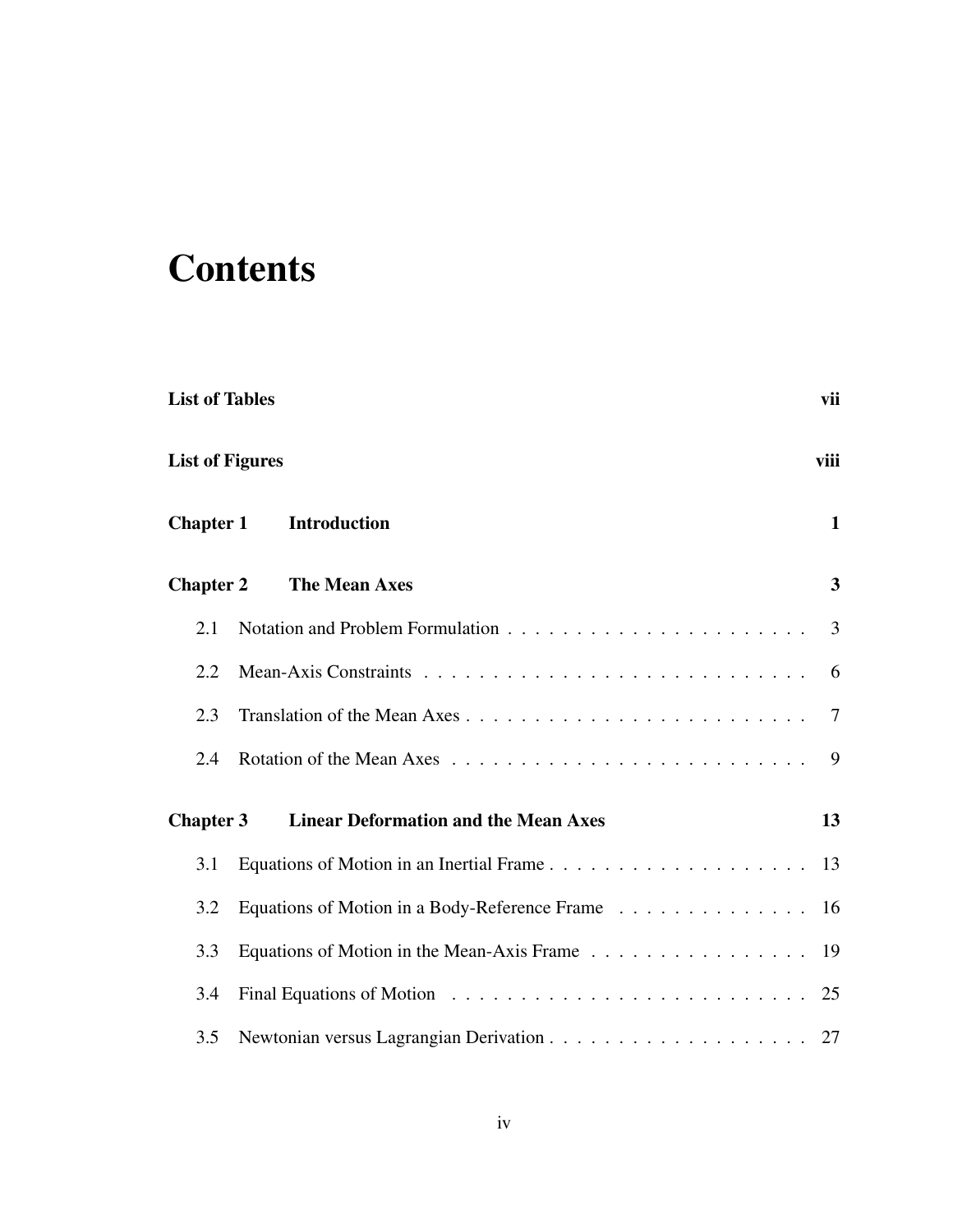| <b>Chapter 4</b>    | <b>Three Mass Example</b>                                     | 29 |
|---------------------|---------------------------------------------------------------|----|
| 4.1                 |                                                               |    |
| 4.2                 |                                                               |    |
| 4.3                 | Equations of Motion in Terms of Vibration Modal Coordinate 32 |    |
| 4.4                 |                                                               |    |
| <b>Chapter 5</b>    | <b>Three Mass Simulation and Analysis</b>                     | 35 |
| 5.1                 |                                                               |    |
| 5.2                 |                                                               |    |
| 5.3                 |                                                               |    |
| 5.4                 |                                                               | 40 |
|                     |                                                               |    |
| <b>Chapter 6</b>    | <b>Conclusions and Future Work</b>                            | 42 |
| <b>Bibliography</b> |                                                               | 44 |
| Appendix A          | <b>Appendices</b>                                             | 46 |
| A.1                 |                                                               |    |
|                     | A.2 Simplification of Translational Dynamics in Mean Axes     | 48 |
| A.3                 | Simplification of Rotational Dynamics in Mean Axes 49         |    |
| A.4                 | Internal Angular Momentum and its Derivative in Mean Axes     | 51 |
| A.5                 | Simplification of Elastic Dynamics in Mean Axes               | 52 |
| A.6                 | Three Mass Example Supplementary Material                     | 53 |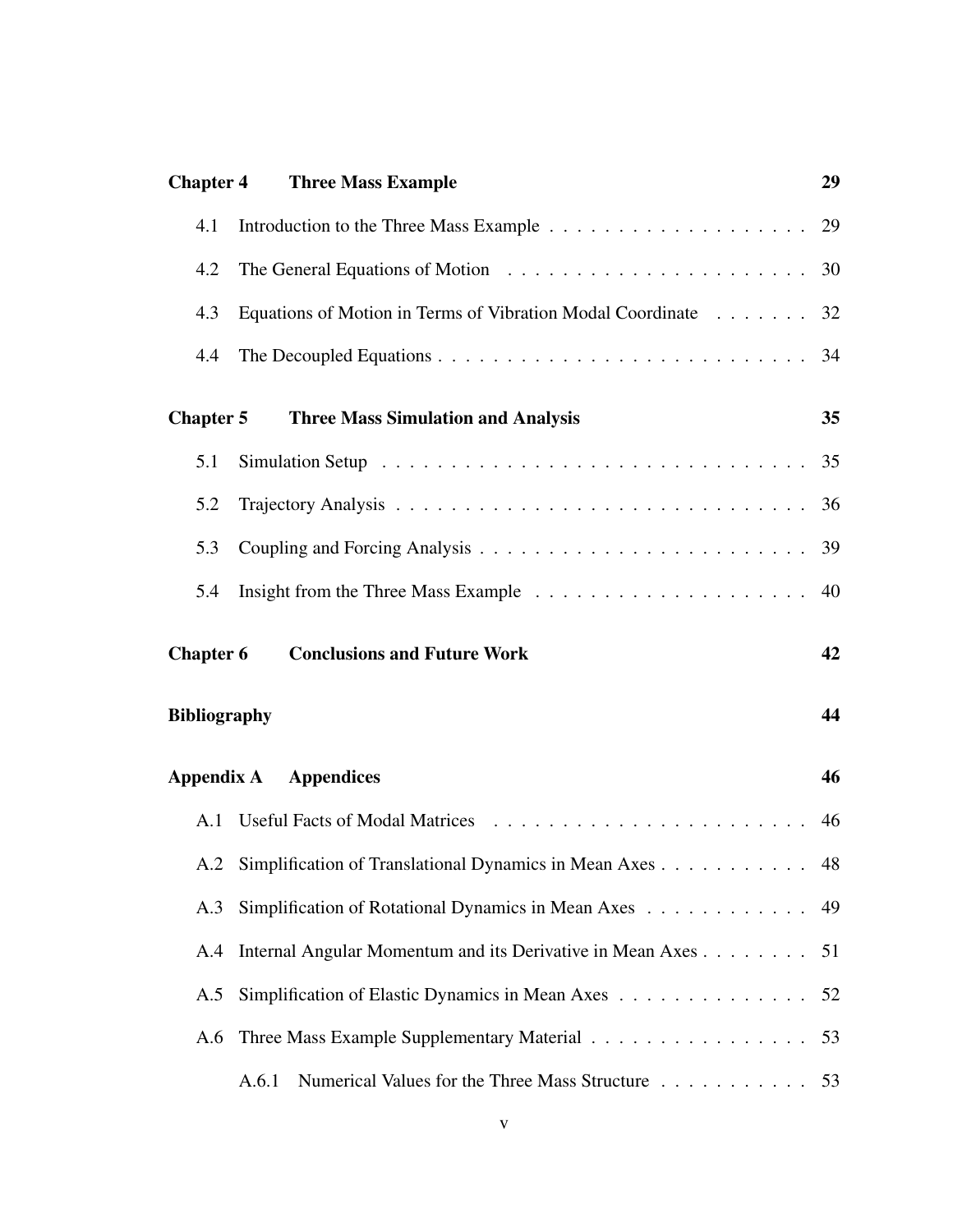| A.6.3 Numerical Values for the Three Mass Aerodynamics 55 |  |
|-----------------------------------------------------------|--|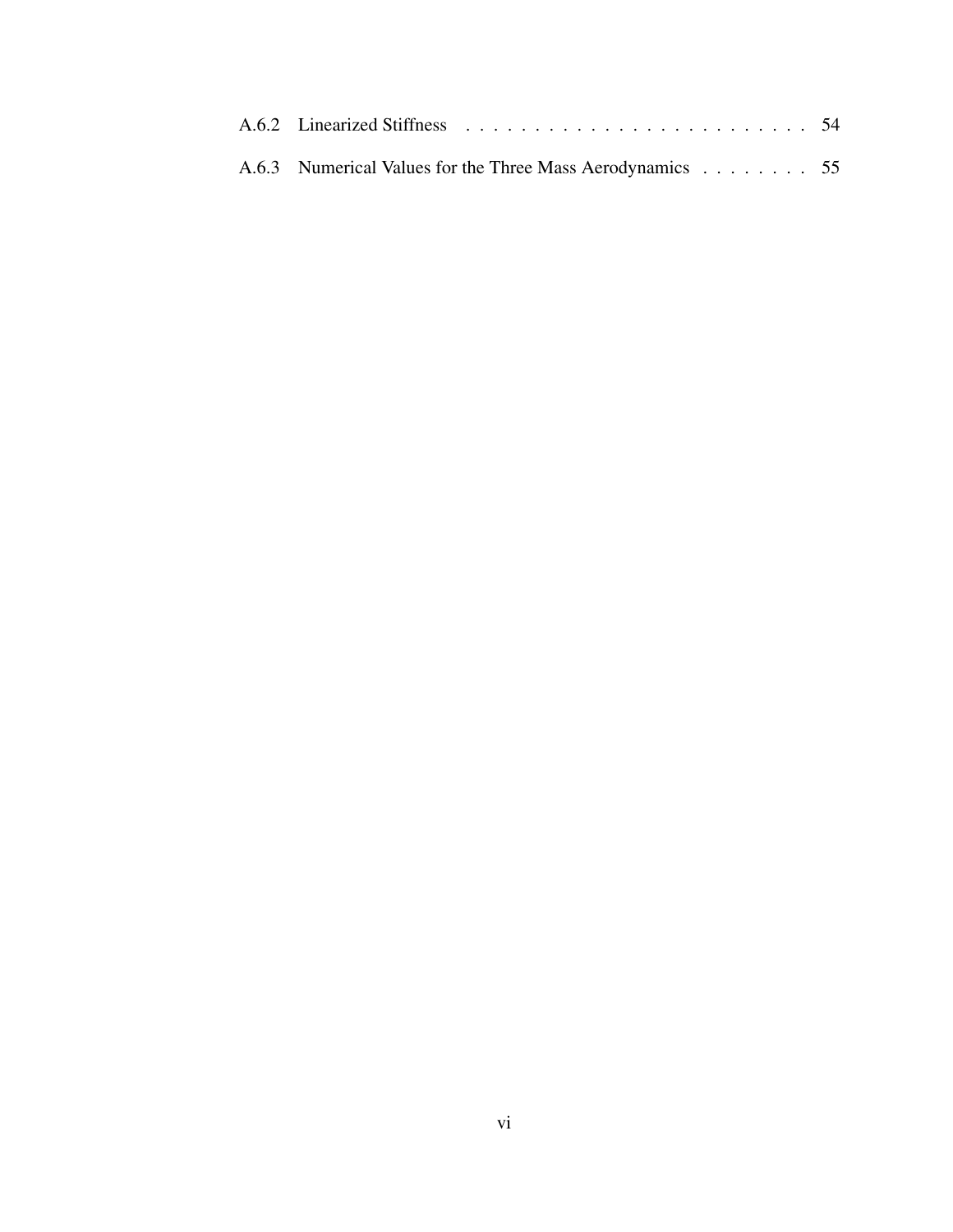# List of Tables

| 5.1 RMS Error for Three Mass Example Solutions 38               |  |
|-----------------------------------------------------------------|--|
| 5.2 Numerical Comparison of Neglected Terms to Forcing Terms 39 |  |
| A.1 Numerical Values for the Three Mass Structure 54            |  |
| A.2 Numerical Values for the Three Mass Aerodynamics 55         |  |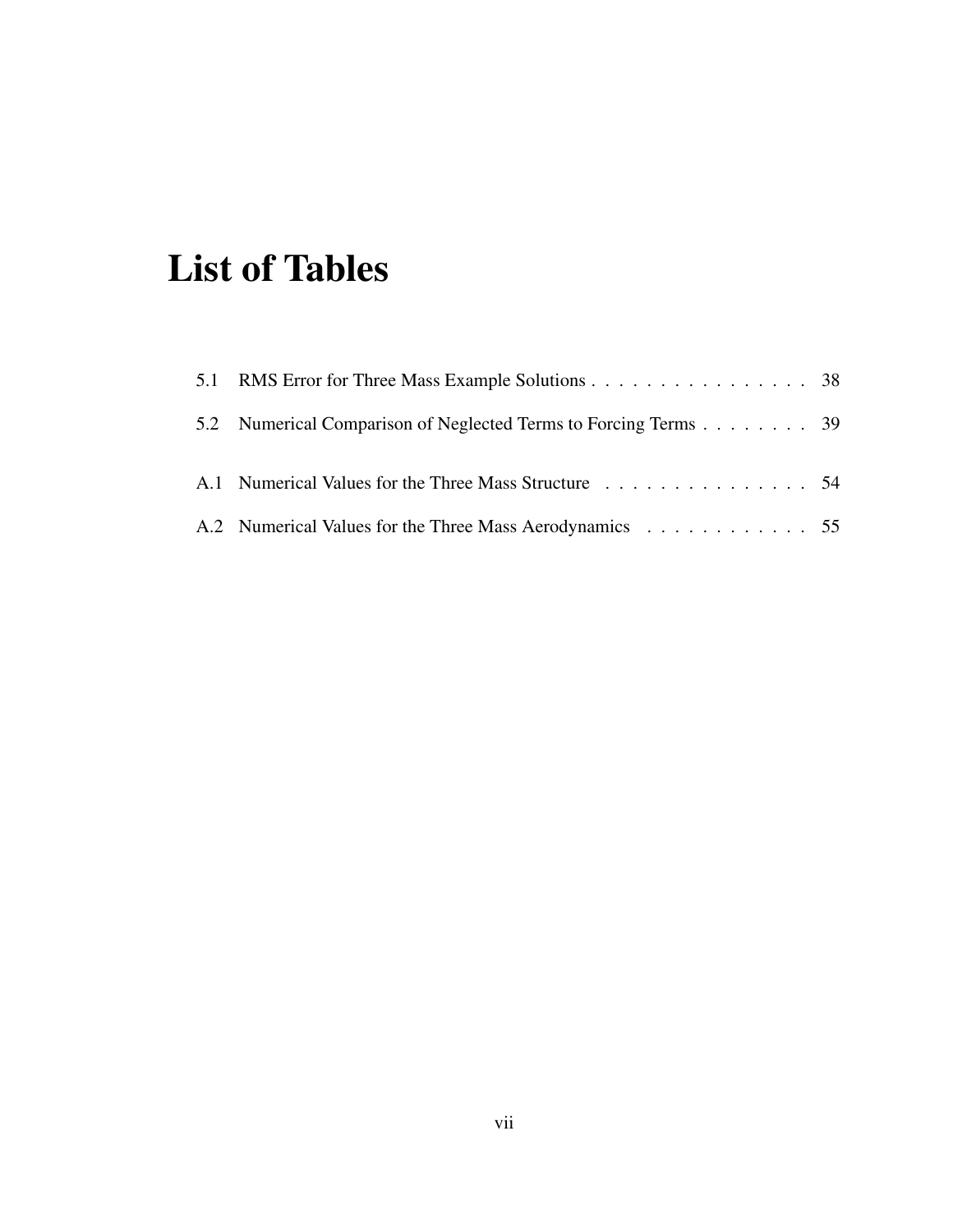# List of Figures

| 2.1 | Left: Notation for system of particles in an inertial $(x, y, z)$ frame. Right:<br>Notation for system using a body $(x', y', z')$ frame. 4 |  |
|-----|---------------------------------------------------------------------------------------------------------------------------------------------|--|
| 3.1 | Position of particle i with $s_i$ and $\delta_i$ denoting the undeformed position and                                                       |  |
| 3.2 | Position of particle i with $s_i$ and $\delta_i$ denoting the undeformed position and                                                       |  |
| 4.1 |                                                                                                                                             |  |
|     |                                                                                                                                             |  |
| 4.3 |                                                                                                                                             |  |
| 5.1 | Control Surface Input to Generate Large but Expected Conditions. 37                                                                         |  |
| 5.2 |                                                                                                                                             |  |
| 5.3 |                                                                                                                                             |  |
|     |                                                                                                                                             |  |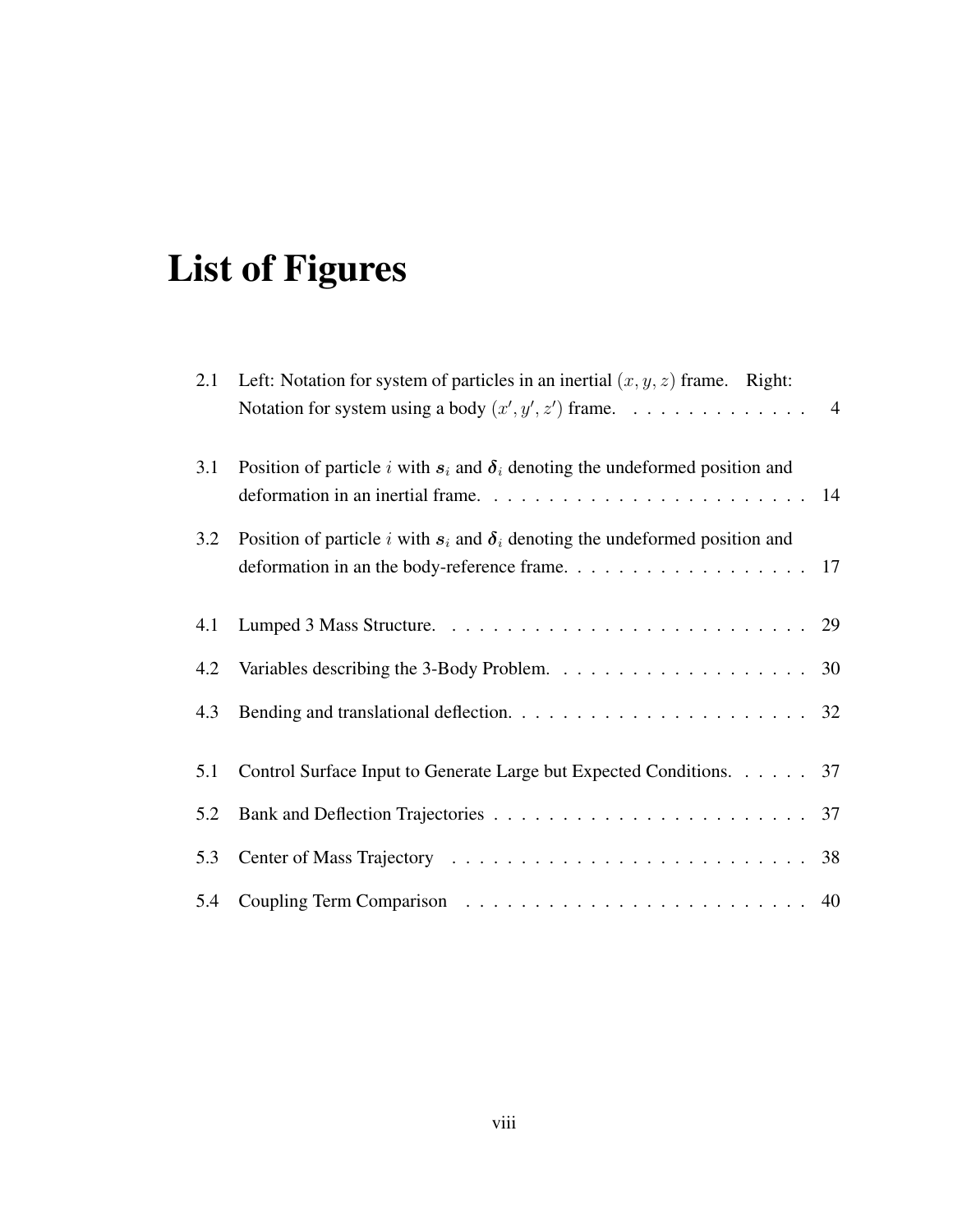## Chapter 1

### Introduction

The objective of this work is to provide insight into the formulation and assumptions of the mean-axis equations of motion for flexible aircraft. As engineers seek to design and produce more fuel efficient aircraft, the resulting trends are of reduced structural mass and increased wing aspect ratio. This leads to increasingly flexible aircraft, which present unique control challenges. Typically, aircraft are designed such that flutter and excessive vibrations will not occur within the flight envelope, and controllers are designed assuming a rigid aircraft. As aircraft become more flexible, however, they will require that controllers provide integrated rigid body and vibration control. In turn, these controllers require that models are developed which capture the essential dynamics of the system but provide the simplicity necessary for control design. The simplicity requirement translates into a model with a relatively low number of states, on the order of ten rather than thousands as may be found in high fidelity computational models. The requirement that the model capture the essential dynamics means that the model must accurately describe both the rigid body and the elastic degrees of freedom, as well as critical interactions between them such as body-freedom flutter.

When modeling the flight dynamics of flexible aircraft, the use of the mean-axis formulation of the equations of motion dates back to the early work of Milne in the mid 1960s. [1] The modeling approach has grown more popular with the advent of finite element methods for characterizing the free vibrations of the aircraft structure, and mean- axis models have been used in a wide variety of applications. Such applications include nonlinear real-time piloted simulations, [2] flight dynamics and flutter analyses, [3] and control law synthesis for active flutter suppression. [4] Some of the advantages of using mean-axis models are 1)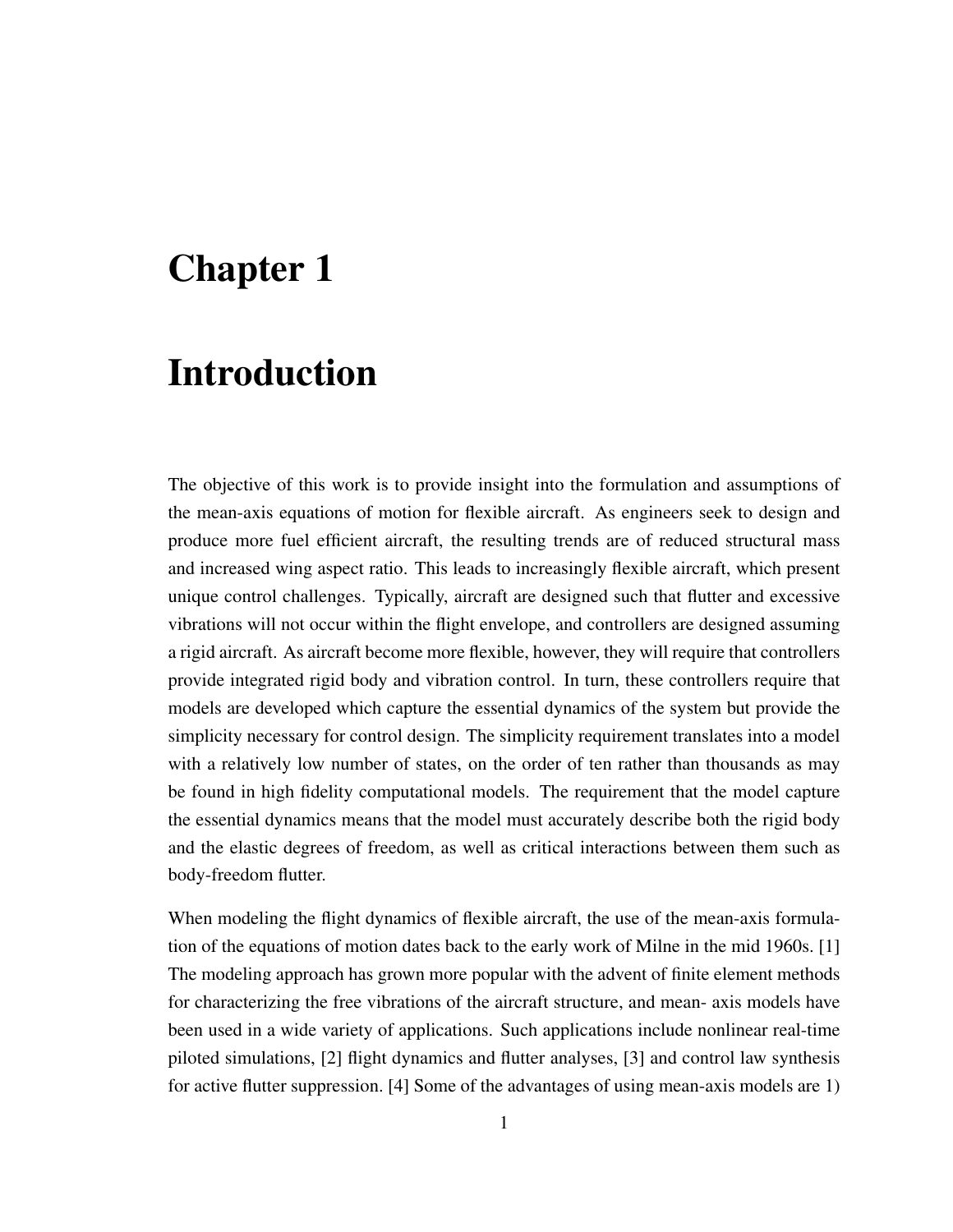the state vector is a direct extension of the state vector in rigid aircraft models, 2) the nonlinear dynamics of the rigid body degrees of freedom may be modeled, 3) the model may be parameterized using non-dimensional aerodynamic and aeroelastic coefficients, thus making the model valid over a region of the flight envelope rather than just one flight condition, 4) models of low dynamic order may be obtained that are especially attractive when using multivariable control techniques, and 5) the model structure and format is familiar to flight dynamicists. In addition, the validity of mean-axis models has been demonstrated by comparing flutter predictions to those obtained from computational models [3], and by comparing model-based transient responses with those obtained in flight tests. [5]

Despite their benefits, mean-axis models present several challenges. For new users of the mean-axis modeling technique, it can be difficult to gain intuition for the physical meaning of the floating reference frame. Furthermore, the validity of the standard assumptions under different conditions can be unclear. To gain additional insight into the mean-axis technique, an alternate Newtonian derivation for a system of particles is presented. The derivation is typically carried out using Lagrangian methods for a body with distributed mass. The Newtonian derivation may offer new insight as it approaches the dynamics from a momentum perspective, rather than an energy perspective. Moreover, the floating reference frame introduces additional degrees of freedom, and this derivation attempts to reconcile the treatment of those additional degrees of freedom in a precise and definitive manner. Furthermore, the simplicity of the system of particles, as opposed to a body with distributed mass, is meant to allow for additional insight into the derivation and the final equations of motion.

In addition to the theoretical results, a simple example of a lumped-mass rolling aircraft is presented and analyzed in order to gain understanding of the equations of motion. The example also creates the opportunity to investigate how the dynamics differ under various assumptions and conditions.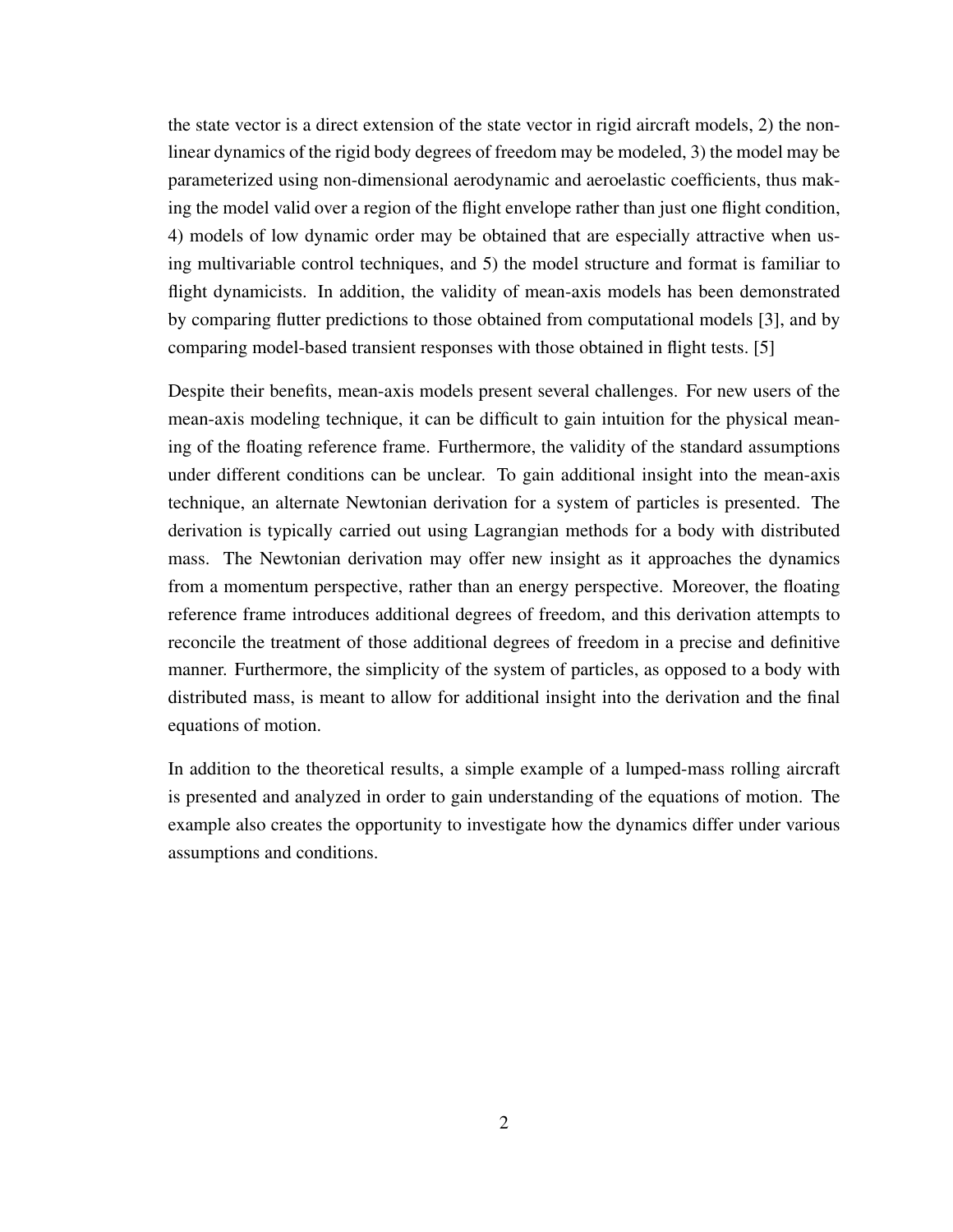## Chapter 2

### The Mean Axes

#### 2.1 Notation and Problem Formulation

Consider a deformable body consisting of n particles with mass  $m_i$   $(i = 1, \ldots, n)$  as shown on the left of Figure 2.1. Each particle is free to translate in three directions, and the position of particle i in the inertial frame I is denoted by  $r_i$ . Each particle is acted upon by internal and external forces. The external force on particle i is denoted by  $F_i$ . The internal force on particle i due to particle j is denoted by  $F_{ij}$ . By Newton's Third Law, the internal forces between particles  $i$  and  $j$  are assumed to be equal and opposite:  $\mathbf{F}_{ij} = -\mathbf{F}_{ji}$ . Moreover, the internal forces are assumed to act along the line between the two particles:  $\mathbf{F}_{ij} = |\mathbf{F}_{ij}|(\mathbf{r}_j - \mathbf{r}_i)$ . The dynamics for this deformable body are specified by Newton's Second Law:

$$
m_i \ddot{\boldsymbol{r}}_i = \boldsymbol{F}_i + \sum_{j \neq i} \boldsymbol{F}_{ij} \quad \text{for } i = 1, \dots, n
$$
  
Initial Conditions:  $\{\boldsymbol{r}_i(0)\}_{i=1}^n$  and  $\{\dot{\boldsymbol{r}}_i(0)\}_{i=1}^n$  (2.1)

These equations of motion consist of  $n$  vector, second-order differential equations for the inertial positions  $r_i$ . The initial conditions specify the position and velocity for each particle at  $t = 0$ . These dynamics can be rewritten as 3n scalar, second-order differential equations in terms of the  $(x, y, z)$  components of the various vectors. In this framework, internal forces are those that act only between particles. This implies that the body is unre-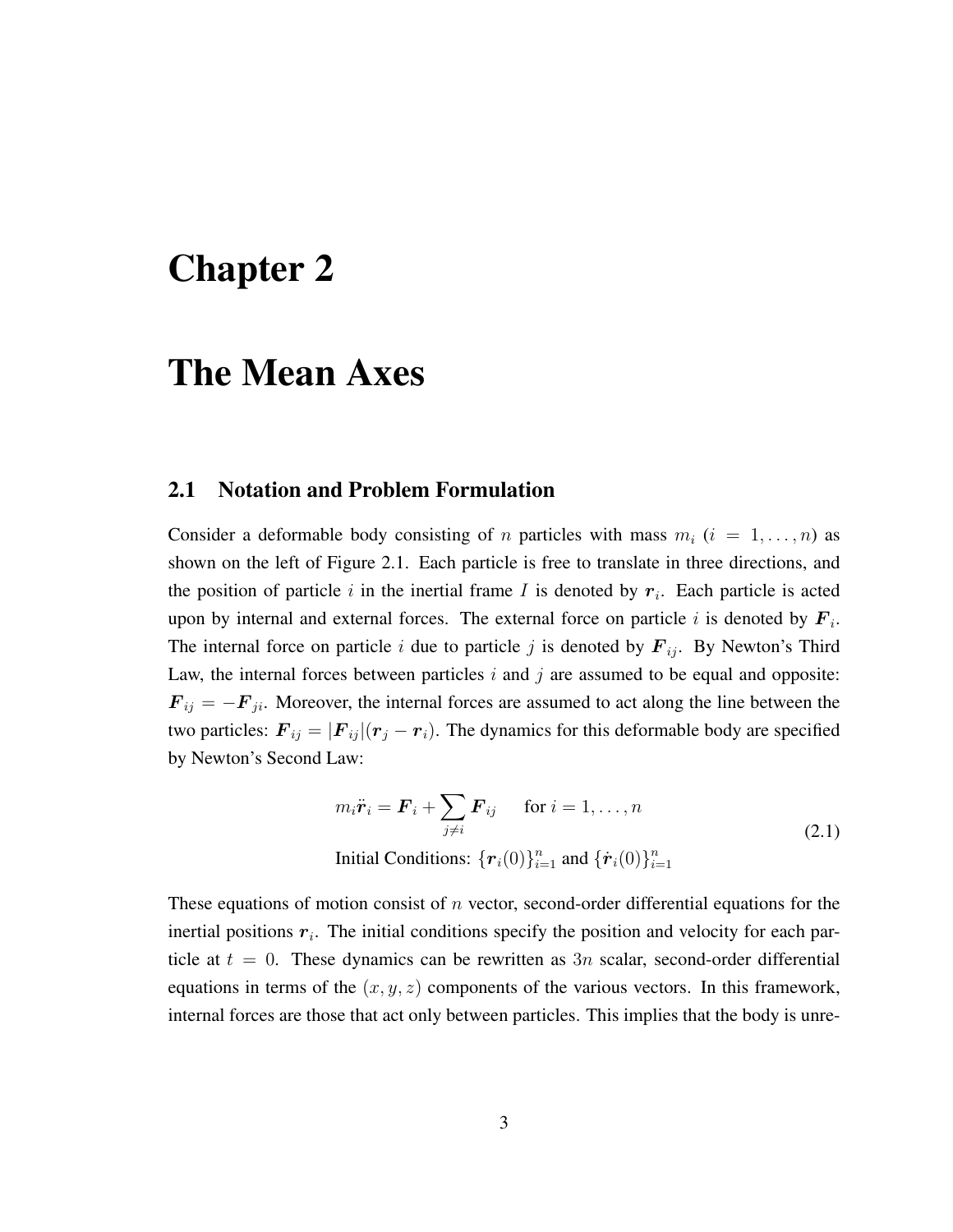

Figure 2.1: Left: Notation for system of particles in an inertial  $(x, y, z)$  frame. Right: Notation for system using a body  $(x', y', z')$  frame.

strained, meaning that it is not attached to a fixed point outside of the body.  $\frac{1}{1}$  The dynamic equations can be rewritten using a *body-reference* frame B. The right side of Figure 2.1 shows the inertial frame I, denoted  $(x, y, z)$ , and the body frame B, denoted  $(x', y', z')$ . The body frame has origin at  $r_B$  and orientation given by an arbitrary Euler angle sequence. The body-reference frame moves with the body (in some manner that is not yet specified), but it is not necessarily attached to a particle or material point on the body. Hence, the particles may be located arbitrarily with respect to the origin of the reference frame  $r_B$ . The vector  $b_i$  denotes the position of particle i in the body frame. The particle positions specified in the inertial and body frames are related as follows:

$$
r_i = r_B + b_i \quad \text{for } i = 1, \dots, n \tag{2.2}
$$

Expressed using inertial derivatives, the acceleration of the  $i<sup>th</sup>$  particle is simply:

$$
\ddot{\boldsymbol{r}}_i = \ddot{\boldsymbol{r}}_B + \ddot{\boldsymbol{b}}_i \quad \text{ for } i = 1, \dots, n \tag{2.3}
$$

Assuming that the translation of the reference frame  $r_B$  is known, substitute for  $\ddot{r}_i$  in Equation 2.1 to obtain an additional form of the dynamics:

$$
m_i\left(\ddot{\boldsymbol{r}}_B + \ddot{\boldsymbol{b}}_i\right) = \boldsymbol{F}_i + \sum_{j \neq i} \boldsymbol{F}_{ij} \quad \text{for } i = 1, \dots, n
$$
  
Initial Conditions:  $\{\boldsymbol{b}_i(0)\}_{i=1}^n$  and  $\{\dot{\boldsymbol{b}}_i(0)\}_{i=1}^n$  (2.4)

<sup>&</sup>lt;sup>1</sup>Generally, only unrestrained bodies will be considered here. If connections to a fixed point do exist, however, they would be considered external forces in this framework.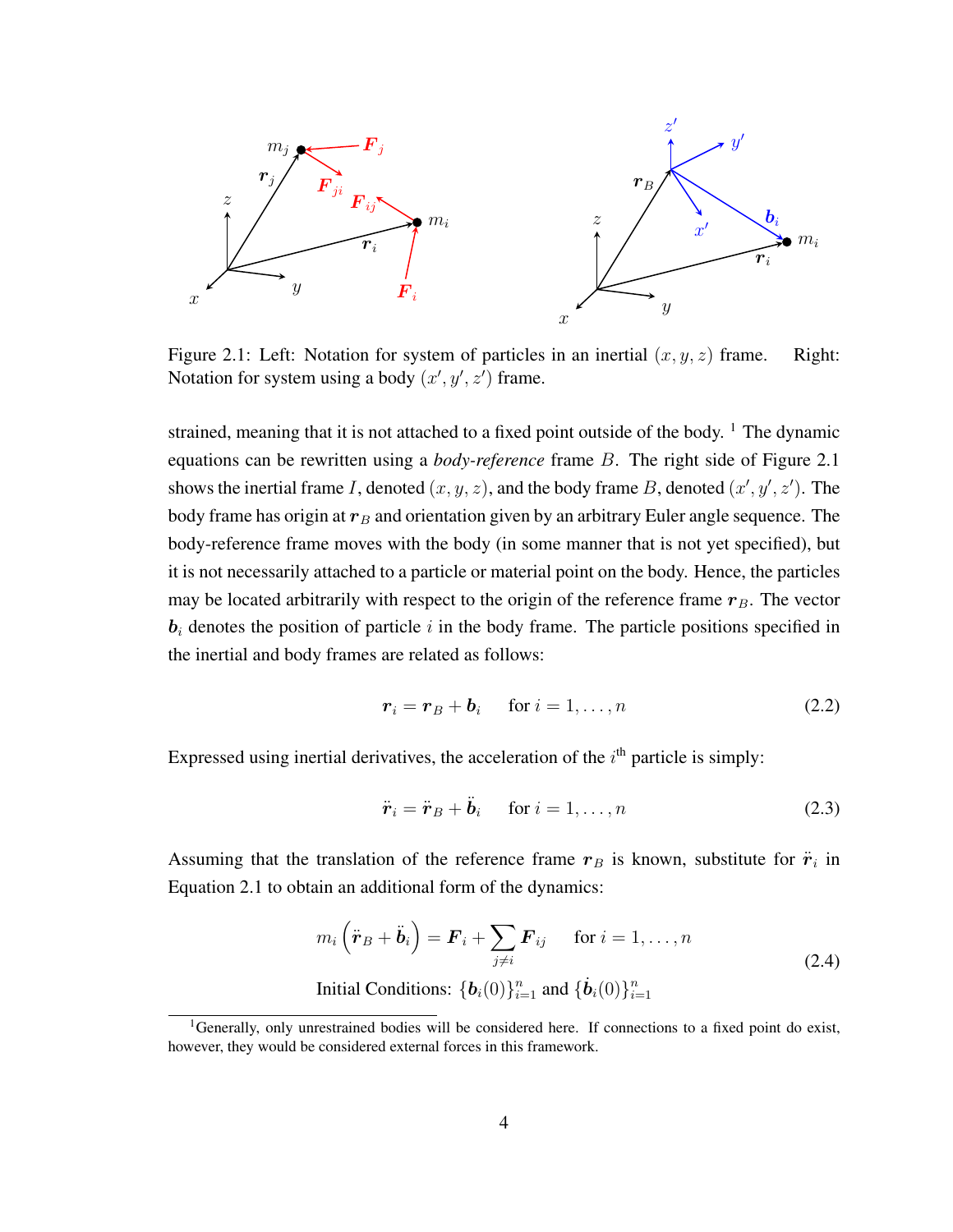Expressing the dynamics with relative derivatives, rather than inertial derivatives, is often more natural when using a reference frame, although some additional work is required. Let  $\omega$  and  $\dot{\omega}$  denote the angular velocity and acceleration of frame B. The time derivative of a vector  $b_i$  in the body frame is given by the Transport Theorem [6]:

$$
\dot{\boldsymbol{b}}_i = \overset{\circ}{\boldsymbol{b}}_i + \boldsymbol{\omega} \times \boldsymbol{b}_i
$$
 (2.5)

Here  $\dot{b}_i = \frac{d}{dt}$ dt  $\int_I$ **b**<sub>i</sub> and  $\hat{b}_i = \frac{d}{dt}$ dt  $\left| \begin{array}{c} b_i \end{array} \right|_B$  denote time derivatives with respect to the inertial and body frames, respectively. Note that the Transport Theorem implies that  $\dot{\omega} = \overset{\circ}{\omega}$ , i.e. the derivative of  $\omega$  is the same in the inertial and body frames since  $\omega \times \omega = 0$ . It follows from the Transport Theorem that the first and second derivatives of  $r_i$  are:

$$
\dot{\boldsymbol{r}}_i = \dot{\boldsymbol{r}}_B + \stackrel{\circ}{\boldsymbol{b}}_i + \boldsymbol{\omega} \times \boldsymbol{b}_i
$$
 (2.6)

$$
\ddot{\boldsymbol{r}}_i = \ddot{\boldsymbol{r}}_B + \overset{\circ\circ}{\boldsymbol{b}}_i + \dot{\boldsymbol{\omega}} \times \boldsymbol{b}_i + \boldsymbol{\omega} \times (\boldsymbol{\omega} \times \boldsymbol{b}_i) + 2\boldsymbol{\omega} \times \overset{\circ}{\boldsymbol{b}}_i \tag{2.7}
$$

Substitute for  $\ddot{r}_i$  in Equation 2.1 to obtain the dynamics expressed using the body frame B:

$$
m_i\left(\ddot{\boldsymbol{r}}_B + \overset{\circ}{\boldsymbol{b}}_i + \dot{\boldsymbol{\omega}} \times \boldsymbol{b}_i + \boldsymbol{\omega} \times (\boldsymbol{\omega} \times \boldsymbol{b}_i) + 2\boldsymbol{\omega} \times \overset{\circ}{\boldsymbol{b}}_i\right) = \boldsymbol{F}_i + \sum_{j \neq i} \boldsymbol{F}_{ij} \quad \text{ for } i = 1, \ldots, n
$$

Initial Conditions:  $\{\boldsymbol{b}_i(0)\}_{i=1}^n$  and  $\{\stackrel{\circ}{\boldsymbol{b}}_i(0)\}_{i=1}^n$ 

(2.8)

The motion of the body frame appears in these dynamics due its translational acceleration  $\ddot{r}_B$  as well as its angular velocity  $\omega$  and acceleration  $\dot{\omega}$ . A specific choice for the body frame will be discussed in the subsequent sections. For now, assume the motion of the body frame is given. In this case, Equation 2.8 consists of  $n$  vector, second-order differential equations for the positions  $b_i$  in the body frame. Again, these dynamics can be rewritten as 3n scalar, second-order differential equations in terms of the  $(x', y', z')$  components of the various vectors. The initial conditions for Equation 2.8 are specified in the body frame. The following equations relate these body frame initial conditions to those given in the inertial frame:

$$
\boldsymbol{b}_i(0) = \boldsymbol{r}_i(0) - \boldsymbol{r}_B(0) \tag{2.9}
$$

$$
\stackrel{\circ}{\bm{b}}_i(0) = \dot{\bm{r}}_i(0) - \dot{\bm{r}}_B(0) - \bm{\omega}(0) \times (\bm{r}_i(0) - \bm{r}_B(0))
$$
\n(2.10)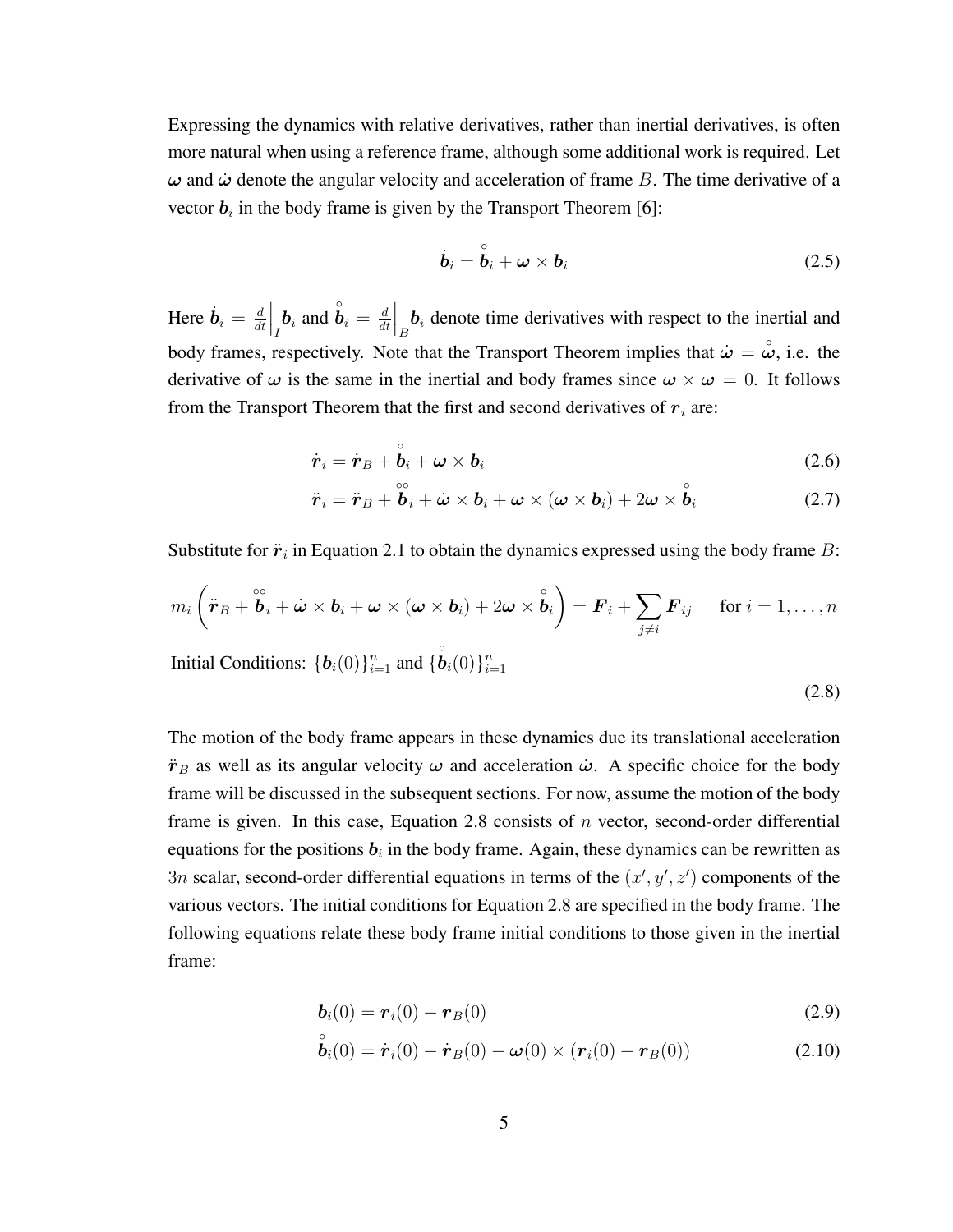#### 2.2 Mean-Axis Constraints

The dynamics expressed using a body-reference frame B (Equation 2.8) are valid for arbitrary translational and rotational motion of the frame. A particularly useful choice is a frame that satisfies the *mean-axis constraints* [1, 7, 8]. Specifically, the mean-axis constraints define a body frame for which there is no internal translational or angular momentum. Internal momentum is defined as momentum due to relative position and velocity with respect to the reference frame. To be precise, the internal translational momentum  $P_{int}$  and angular momentum  $H_{int}$  in frame B are given by:

$$
\boldsymbol{P}_{int} := \sum_{i=1}^{n} m_i \overset{\circ}{\boldsymbol{b}}_i \tag{2.11}
$$

$$
\boldsymbol{H}_{int} := \sum_{i=1}^{n} m_i \boldsymbol{b}_i \times \overset{\circ}{\boldsymbol{b}}_i
$$
 (2.12)

The mean-axis constraints are  $P_{int}(t) = 0$  and  $H_{int}(t) = 0$  for all time  $t \ge 0$ . These constraints implicitly define the motion of the body-reference frame  $B$ . However, there is an ambiguity in the mean axes because these constraints are in terms of the internal translational and angular velocity. In particular, the initial position and rotation of the axes are not specified. Hence, the constraints  $P_{int}(t) = 0$  and  $H_{int}(t) = 0$  only define the mean axes up to constant translational and rotational offsets. The ambiguity in the translational offset is removed by requiring the origin of the mean axes to initially be located at the center of mass. This specific translational offset plays a critical role in simplifying the equations of motion using the body-reference frame. To summarize, the mean axes are formally defined below.

**Definition 1** (Mean-Axes). The mean axes<sup>2</sup> are a body-reference frame B that satisfy the following two conditions:

- A) *Translational Motion:* Frame B has no internal translational momentum, i.e.  $P_{int}(t) =$ 0 for all  $t \geq 0$ . Moreover, the origin of B is located at the center of mass at the initial time, i.e.  $\sum_{i=1}^{n} m_i \mathbf{b}_i(0) = 0$ .
- B) *Rotational Motion:* Frame B has no internal angular momentum, i.e.  $H_{int}(t) = 0$

<sup>&</sup>lt;sup>2</sup>Constant offsets in the angular orientation of the mean axes do not play a critical role in simplifying the equations of motion. Hence this definition allows for any angular orientation of the axes at the initial time. As a result there is a set of mean axes all related by constant rotational offsets. "The" mean axes refers to any one of these axes.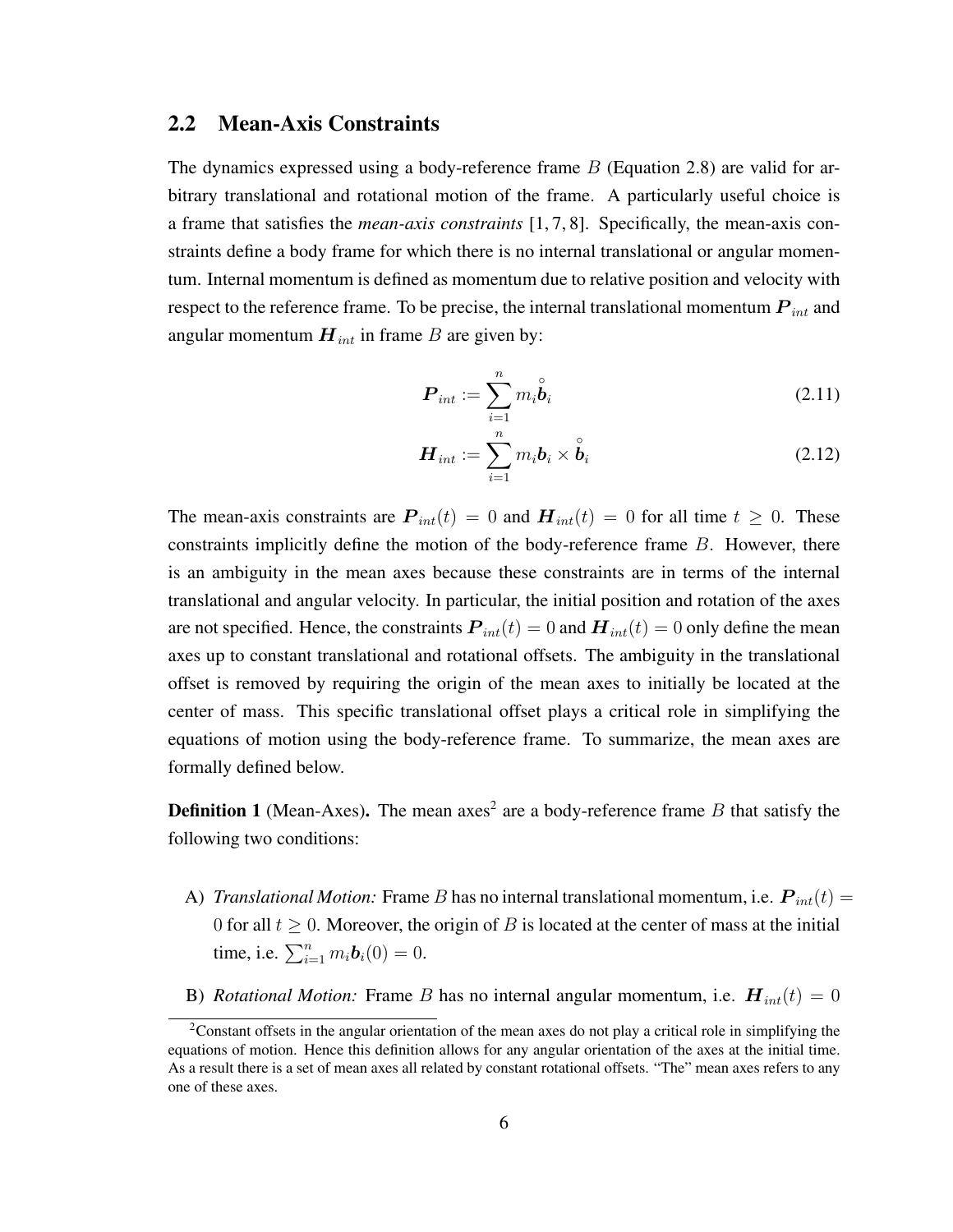for all  $t \geq 0$ .

As noted above, the mean-axis constraints implicitly define the motion of the mean axes. The next section show that these constraints are equivalent to explicit equations of motion for the translation and rotation of the frame.

#### 2.3 Translation of the Mean Axes

This section focuses on the translational mean-axis constraint in Definition 1.A. First, define the vector  $p := \sum_{i=1}^n m_i b_i$  and the total mass of the body  $m_{tot} := \sum_{i=1}^n m_i$ . Note that 1  $\frac{1}{m_{tot}}p$  is the center of mass in the body frame. Moreover, the internal translational momentum is  $P_{int} = \overset{\circ}{p}$ . Sum the *n* body-referenced differential equations with inertial derivatives only (Equation 2.4) to obtain the following differential equation for  $p$ :

$$
m_{tot}\ddot{\boldsymbol{r}}_B + \ddot{\boldsymbol{p}} = \boldsymbol{F}_{ext} \quad \text{for } i = 1, ..., n
$$
  
Initial Conditions:  $\boldsymbol{p}(0) = \sum_{i=1}^n m_i \boldsymbol{b}_i(0)$  and  $\dot{\boldsymbol{p}}(0) = \sum_{i=1}^n m_i \dot{\boldsymbol{b}}_i(0)$  (2.13)

where  $\mathbf{F}_{ext} := \sum_{i=1}^{n} \mathbf{F}_i$  is the net external force. Note that the internal forces  $\mathbf{F}_{ij}$  sum to zero since they are assumed to be equal and opposite. Additionally, the Transport Theorem yields a constraint on the solution of equation 2.13. This constraint relates the absolute derivative,  $\dot{p}$ , and the relative derivative,  $\hat{p}$ :

$$
\dot{\mathbf{p}} = \overset{\circ}{\mathbf{p}} + \boldsymbol{\omega} \times \mathbf{p} \quad \text{for } i = 1, ..., n
$$
\nInitial Conditions: 
$$
\mathbf{p}(0) = \sum_{i=1}^{n} m_i \mathbf{b}_i(0) \text{ and } \overset{\circ}{\mathbf{p}}(0) = \sum_{i=1}^{n} m_i \overset{\circ}{\mathbf{b}}_i(0) = \mathbf{P}_{int}(0) \tag{2.14}
$$

Equations 2.13 and 2.14, which govern  $p$ , are used in the next theorem to provide an explicit equation of motion corresponding to the translational mean-axis constraint.

**Theorem 1.** The frame  $B$  satisfies the translational mean-axis constraint (Definition 1.A) if and only if  $r_B$  satisfies the following equation of motion:

$$
m_{tot}\ddot{\boldsymbol{r}}_B = \boldsymbol{F}_{ext}
$$
  
Initial Conditions:  $\boldsymbol{r}_B(0) = \frac{1}{m_{tot}} \sum_{i=1}^n m_i \boldsymbol{r}_i(0)$  and  $\dot{\boldsymbol{r}}_B(0) = \frac{1}{m_{tot}} \sum_{i=1}^n m_i \dot{\boldsymbol{r}}_i(0)$  (2.15)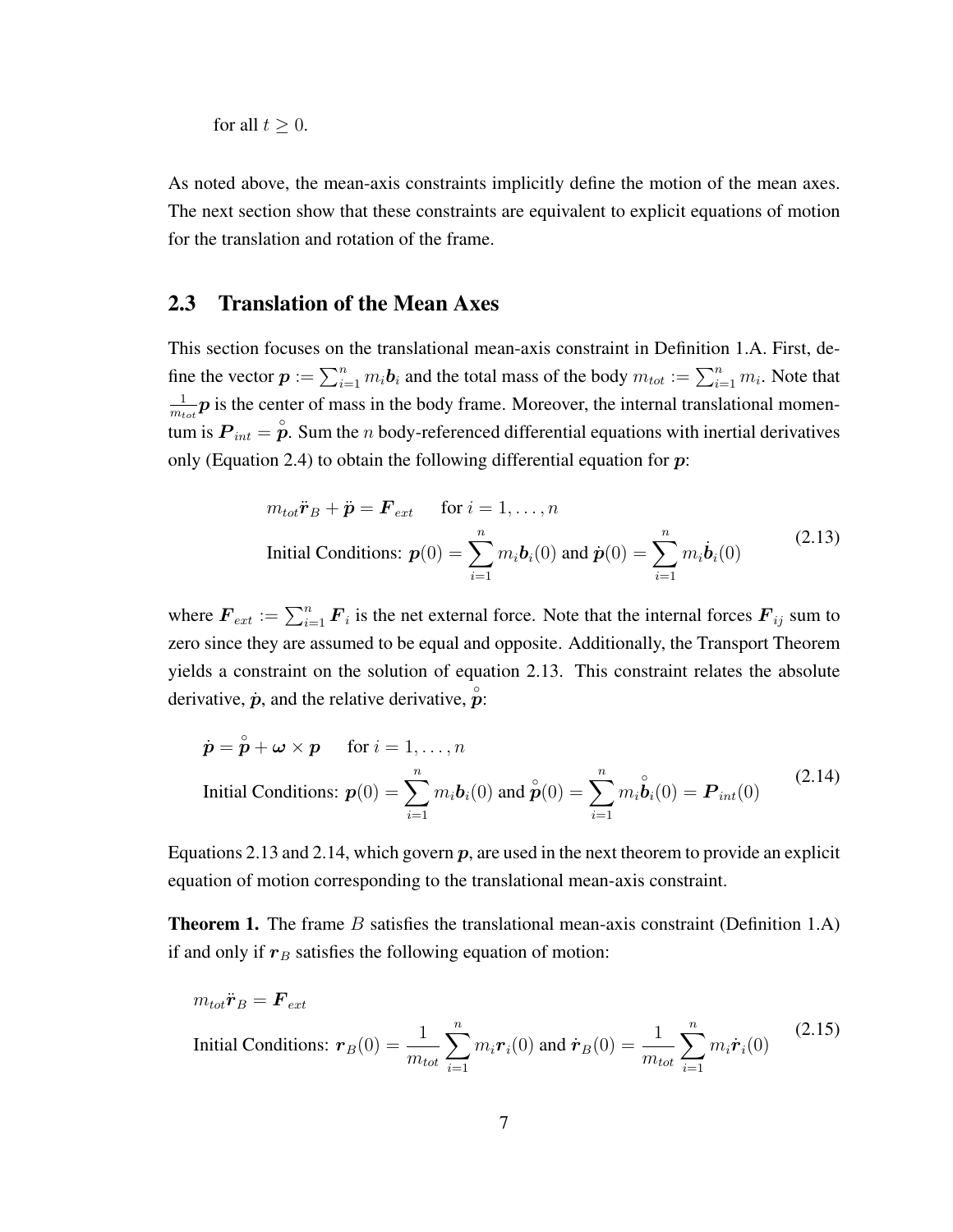*Proof.*  $(\Rightarrow)$  Assume the frame B satisfies the translational mean-axis constraint (Definition 1.A). This implies that  $\overset{\circ}{\mathbf{p}}(t) = \mathbf{P}_{int}(t) = 0$  for all  $t \ge 0$  and  $\mathbf{p}(0) = \sum_{i=1}^{n} m_i \mathbf{b}_i(0) =$ 0. Equation 2.14 reduces to the following constraint:

$$
\dot{\mathbf{p}}(t) = \boldsymbol{\omega}(t) \times \mathbf{p}(t) \tag{2.16}
$$

The initial condition is  $p(0) = 0$ . The unique solution to this differential equation is  $p(t) = 0$  for all  $t \ge 0$  and for all  $\omega$ . This further implies  $\ddot{p}(t) = 0$  for all  $t \ge 0$ . In this case Equation 2.13 simplifies to  $m_{tot}\ddot{\mathbf{r}}_B = \mathbf{F}_{ext}$ . Moreover, it follows from the relation  $\boldsymbol{r}_i = \boldsymbol{r}_B + \boldsymbol{b}_i$  that:

$$
\sum_{i=1}^{n} m_i \boldsymbol{r}_i(0) = m_{tot} \boldsymbol{r}_B(0) + \boldsymbol{p}(0)
$$
 (2.17)

Therefore  $p(0) = 0$  (assumed by the translational mean-axis constraint) implies  $r_B(0) =$ 1  $\frac{1}{m_{tot}}\sum_{i=1}^{n}m_i\dot{r}_i(0)$ . It can similarly be shown that  $\dot{\boldsymbol{r}}_B(0) = \frac{1}{m_{tot}}\sum_{i=1}^{n}m_i\dot{\boldsymbol{r}}_i(0)$ .

 $(\Leftarrow)$  Assume the frame B satisfies the ODE and initial conditions in Equation 2.15. In this case Equation 2.13 simplifies to the following unforced ODE:

$$
\ddot{\boldsymbol{p}}(t) = 0 \tag{2.18}
$$

The initial conditions in Equation 2.15 can be rewritten as  $p(0) = \dot{p}(0) = 0$ . Based on these initial conditions, the unique solution to the unforced ODE in Equation 2.18 is  $p(t) = 0$  for all  $t \geq 0$ . This implies that  $p(t) = P_{int}(t) = 0$  for all  $t \geq 0$  and  $p(0) = \sum_{i=1}^{n} m_i \mathbf{b}_i(0) = 0$ . Thus the translational mean-axis constraints are satisfied.  $\Box$ 

This theorem provides a single vector, second-order differential equation (Equation 2.15) for the translational motion of the mean axes. This corresponds to three scalar, secondorder differential equations when expressed in component form. Because  $p(t) = 0$  for all  $t \geq 0$ ,  $r_B(t) = \frac{1}{m_{tot}} \sum_{i=1}^n m_i \mathbf{r}_i(t)$  for all  $t \geq 0$ . Therefore, the differential equation and initial conditions specify that the origin of the mean axes is located at the center of mass of the flexible body. This conclusion is reinforced by the fact that the mean-axis translational equation of motion (Equation 2.15) is identical to the equation of motion for the center of mass of a system of particles given in standard dynamics references. Furthermore, it is also identical to the equation of motion for the center of mass of a rigid body [6].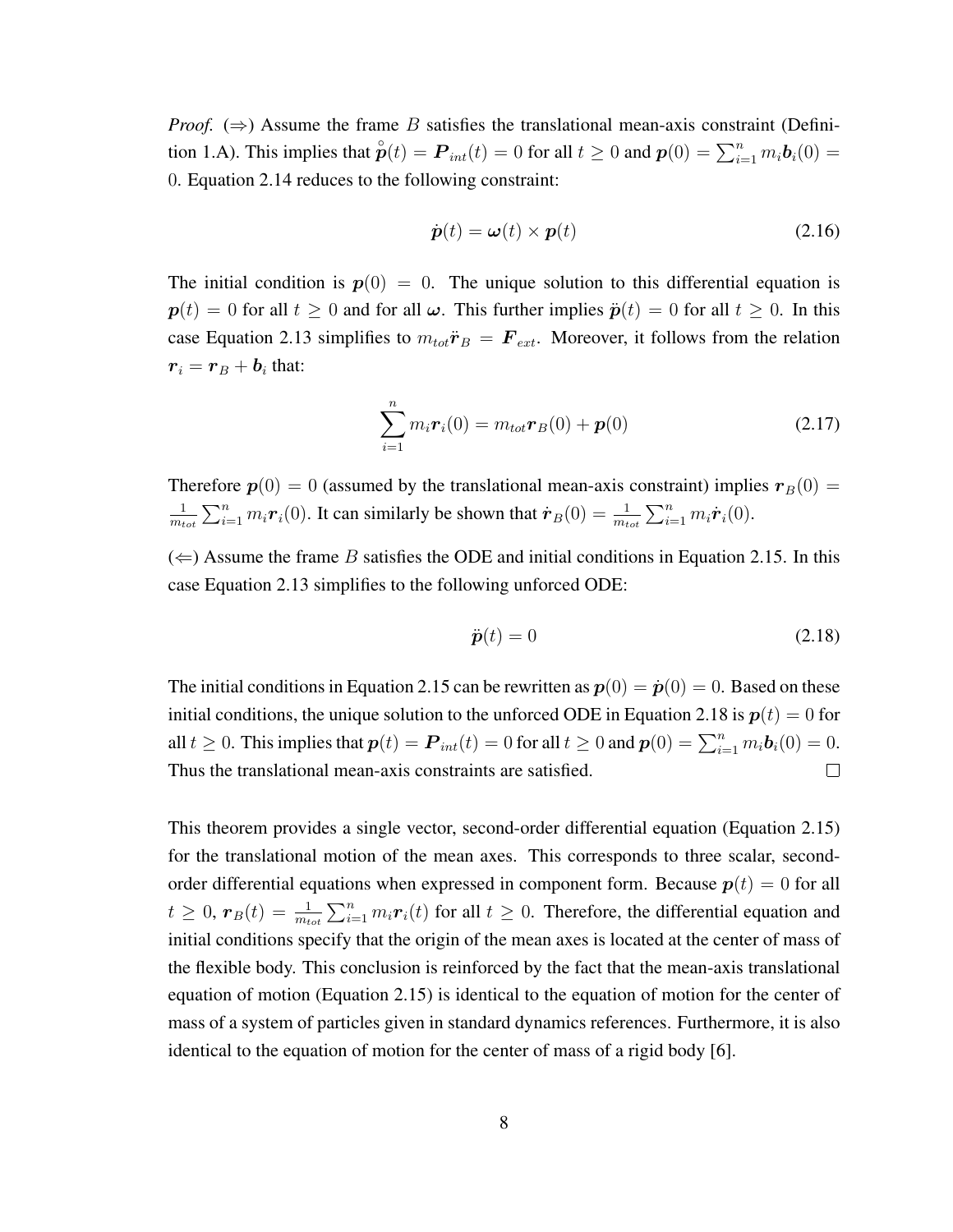#### 2.4 Rotation of the Mean Axes

This section focuses on the rotational mean-axis constraint in Definition 1.B. The total angular momentum about the origin of frame  $B$  is:

$$
\boldsymbol{H}_{tot} = \sum_{i=1}^{n} \boldsymbol{b}_i \times m_i \dot{\boldsymbol{r}}_i \tag{2.19}
$$

The inertial derivative of  $H_{tot}$  is given by:

$$
\dot{\boldsymbol{H}}_{tot} = \sum_{i=1}^{n} \left( \dot{\boldsymbol{b}}_i \times m_i \dot{\boldsymbol{r}}_i + \boldsymbol{b}_i \times m_i \ddot{\boldsymbol{r}}_i \right)
$$
(2.20)

To simplify this expression, use the equations of motion for the particles in the inertial frame (Equation 2.1) to substitute for  $m_i \ddot{\boldsymbol{r}}_i$ . In addition, substitute  $\dot{\boldsymbol{r}}_i = \dot{\boldsymbol{r}}_B + \dot{\boldsymbol{b}}_i$ . This yields the following form for  $\dot{H}_{\text{tot}}$  after some re-arrangement:

$$
\dot{\boldsymbol{H}}_{tot} = \left(\sum_{i=1}^n m_i \dot{\boldsymbol{b}}_i\right) \times \dot{\boldsymbol{r}}_B + \sum_{i=1}^n m_i \left(\dot{\boldsymbol{b}}_i \times \dot{\boldsymbol{b}}_i\right) + \sum_{i=1}^n \boldsymbol{b}_i \times \left(\boldsymbol{F}_i + \sum_{j \neq i} \boldsymbol{F}_{ij}\right) \quad (2.21)
$$

The second term is equal to zero because  $\dot{b}_i \times \dot{b}_i = 0$ . Moreover, the third term simplifies to  $M_{ext} := \sum_{i=1}^{n} b_i \times F_i$  because the internal forces are assumed to be equal, opposite, and acting along the line between the particles. The vector  $M_{ext}$  is the net moment about the origin of frame  $B$  due to the external forces. Finally, the translational mean-axis condition implies the first term is zero. Specifically,  $\sum_{i=1}^{n} m_i \dot{\boldsymbol{b}}_i$  is equal to  $(\sum_{i=1}^n m_i \overset{\circ}{\boldsymbol{b}}_i) + \boldsymbol{\omega} \times (\sum_{i=1}^n m_i \boldsymbol{b}_i)$  by the Transport theorem. The translational mean-axis condition implies  $\sum_{i=1}^{n} m_i \mathbf{b}_i = 0$  and  $\sum_{i=1}^{n} m_i \mathbf{b}_i = 0$  as shown in Theorem 1. Hence the first term is zero. As a result of these simplifications, the inertial derivative of  $H_{tot}$ simplifies to

$$
\dot{H}_{tot} = M_{ext} \tag{2.22}
$$

In other words, the rate of change of the total angular momentum about the center of mass is equal to the total moment. This result is consistent with equations from standard dynamics references [6].

Before stating the rotational mean-axis result, it is useful to rewrite the total angular momentum in an alternative form that involves the internal angular momentum  $H_{int}$ . First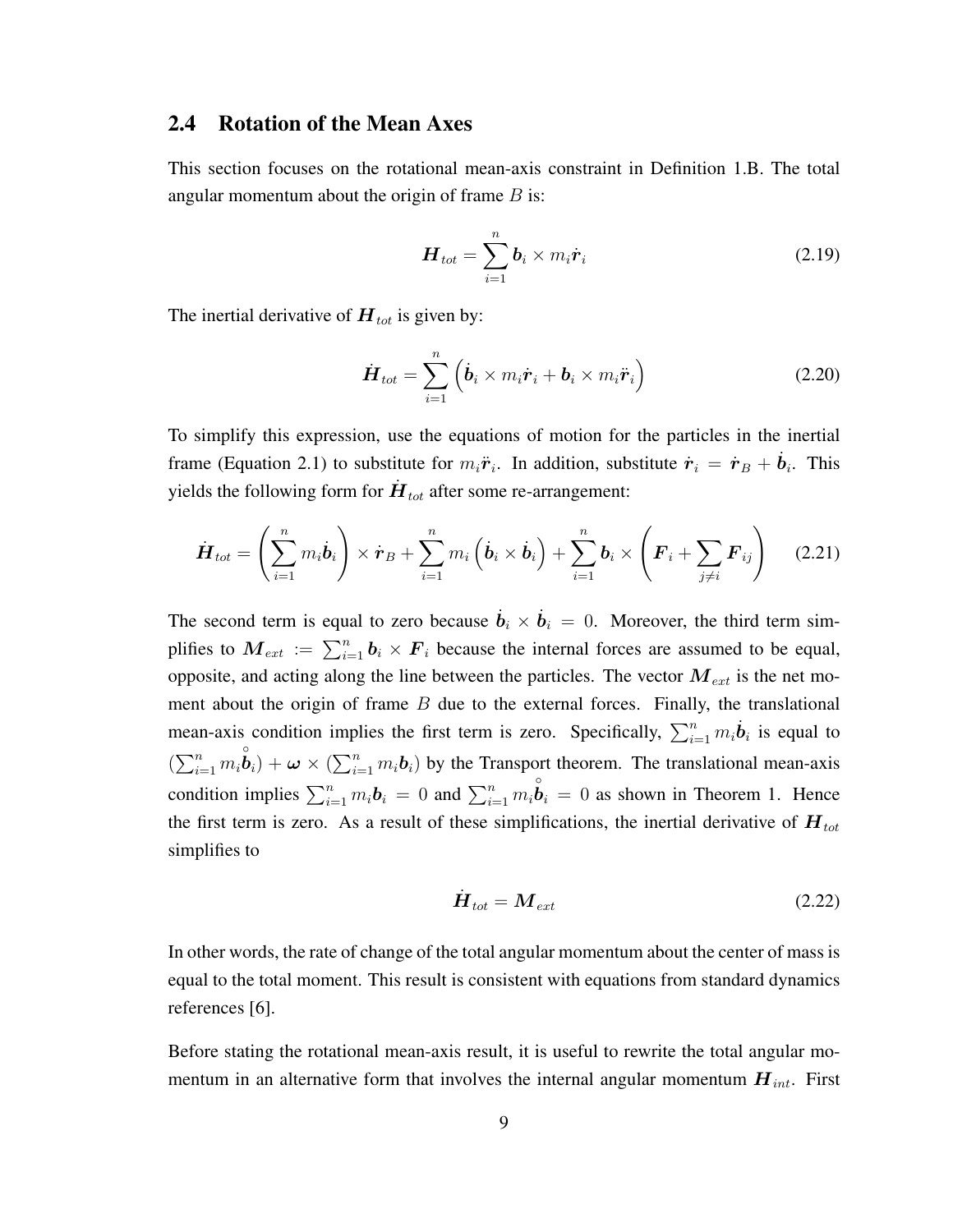substitute for  $\dot{\bm{r}}_i$  in the definition of  $\bm{H}_{tot}$  (Equation 2.19) using the expression derived from the Transport Theorem (Equation 2.6):

$$
\boldsymbol{H}_{tot} = \sum_{i=1}^{n} \boldsymbol{b}_i \times m_i \left( \dot{\boldsymbol{r}}_B + \overset{\circ}{\boldsymbol{b}}_i + (\boldsymbol{\omega} \times \boldsymbol{b}_i) \right)
$$
(2.23)

$$
= \left(\sum_{i=1}^n m_i \mathbf{b}_i\right) \times \dot{\mathbf{r}}_B + \sum_{i=1}^n m_i \mathbf{b}_i \times \overset{\circ}{\mathbf{b}}_i + \sum_{i=1}^n m_i \left(\mathbf{b}_i \times (\boldsymbol{\omega} \times \mathbf{b}_i)\right) \tag{2.24}
$$

The translational mean-axis condition implies  $\sum_{i=1}^{n} m_i \mathbf{b}_i = 0$  as shown in Theorem 1. Hence the first term involving  $\dot{\mathbf{r}}_B$  drops out of the expression. The second term is simply the internal angular momentum  $H_{int}$  as defined in Equation 2.12. The third term can be rewritten using the vector triple product identity:

$$
\sum_{i=1}^{n} m_i (\boldsymbol{b}_i \times (\boldsymbol{\omega} \times \boldsymbol{b}_i)) = \sum_{i=1}^{n} m_i \left( |\boldsymbol{b}_i|^2 \boldsymbol{\omega} - (\boldsymbol{b}_i \cdot \boldsymbol{\omega}) \boldsymbol{b}_i \right)
$$
(2.25)

This term is simply  $J\omega$  where  $J$  is the instantaneous moment of inertia tensor.<sup>3</sup> This represents the angular momentum associated with the rotation of the frame itself. The moment of inertia tensor  $J$  depends on the particle locations  $b_i$  expressed in the body frame B. The vectors  $b_i$  can vary in time due to deformations and hence  $J$  can also vary in time. To summarize, if the translational mean-axis condition holds then the total angular momentum is:

$$
\boldsymbol{H}_{tot} = \boldsymbol{J}\boldsymbol{\omega} + \boldsymbol{H}_{int} \tag{2.27}
$$

Combining Equations 2.22 and 2.27 yields the following dynamic equation:

$$
\frac{d}{dt}\Big|_{I} \left( \boldsymbol{J}\boldsymbol{\omega} + \boldsymbol{H}_{int} \right) = \boldsymbol{M}_{ext} \tag{2.28}
$$

This differential equation is used in the next theorem to provide an explicit equation of motion corresponding to the rotational mean-axis constraint.

$$
\begin{bmatrix} J_{xx} & J_{xy} & J_{xz} \\ J_{yx} & J_{yy} & J_{yz} \\ J_{zx} & J_{zy} & J_{zz} \end{bmatrix} \begin{bmatrix} \omega_x \\ \omega_y \\ \omega_z \end{bmatrix}
$$
 (2.26)

where  $J_{xx} = \sum_{i=1}^{n} m_i (y_i^2 + z_i^2)$ ,  $J_{xy} = -\sum_{i=1}^{n} m_i (x_i y_i)$ , etc.

<sup>&</sup>lt;sup>3</sup>Let  $[\omega_x, \omega_y, \omega_z]^T$  and  $[x_i, y_i, z_i]^T$  be the components of the vectors  $\omega$  and  $b_i$  expressed in the body frame. Then the components of the vector  $\sum_{i=1}^{n} m_i (|\mathbf{b}_i|^2 \boldsymbol{\omega} - (\mathbf{b}_i \cdot \boldsymbol{\omega}) \mathbf{b}_i)$  are given by: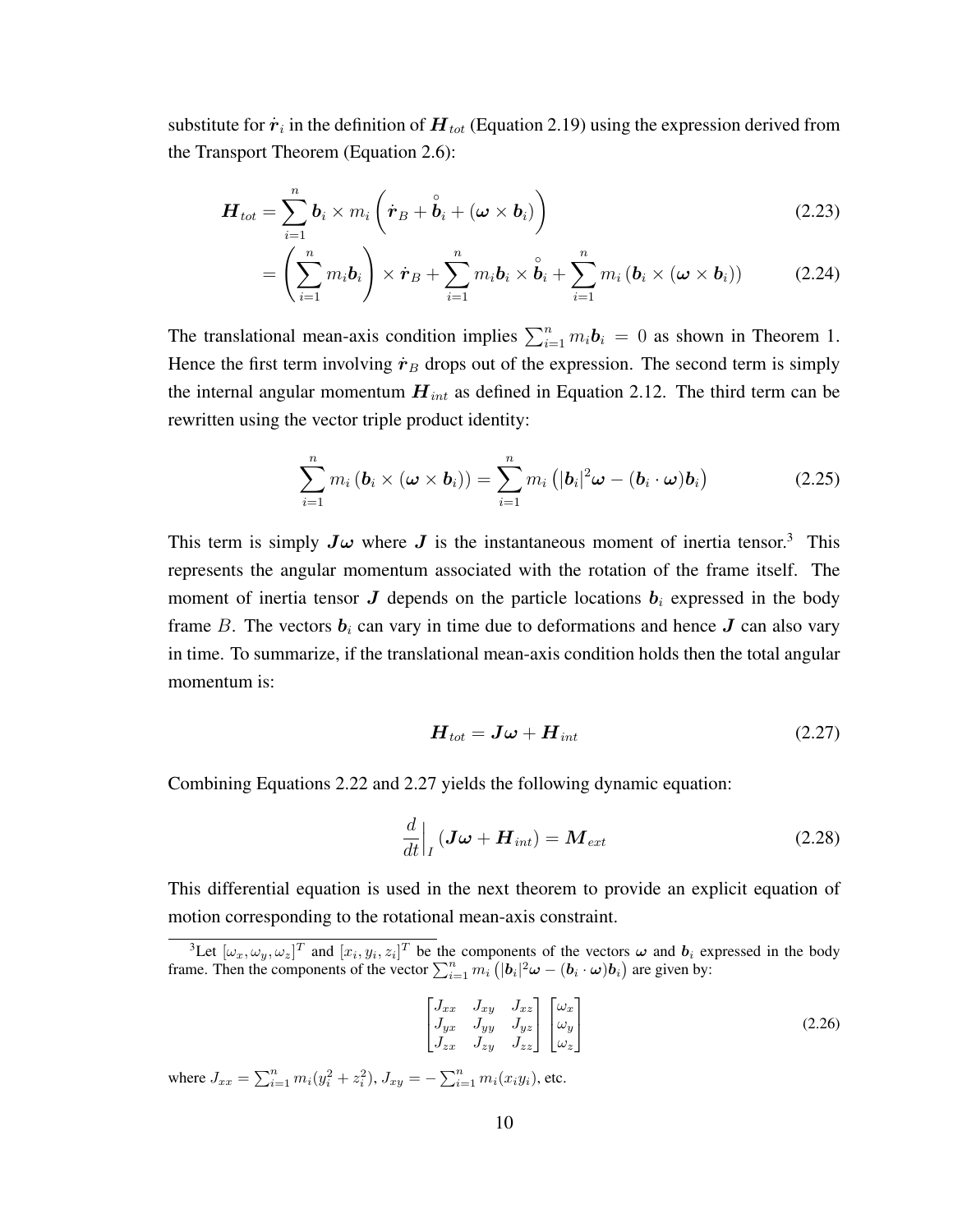**Theorem 2.** Assume the frame  $B$  satisfies the translational mean-axis constraint (Definition 1.A). Then  $B$  also satisfies the rotational mean-axis constraint (Definition 1.B) if and only if  $\omega$  satisfies the following equation of motion:

$$
\frac{d}{dt}\Big|_{I}(J\omega) = M_{ext}
$$
\nInitial Condition:  $\omega(0) = J^{-1}(0)H_{tot}(0)$ \n(2.29)

*Proof.*  $(\Rightarrow)$  Assume the frame B satisfies the rotational mean-axis constraint (Definition 1.B), i.e.  $\mathbf{H}_{int}(t) = 0$  for all  $t \ge 0$ . Hence  $\mathbf{H}_{tot} = \mathbf{J}\boldsymbol{\omega}$  by Equation 2.27. Thus  $\mathbf{H}_{tot}(0) =$  $J(0)\omega(0)$  and the dynamics in Equation 2.29 follow by simplifying Equation 2.28.

 $(\Leftarrow)$  Assume the frame B satisfies the ODE and initial conditions in Equation 2.29. Then Equation 2.22 simplifies to the following unforced ODE:

$$
\frac{d}{dt}\Big|_{I} \left(\boldsymbol{H}_{int}\right) = 0 \tag{2.30}
$$

Moreover,  $\mathbf{H}_{int}(0) = \mathbf{H}_{tot}(0) - \mathbf{J}(0)\boldsymbol{\omega}(0) = 0$  by the assumed initial condition for  $\boldsymbol{\omega}$ . Based on these initial conditions, the solution to the unforced ODE in Equation 2.30 is  $H_{int}(t) = 0$  for all  $t \ge 0$ .  $\Box$ 

This theorem provides a single vector, second-order differential equation (Equation 2.29) for the rotational motion of the mean axes. This corresponds to three scalar, second-order differential equations when expressed in components. The differential equation for  $\omega$  can be expanded using the Transport Theorem:

$$
\mathbf{J}\dot{\boldsymbol{\omega}} + \overset{\circ}{\mathbf{J}}\boldsymbol{\omega} + \boldsymbol{\omega} \times (\mathbf{J}\boldsymbol{\omega}) = \mathbf{M}_{ext}
$$
 (2.31)

This is similar to the standard rotational equations of motion for a rigid body, except that  $J$  can vary in time due to deformations of the body. These time variations introduce the term  $\hat{J}\omega$  where  $\hat{J}$  denotes the rate of change of the moment of inertia tensor measured in the body frame. For small deformations, the changes to the inertia tensor  $J$  may become negligibly small. In this case, it may be assumed that  $\overrightarrow{J} \omega$  is zero and Equation 2.31 reduces to  $J\dot{\omega} + \omega \times (J\omega) = M_{ext}$ . This is identical in form to the standard Newton-Euler equations for the rotational motion of a rigid body [6]. The ODE in Theorem 2 specifies an initial condition on the rate  $\omega$  but not on the initial orientation of the frame. As a result, the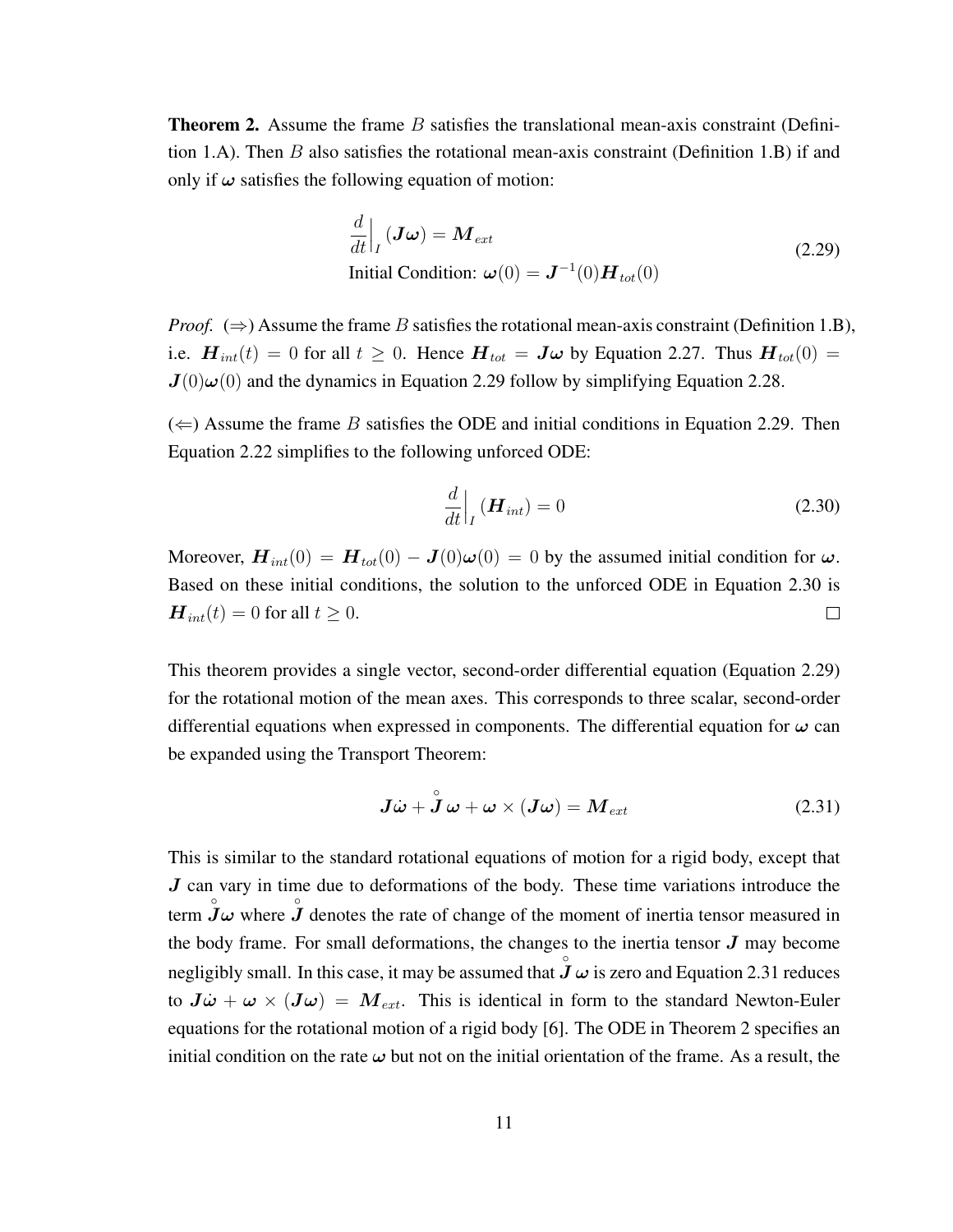mean axes are only unique up to constant offsets in the orientation based on the specified initial conditions.

Several observations may be made about the similarities and differences of the mean-axis frame and rigid body equations of motion. The distinction between a rigid body reference frame and the mean-axis frame is important for a deformable body. Not only is the body deformable, the reference frame B is a body-reference frame but not a *body-fixed* frame. The reference frame for a rigid body is typically body-fixed, meaning that it is attached to a material point on the body. As previouly mentioned, the reference frame  $B$  is more abstractly related to the body using momentum constraints, which do not necessarily constrain the frame to a fixed material point. The mean-axis constraints result in equations of motion for the mean axes which are similar in form to a body-fixed frame for a rigid body, but a body-fixed frame for a deformable body may have significantly different equations of motion. However, the mean-axis frame becomes indistinguishable from a body-fixed frame if the stiffness increases without bound (i.e. the stiffness of the deformable body increases until it becomes a rigid body). Equivalently stated, the mean-axis reference frame for a rigid body is in fact a body-fixed frame.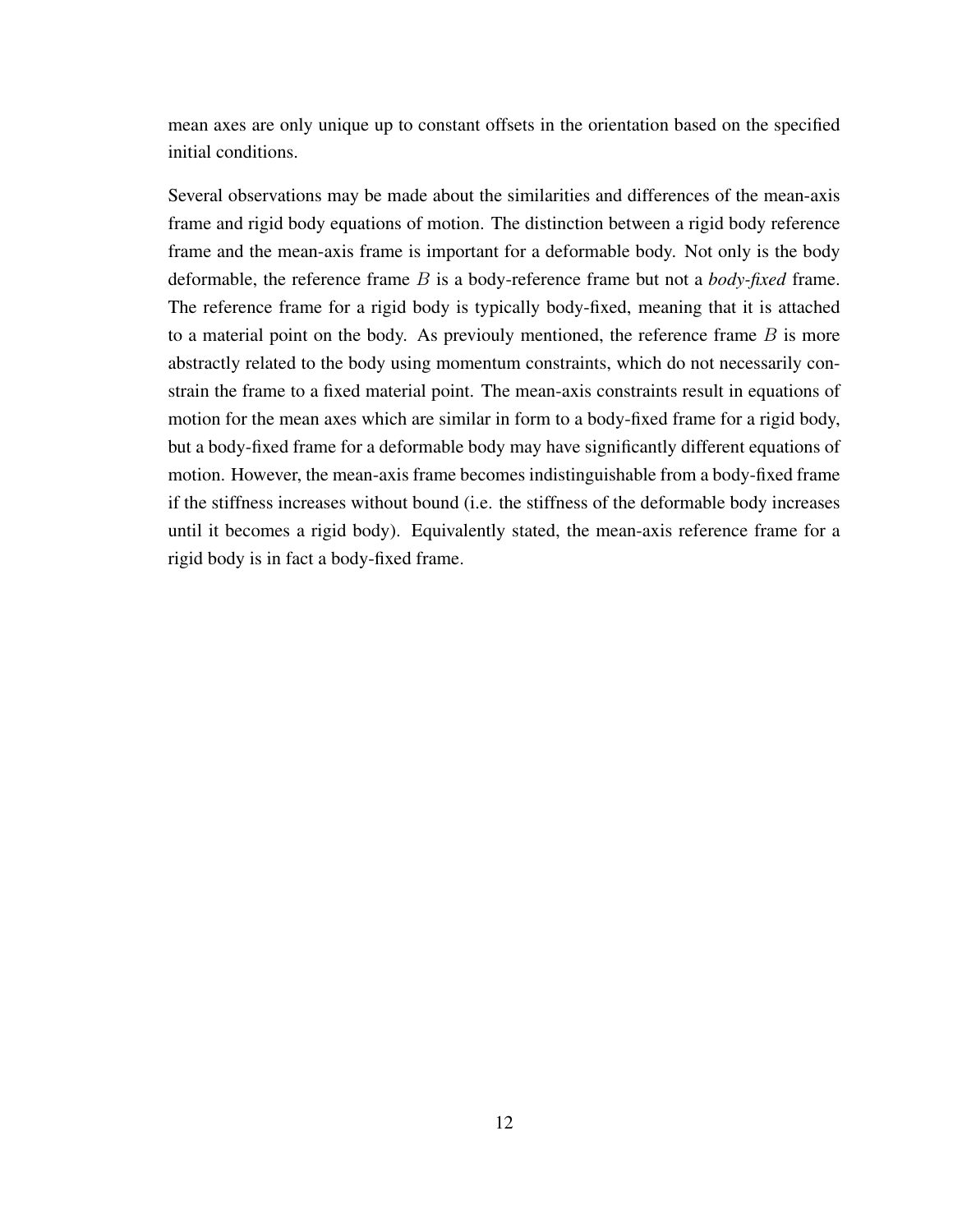### Chapter 3

## Linear Deformation and the Mean Axes

This chapter again considers a deformable body consisting of  $n$  particles, but with the additional assumption that the internal forces arise due to linear stiffness between the particles. The equations of motion are first derived in an inertial frame. This is mainly to introduce notation including the modal form for the dynamics, as well as important properties of the modal dynamics. This is followed by a derivation of the dynamics in a body-reference frame undergoing arbitrary motion. Finally, the dynamics in the mean-axis frame are calculated using the modal coordinates.

#### 3.1 Equations of Motion in an Inertial Frame

The notation used to define the internal forces in an inertial frame is shown in Figure 3.1. The undeformed position of particle i is denoted by the vector  $s_i$ . The vectors  $s_i$  are assumed to be constant and to satisfy  $\sum_i m_i s_i = 0$ , i.e. the origin of the inertial frame is the center of mass when the particles are in their undeformed positions. The deformation of particle i from its undeformed position is denoted as  $\pmb{\delta}_i$ . It is assumed that the internal forces are proportional to the deformation. Specifically, the force on particle  $i$  due to deformation  $\delta_j$  is given by  $-K_{ij}\delta_j$ . In addition, the body is assumed to be unrestrained so that the linear stiffness produces zero force due to a rigid body translation or (small) rotation. The assumption of an unrestrained body implies certain conditions on the stiffness matrices  $K_{ij}$ as discussed further below. The inertial position of particle i is given by  $r_i = s_i + \delta_i$ . Thus  $\dot{r}_i = \dot{\delta}_i$  and  $\ddot{r}_i = \ddot{\delta}_i$  because  $s_i$  is assumed to be constant. Hence the dynamics for this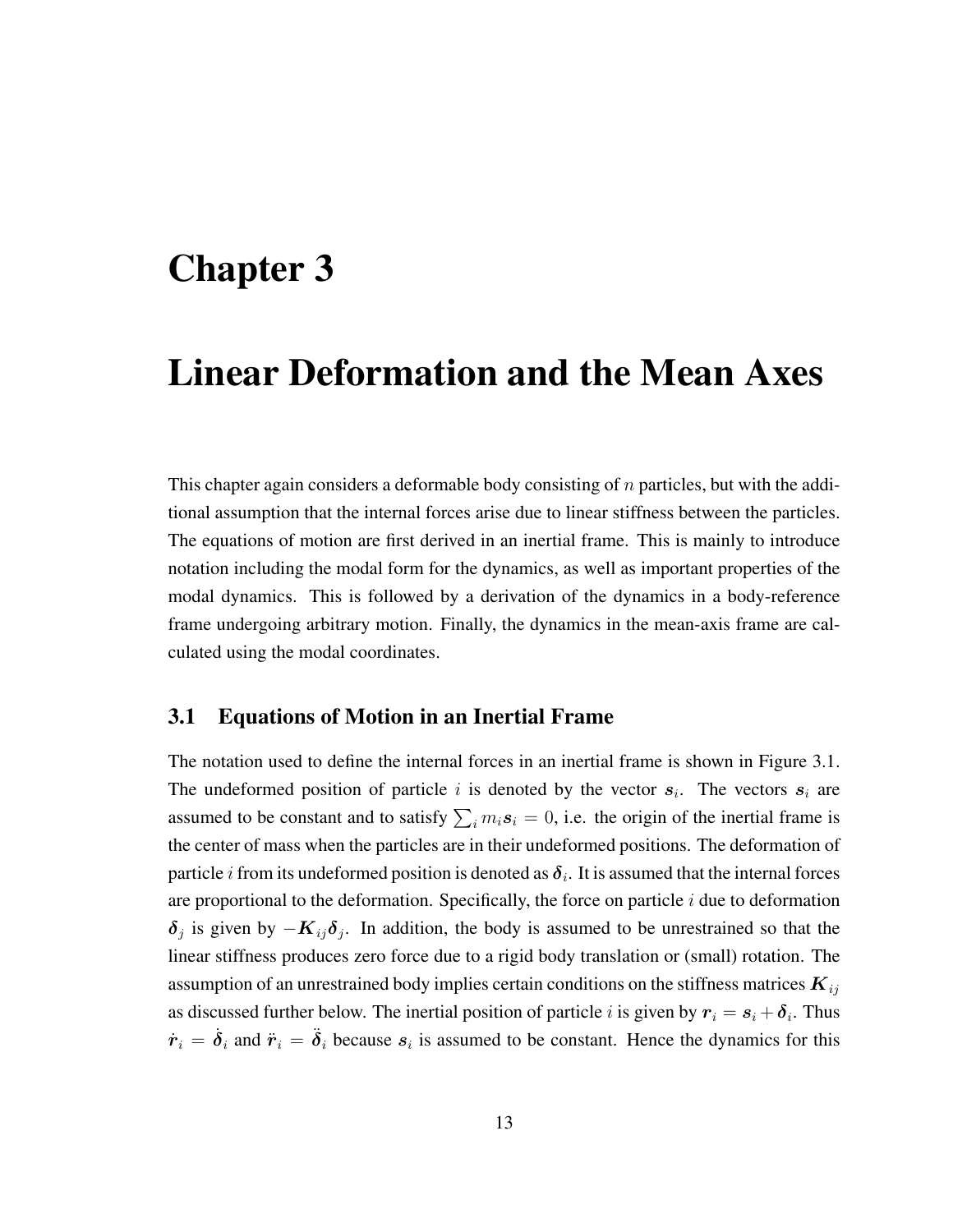

Figure 3.1: Position of particle i with  $s_i$  and  $\delta_i$  denoting the undeformed position and deformation in an inertial frame.

deformable body are specified by Newton's Second Law as:

$$
m_i \ddot{\delta}_i = \boldsymbol{F}_i - \sum_{j=1}^n \boldsymbol{K}_{ij} \delta_j \quad \text{for } i = 1, \dots, n
$$
  
Initial Conditions:  $\{\boldsymbol{\delta}_i(0)\}_{i=1}^n$  and  $\{\dot{\boldsymbol{\delta}}_i(0)\}_{i=1}^n$  (3.1)

These equations of motion consist of n vector, second-order differential equations for the deformations  $\delta_i$ . These dynamics can be rewritten as  $3n$  scalar, second-order differential equations in terms of the  $(x, y, z)$  components of the various vectors. The component form is now given as it leads to the *modal form* for the dynamics. Let  $\delta_i := [\delta_{i,x}, \delta_{i,y}, \delta_{i,z}]^T \in \mathbb{R}^3$ denote the components of the vector  $\delta_i$   $(i = 1, \ldots, n)$  expressed in the inertial frame.<sup>1</sup> Stack these components into a single vector:  $\delta := [\delta_1^T, \delta_2^T, \dots, \delta_n^T]^T \in \mathbb{R}^{3n}$ . Moreover, define the block diagonal mass matrix as  $M := diag(m_1 I_3, m_2 I_3, \dots, m_n I_3) \in \mathbb{R}^{3n \times 3n}$ . The external force vector  $F \in \mathbb{R}^{3n}$  and stiffness matrix  $K \in \mathbb{R}^{3n \times 3n}$  can be defined similarly. The equations of motion, expressed in these stacked inertial components, are given by:

$$
M\ddot{\delta} + K\delta = F
$$
  
Initial Conditions:  $\delta(0)$  and  $\dot{\delta}(0)$  (3.2)

The remainder of this section summarizes known results related to the modal form of the system dynamics [9, 10]. The mass matrix  $M$  is symmetric (in fact, diagonal) and positive definite. The stiffness matrix  $K$  is assumed to be symmetric and positive semidefinite. Thus there exists a set of non-negative generalized eigenvalues  $\lambda_i \in \mathbb{R}$   $(i = 1, \ldots, 3n)$  and corresponding eigenvectors  $\Phi_i \in \mathbb{R}^{3n}$ , also called *mode shapes*, such that  $K\Phi_i = \lambda_i M\Phi_i$ . The physical significance of these mode shapes is that any deformation may be expressed as a linear combination of the mode shapes (given that the deformation lies within a linear

<sup>&</sup>lt;sup>1</sup>Bold font is reserved for true vectors and tensors while unbold font is used for variables with components (vectors and matrices) expressed in a particular frame.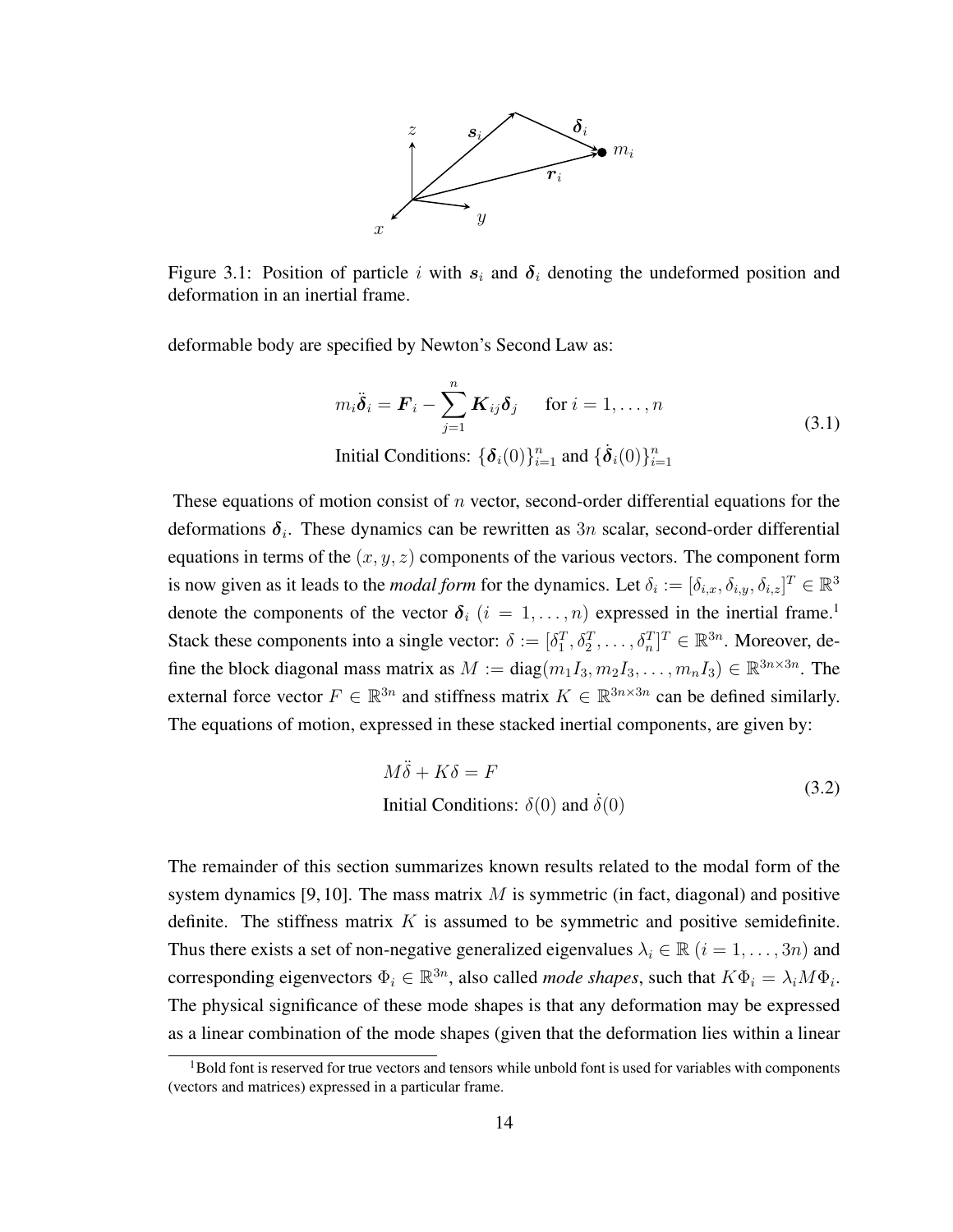regime). This means that the deformation may be written as  $\delta(t) = \sum_{i=1}^{3n} \Phi_i \eta_i(t)$  for all t, where  $\eta_i(t)$  are modal coordinates that dynamically scale the mode shapes. Note that the actual mode shapes  $\Phi_i$  do not vary with time. Under the conditions described here (specifically a lack of damping), the mode shapes may be excited individually, and hence represent independent ways in which the body may move or deform. The assumption of an unrestrained body implies that there are six rigid body mode shapes and  $3n - 6$  elastic mode shapes. Three of the rigid body mode shapes correspond to translation and can be concretely expressed as follows:

$$
\Phi_{T,x} := \begin{bmatrix} \begin{bmatrix} 1 \\ 0 \\ \vdots \\ 0 \end{bmatrix} \end{bmatrix}, \ \Phi_{T,y} := \begin{bmatrix} \begin{bmatrix} 0 \\ 1 \\ \vdots \\ 0 \end{bmatrix} \end{bmatrix}, \ \Phi_{T,z} := \begin{bmatrix} \begin{bmatrix} 0 \\ 0 \\ \vdots \\ 1 \end{bmatrix} \end{bmatrix}
$$
(3.3)

The mode shapes  $\Phi_{T,x}$ ,  $\Phi_{T,y}$ , and  $\Phi_{T,z} \in \mathbb{R}^{3n}$  correspond to a translational deformation of each particle along the  $x$ ,  $y$ , and  $z$  directions, respectively. For notational simplicity, these translational mode shapes are stacked together in the matrix  $\Phi_T = [\Phi_{T,x}, \Phi_{T,y}, \Phi_{T,z}] \in$  $\mathbb{R}^{3n \times 3}$ . The other three rigid body mode shapes correspond to (small) rotations about the coordinate axes. Consider, for example, a small rotation of angle  $\theta_x$  about the x axis. This will shift particle i from the undeformed position  $s_i$  to the deformed position  $s_i$  +  $\left(\theta_x \begin{bmatrix} 1 \\ 0 \\ 0 \end{bmatrix}\right) \times s_i$ . This corresponds to the deformation  $\delta_i = -s_i \times \left(\theta_x \begin{bmatrix} 1 \\ 0 \\ 0 \end{bmatrix}\right)$ . This deformation can be rewritten as a matrix / vector multiplication:

$$
\delta_{i} = -s_{i}^{\times} \left( \theta_{x} \begin{bmatrix} 1 \\ 0 \\ 0 \end{bmatrix} \right) \text{ where } s_{i}^{\times} := \begin{bmatrix} 0 & -s_{i,z} & s_{i,y} \\ s_{i,z} & 0 & -s_{i,x} \\ -s_{i,y} & s_{i,x} & 0 \end{bmatrix}
$$
(3.4)

Here, the superscript in  $s_i^{\times}$  $\chi^*$  denotes the skew-symmetric cross-product matrix formed from the vector  $s_i$ . Thus the three rotational mode shapes can be expressed as follows (normalizing the rotational angle to  $\theta = 1$ :

$$
\Phi_{R,x} = \begin{bmatrix} -s_1^{\times} \begin{bmatrix} 1 \\ 0 \end{bmatrix} \\ \vdots \\ -s_n^{\times} \begin{bmatrix} 1 \\ 0 \end{bmatrix} \end{bmatrix}, \ \Phi_{R,y} = \begin{bmatrix} -s_1^{\times} \begin{bmatrix} 0 \\ 1 \end{bmatrix} \\ \vdots \\ -s_n^{\times} \begin{bmatrix} 0 \\ 1 \end{bmatrix} \end{bmatrix}, \ \Phi_{R,z} = \begin{bmatrix} -s_1^{\times} \begin{bmatrix} 0 \\ 1 \end{bmatrix} \\ \vdots \\ -s_n^{\times} \begin{bmatrix} 0 \\ 0 \end{bmatrix} \end{bmatrix}
$$
(3.5)

These rotational mode shapes are also combined as  $\Phi_R = [\Phi_{R,x}, \Phi_{R,y}, \Phi_{R,z}] \in \mathbb{R}^{3n \times 3}$ . The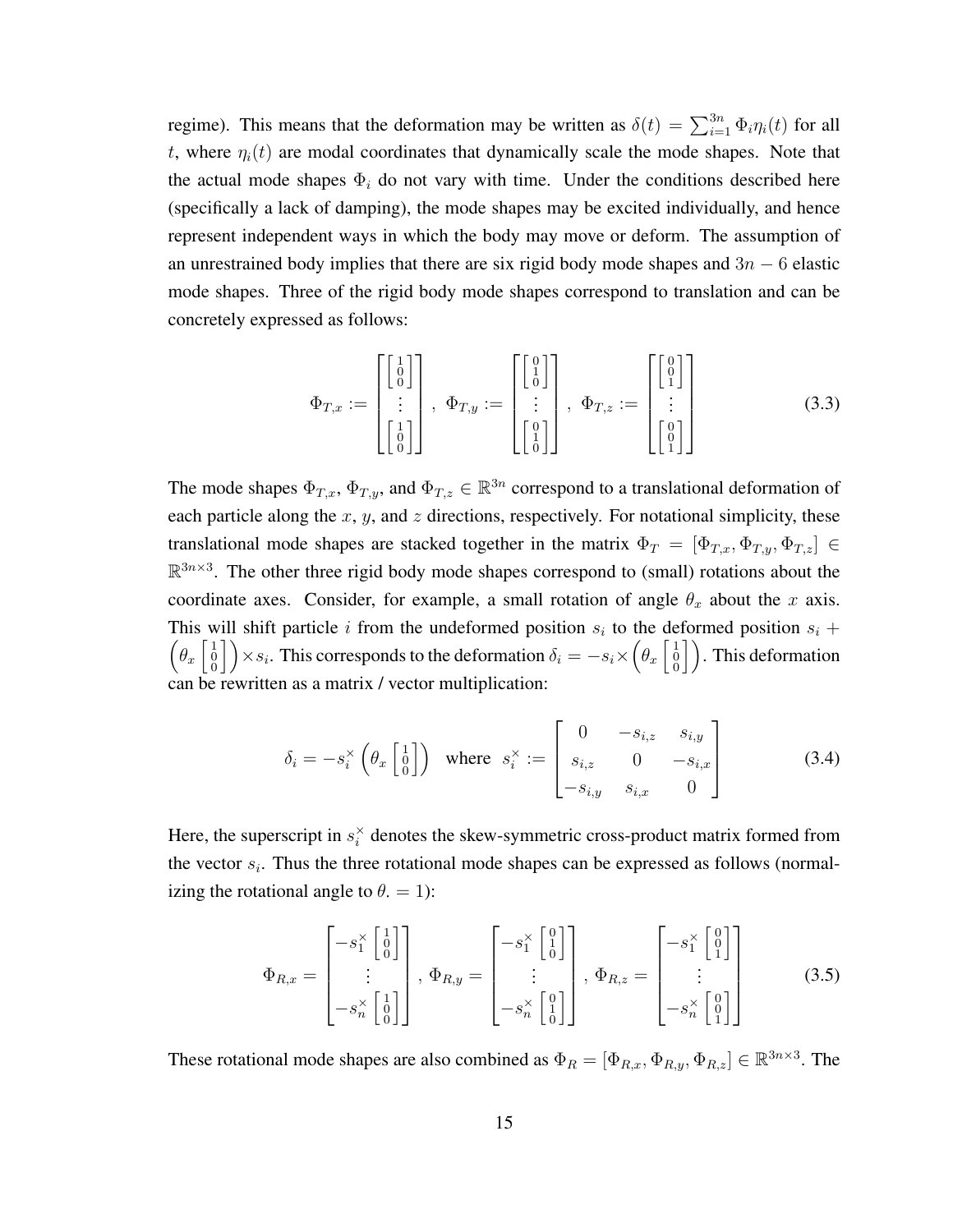remaining 3n – 6 elastic mode shapes are combined and denoted as  $\Phi_E \in \mathbb{R}^{3n \times (3n-6)}$ . These are assumed, by convention, to be normalized as  $\|\Phi_{E,i}\| = 1$   $(i = 1, \ldots, 3n - 6)$ . All modes  $3n$  shapes are stacked together as  $\Phi := [\Phi_T, \Phi_R, \Phi_E] \in \mathbb{R}^{3n \times 3n}$ .

The mode shapes diagonalize the mass and stiffness matrices. Specifically, the generalized mass matrix  $M := \Phi^T M \Phi$  and generalized stiffness matrix  $\mathcal{K} := \Phi^T K \Phi$  are both diagonal. Moreover, no restoring forces arise due to rigid body motions of an unrestrained body, i.e.  $K\Phi_T = K\Phi_R = 0$ . These properties can be used to express the dynamics in modal form. Define a change of coordinates  $\delta(t) := \Phi \eta(t)$  where  $\eta(t) \in \mathbb{R}^{3n}$  is a vector of the modal coordinates. Substituting  $\Phi \eta$  for  $\delta$  in Equation 3.2 and left multiplying by  $\Phi^T$  yields the following modal form for the dynamics in an inertial frame:

$$
\mathcal{M}\ddot{\eta} + \mathcal{K}\eta = \mathcal{F}
$$
  
Initial Conditions:  $\eta(0) = \Phi^{-1}\delta(0)$  and  $\dot{\eta}(0) = \Phi^{-1}\dot{\delta}(0)$  (3.6)

where  $\mathcal{F} := \Phi^T F$  is the modal forcing. These dynamics consist of 3n scalar, second-order differential equations in modal coordinates  $\eta$ . The left side of the equations is decoupled because both  $M$  and  $K$  are diagonal matrices, although coupling may appear on the right side if the external forces depend on  $\eta$  or  $\dot{\eta}$ .

#### 3.2 Equations of Motion in a Body-Reference Frame

This section derives the equations of motion in a body-reference frame using the notation shown in Figure 3.2. The undeformed position of particle  $i$ , relative to the reference frame B, is denoted by the vector  $s_i$ . This vector is assumed to be constant in the body-referenced frame, i.e.  $\hat{s}_i = 0$ . The deformation of particle i from its undeformed position in the reference frame is denoted as  $\delta_i$ . These vectors can also be written in component form. In this case, all vectors will be expressed in terms of their body-referenced  $(x', y', z')$  components. Let  $\delta_i := [\delta_{i,x}, \delta_{i,y}, \delta_{i,z}]^T \in \mathbb{R}^3$  now denote the components of  $\delta_i$  $(i = 1, \ldots, n)$  expressed in the body frame B. Again stack these components into a single vector:  $\delta := [\delta_1^T, \delta_2^T, \dots, \delta_n^T]^T \in \mathbb{R}^{3n}$ . The vectors  $s_i, b_i$  and  $F_i$  are similarly expressed in terms of body frame components and stacked as s, b, and F. As in the previous subsection, it is assumed that the body is unrestrained with internal forces given by  $-K_{ij}\delta_j$ . Note that any translations or small rotations of the frame correspond to rigid body translations and rotations, and therefore will not generate any internal forces. Deformation in this frame will simply appear superimposed on some combination of rigid body modes. The inertial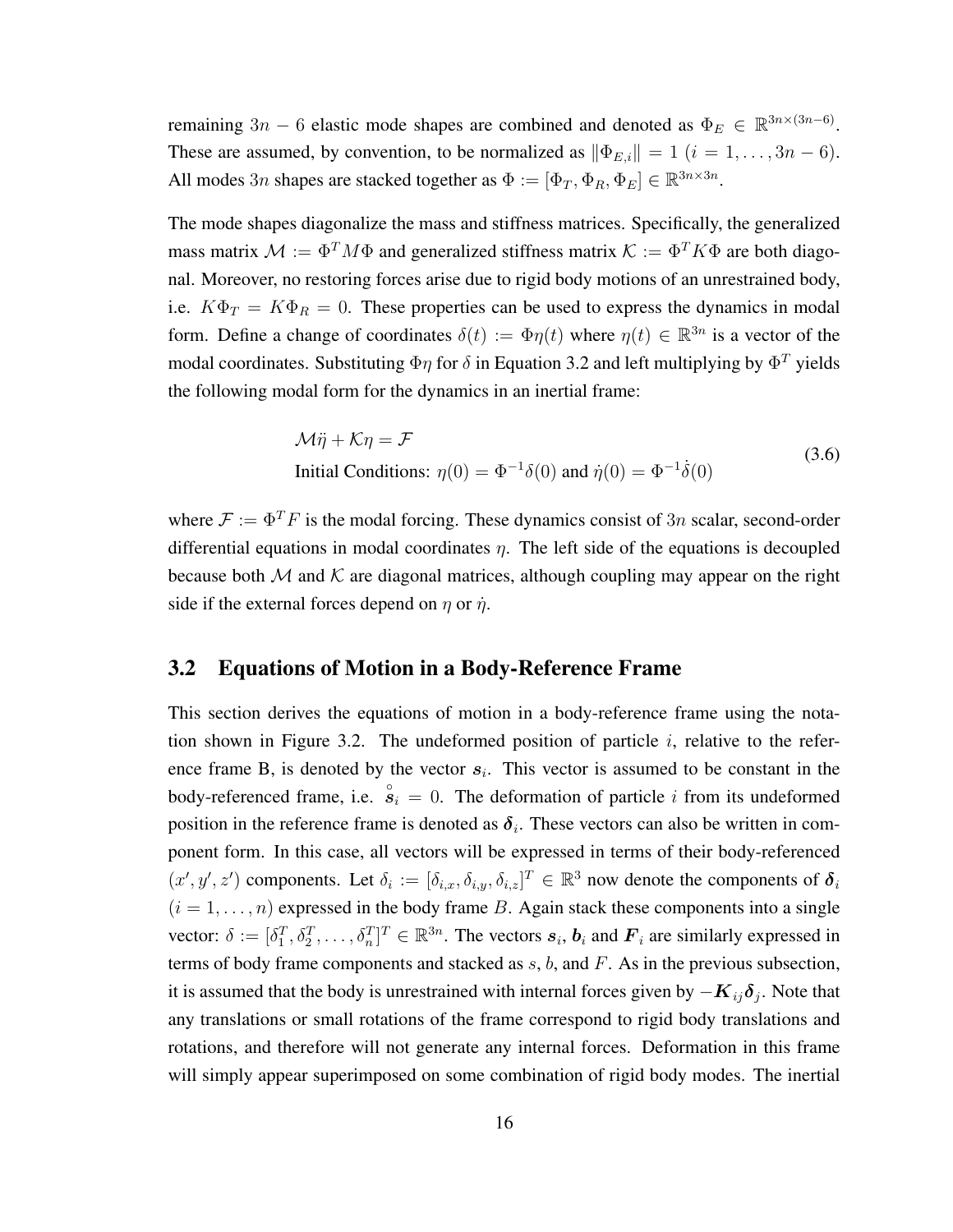

Figure 3.2: Position of particle i with  $s_i$  and  $\delta_i$  denoting the undeformed position and deformation in an the body-reference frame.

position of particle *i* is given by  $r_i = r_B + b_i$  where  $b_i = s_i + \delta_i$  is the position of the particle in the body-referenced frame. Note that  $\hat{b}_i = \hat{\delta}_i$  and  $\hat{b}_i = \hat{\delta}_i$  because  $s_i$  is assumed to be constant in the body frame. Hence the dynamics expressed using the body frame  $B$  (simplifying the equations previously given in Equation 2.8 for particle dynamics in a relative frame) are given below. To simplify notation, some terms are expressed using  $\boldsymbol{b}_i$  rather than  $\boldsymbol{s}_i + \boldsymbol{\delta}_i$ .

$$
m_i\left(\ddot{\boldsymbol{r}}_B + \overset{\circ\circ}{\boldsymbol{\delta}}_i + \dot{\boldsymbol{\omega}} \times \boldsymbol{b}_i + \boldsymbol{\omega} \times (\boldsymbol{\omega} \times \boldsymbol{b}_i) + 2\boldsymbol{\omega} \times \overset{\circ}{\boldsymbol{\delta}}_i\right) = \boldsymbol{F}_i - \sum_{j=1}^n \boldsymbol{K}_{ij}\boldsymbol{\delta}_j \quad \text{for } i = 1,\ldots,n
$$

Initial Conditions:  $\{\boldsymbol{\delta}_i(0)\}_{i=1}^n$  and  $\{\overset{\circ}{\boldsymbol{\delta}}_i(0)\}_{i=1}^n$ 

$$
(3.7)
$$

Moreover, let  $\ddot{r}_B := [r_{B,x}, r_{B,y}, r_{B,z}]^T$  and  $\omega := [\omega_x, \omega_y, \omega_z]^T$  denote the components of  $\ddot{\mathbf{r}}_B$  and  $\boldsymbol{\omega}$  expressed in frame  $B$ <sup>2</sup>. The mass matrix is defined, as before, as  $M :=$ diag $(m_1I_3, m_2I_3, \ldots, m_nI_3) \in \mathbb{R}^{3n \times 3n}$ . Finally, the matrices  $\Omega^{\times} := \text{diag}(\omega^{\times}, \ldots, \omega^{\times}) \in$  $\mathbb{R}^{3n\times3n}$  and  $\dot{\Omega}^{\times}:=\text{diag}(\dot{\omega}^{\times},\ldots,\dot{\omega}^{\times})\in\mathbb{R}^{3n\times3n}$  are used for cross-product terms. With this notation the equations of motion can be expressed in these body-referenced components as follows:

$$
M\left(\Phi_T\ddot{r}_B + \ddot{\delta} + \dot{\Omega}^{\times}(s+\delta) + \Omega^{\times}\Omega^{\times}(s+\delta) + 2\Omega^{\times}\dot{\delta}\right) + K\delta = F
$$
\nInitial Conditions:

\n
$$
\delta(0) \text{ and } \dot{\delta}(0)
$$
\n(3.8)

<sup>&</sup>lt;sup>2</sup>Note that the components of  $\ddot{r}_B$  must be rotated from frame B to frame I before integrating to obtain the velocity and position in terms of the inertial frame components.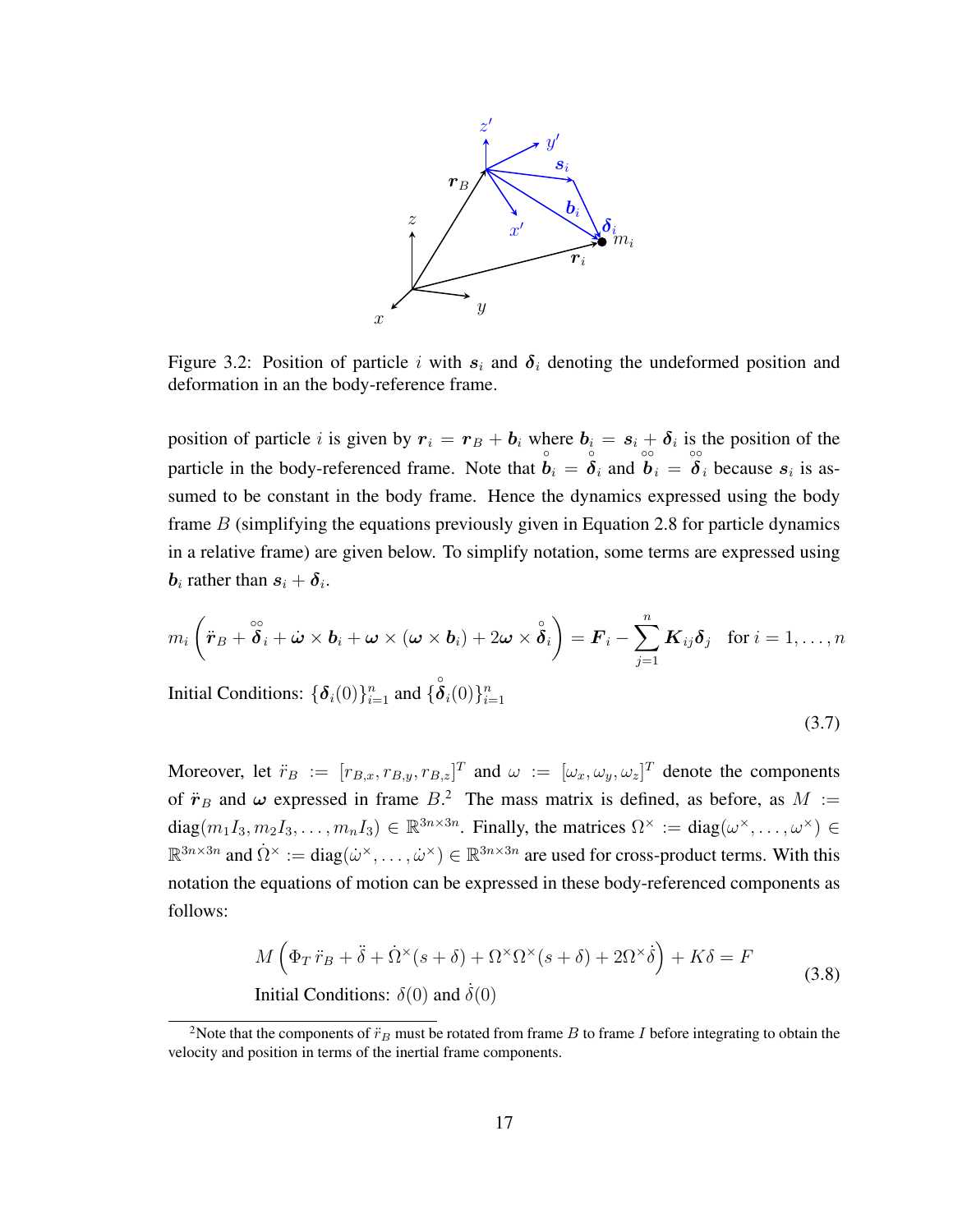In this equation  $\frac{d}{dt}$  is simply the time derivative of the components and there is no need to distinguish between  $\frac{d}{dt}|_I$  and  $\frac{d}{dt}|_B$ . Hence the simple overdot, e.g.  $\dot{\delta}$ , is used to represent all time derivatives. Also note that  $\Phi_T := [I_3, \dots, I_3]^T$  by definition of the translational mode shapes (Equation 3.3). Hence  $\Phi_T \ddot{r}_B$  is simply  $\ddot{r}_B$  stacked on itself:  $[\ddot{r}_B^T, \dots \ddot{r}_B^T]^T \in \mathbb{R}^{3n}$ .

A related modal form can be derived for these body-referenced equations of motion. The modal form will first be derived for a body-referenced frame undergoing arbitrary motion (not necessarily the mean axes). Recall that the rotational mode shapes defined in Equation 3.5 are given by:

$$
\Phi_R(s) := \begin{bmatrix} -s_1^\times \\ \vdots \\ -s_n^\times \end{bmatrix} \tag{3.9}
$$

Here the dependence on the undeformed positions  $s_i$  is made explicit in the notation  $\Phi_R(s)$ . The modal form previously derived in the inertial frame (Equation 3.6) involved the change of coordinates  $\delta = \Phi(s)\eta$  and left multiplication of the dynamic equations by  $\Phi(s)^T$ . The matrix  $\Phi(s) := [\Phi_T, \Phi_R(s), \Phi_E]$  is used in both steps. The derivation in the bodyreferenced frame relies on one minor but important distinction. The change of coordinates  $\delta = \Phi(s)\eta$  will again be used. However, Equation 3.8 will instead be left multiplied by  $\Phi(b)^T := [\Phi_T, \Phi_R(b), \Phi_E]^T$ . In other words, the deformed positions b will be used rather than the undeformed positions  $s$  in this left multiplication. This yields an equivalent and valid set of dynamic equations as long as  $\Phi(b) \in \mathbb{R}^{3n \times 3n}$  is non-singular at each point in time (which will be assumed). This leads to the following modal form for the equations of motion:

$$
\Phi_T^T (Ma + K\Phi(s)\eta) = \Phi_T^T F \tag{3.10a}
$$

$$
\Phi_R(b)^T \left( Ma + K\Phi(s)\eta \right) = \Phi_R(b)^T F \tag{3.10b}
$$

$$
\Phi_E^T (Ma + K\Phi(s)\eta) = \Phi_E^T F \tag{3.10c}
$$

Initial Conditions: 
$$
\eta(0) = \Phi(s)^{-1}\delta(0)
$$
 and  $\dot{\eta}(0) = \Phi(s)^{-1}\dot{\delta}(0)$  (3.10d)

where the vector of particle accelerations  $a \in \mathbb{R}^{3n}$  is defined to simplify the notation:

$$
a := \Phi_T \ddot{r}_B + \Phi(s)\ddot{\eta} + \dot{\Omega}^\times(s + \Phi(s)\eta) + \Omega^\times \Omega^\times(s + \Phi(s)\eta) + 2\Omega^\times \Phi(s)\dot{\eta}
$$
 (3.11)

The three block equations in Equations 3.10a, 3.10b, and 3.10c will be referred to as the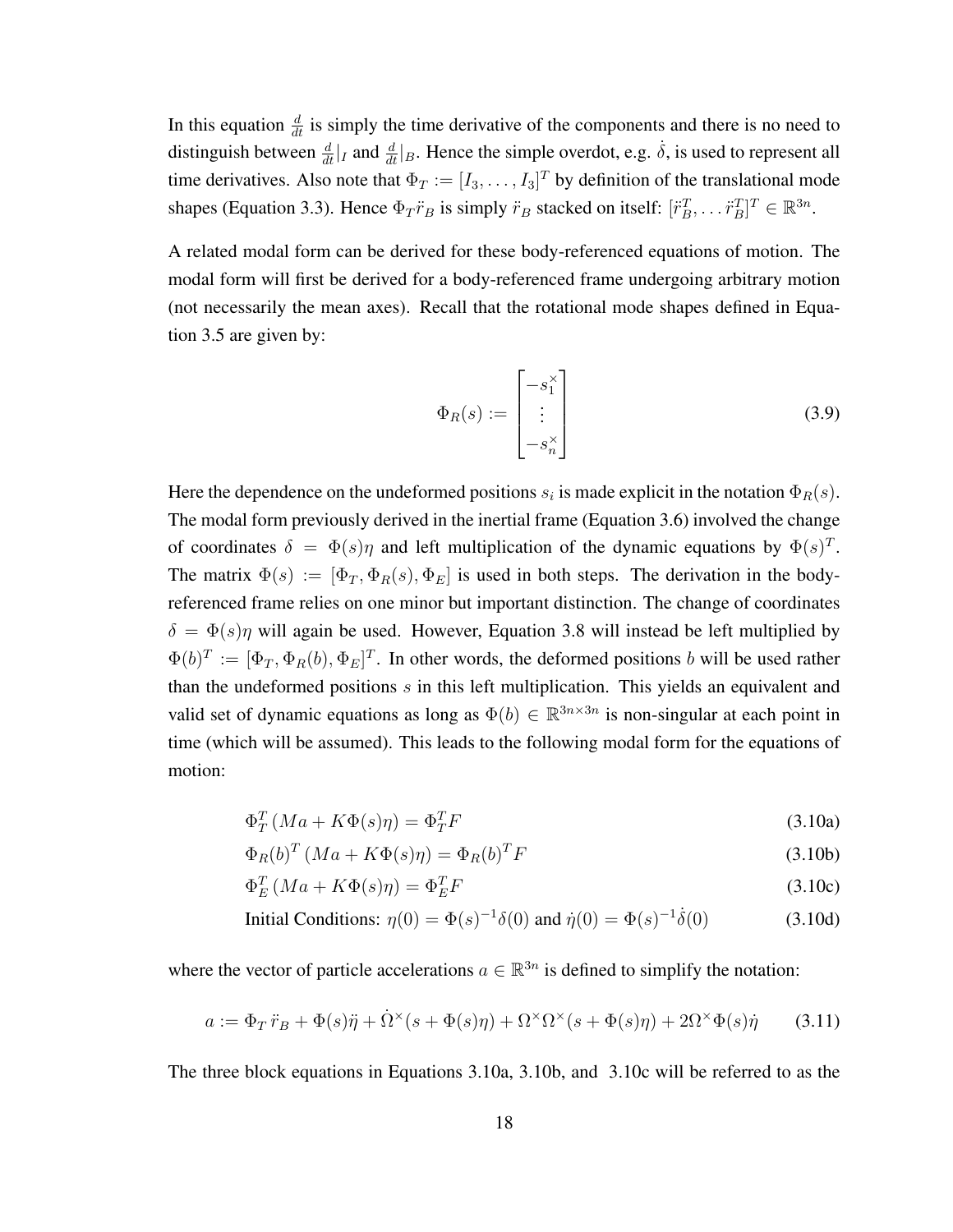modal translational, rotational, and elastic dynamics, respectively. These equations are significantly more complicated than the ones derived in an inertial frame. However, the equations simplify when expressed in the mean-axis frame as shown in the next section.

#### 3.3 Equations of Motion in the Mean-Axis Frame

Equation 3.10 describes the modal dynamics for the system of  $n$  particles in a bodyreference frame. The system has  $3n$  degrees of freedom and there are exactly  $3n$  differential equations to describe their motion. The  $3n$  degrees of freedom can be expanded in modal form as follows:

$$
\delta = \Phi \eta = \Phi_T \eta_T + \Phi_R(s) \eta_R + \Phi_E \eta_E \tag{3.12}
$$

The vectors  $\eta_T \in \mathbb{R}^3$ ,  $\eta_R \in \mathbb{R}^3$ , and  $\eta_E \in \mathbb{R}^{3n-6}$  represent the modal coordinates for the translational, (small) rotational, and elastic motion. The motion of the body frame adds another 6 degrees of freedom. These additional translational and rotational degrees of freedom are redundant, and hence the motion of the body frame can be chosen arbitrarily. This section considers the specific case of the mean-axis body frame. It is assumed that the vectors  $s_i$  describe particle positions relative to the center of mass of the undeformed shape, implying that  $\sum m_i s_i = 0$  for all time.<sup>3</sup> By Theorems 1 and 2, the mean-axis constraints are equivalent to the following dynamics for the translation and rotation of the body frame expressed in component form:

$$
m_{tot}\ddot{r}_B = F_{ext} \tag{3.13a}
$$

$$
J\dot{\omega} + \dot{J}\omega + \omega \times (J\omega) = M_{ext}
$$
 (3.13b)

where  $m_{tot} := \sum_{i=1}^n m_i$  is the total mass and  $J := \sum_{i=1}^n m_i (b_i^T b_i I_3 - b_i b_i^T)$  is the instantaneous moment of inertia. Moreover,  $F_{ext} := \sum_{i=1}^{n} F_i$  and  $M_{ext} := \sum_{i=1}^{n} b_i \times F_i$  are the total external force and moment, respectively.

It is typical when using the mean axes to discard the modal rigid body degrees of freedom  $\eta_T$  and  $\eta_R$ . The corresponding modal translational and rotational dynamics (Equations 3.10a and 3.10b) are then replaced by the equations of motion for the mean-axis frame B (Equation 3.13a and 3.13b). However, discarding the rigid body degrees of freedom  $\eta_T$ 

 $3$ This assumption is necessary for the mean-axis reference frame because the origin must always coincide with the center of mass, including conditions under which the body is not deformed. Specifically,  $\sum_i m_i \boldsymbol{b}_i(t) = \sum_i m_i \boldsymbol{s}_i + \sum_i m_i \boldsymbol{\delta}_i(t) = 0$  and hence  $\sum_i m_i \boldsymbol{s}_i = 0$  since  $\sum_i m_i \boldsymbol{\delta}_i(t) = 0$  when  $\boldsymbol{\delta}_i = 0$ .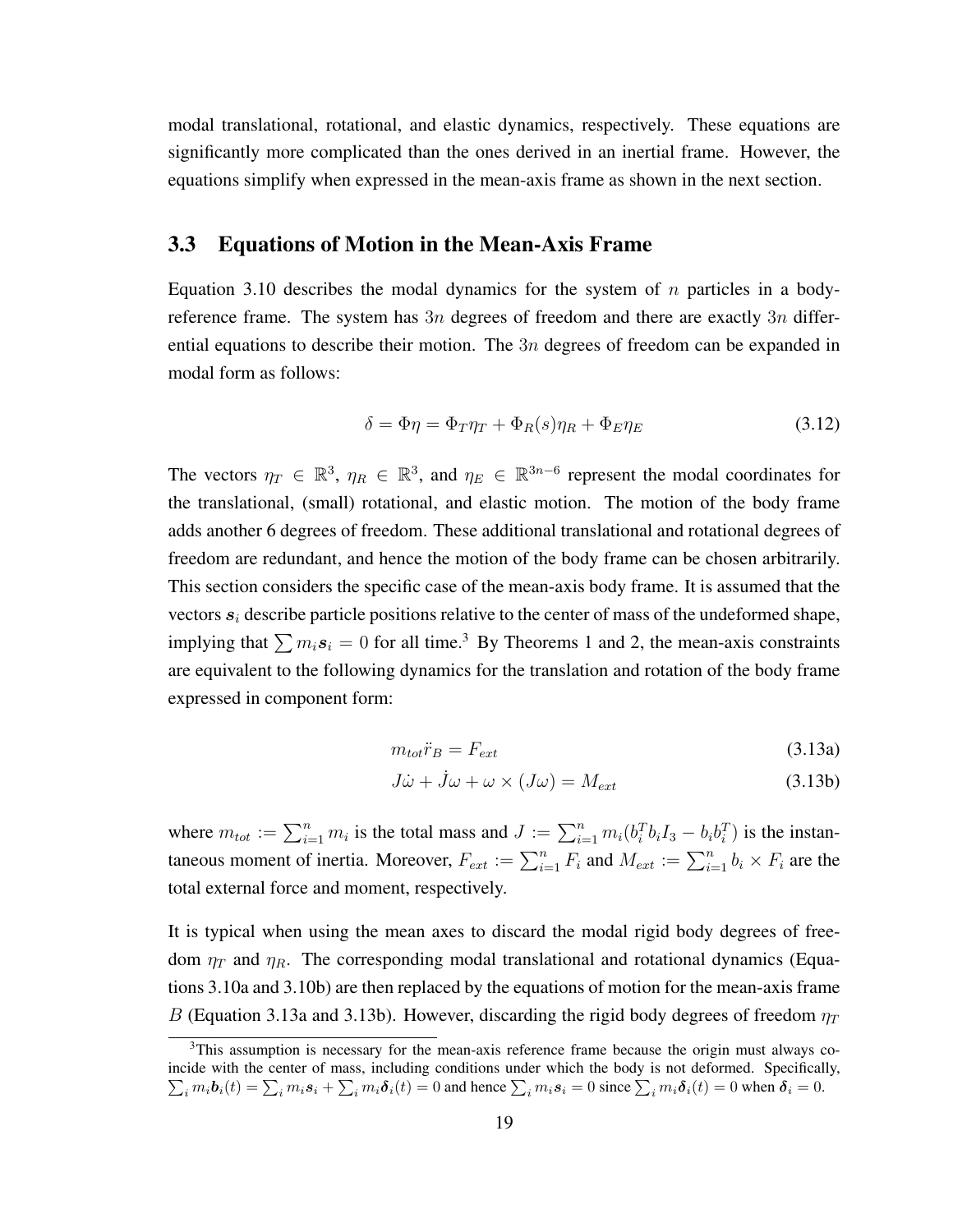and  $\eta_R$  must be done with some care. In particular, it is not possible to both arbitrarily assign the motion of the body frame and set  $\eta_T = \eta_R = 0$ . This would only leave the remaining 3n – 6 elastic degrees of freedom  $\eta_E$  to satisfy the 3n modal equations of motion in Equation 3.10, i.e. it would overconstrain the solution. The remainder of the section works through the details of this derivation.

First consider the modal translational dynamics in Equation 3.10a. These dynamics simplify to the following form after some straightforward but lengthy algebra (given in Appendix A.2):

$$
m_{tot} \left( \ddot{r}_B + \ddot{\eta}_T + \dot{\omega}^\times \eta_T + \omega^\times \omega^\times \eta_T + 2\omega^\times \dot{\eta}_T \right) = F_{ext}
$$
\n(3.14)

This is the component form of the analogous vector dynamics given in Equation 2.13 expressed with components in a relative frame. This differential equation is used in the next theorem.

**Theorem 3.** If the frame B satisfies the translational mean-axis constraint (Definition 1.A) then the modal translational dynamics in Equation 3.10a simplify to the following unforced ODE:

$$
m_{tot} (\ddot{\eta}_T + \dot{\omega}^\times \eta_T + \omega^\times \omega^\times \eta_T + 2\omega^\times \dot{\eta}_T) = 0
$$
  
Initial Conditions:  $\eta_T(0) = 0$  and  $\dot{\eta}_T(0) = 0$  (3.15)

Moreover, the solution of this unforced ODE is  $\eta_T(t) = 0$  for all  $t \geq 0$ .

*Proof.* By Theorem 1, if frame B satsfies the translational mean-axis constraint then  $m_{tot} \ddot{r}_B$  $= F_{ext}$ . Thus the simplified modal translational dynamics (Equation 3.14) reduce to those given in Equation 3.15. The initial conditions  $\eta_T(0) = 0$  and  $\dot{\eta}_T(0) = 0$  also follow from Theorem 1. In particular, the translational mean-axis constraint implies  $\sum_{i=1}^{n} m_i \boldsymbol{b}_i(0) = 0$ and  $\sum_{i=1}^{m} m_i \overset{\circ}{\bm{b}}_i(0) = 0$ . Note that these initial conditions can be expressed in component form as  $\Phi_T^T M b(0) = 0$  and  $\Phi_T^T M \dot{b}(0) = 0$ . Furthermore, the assumption that  $\sum_{i=1}^{n} m_i s_i = 0$  (or in component form  $\Phi_T^T M s = 0$ ) reduces these initial conditions to  $\Phi_T^T M \Phi \eta(0) = 0$  and  $\Phi_T^T M \Phi \dot{\eta}(0) = 0$ . Thus  $m_{tot} \eta_T(0) = 0$  and  $m_{tot} \dot{\eta}_T(0) = 0$  by orthogonality of the mode shapes and the form of  $\Phi_T$ . Thus,  $\eta_T(t) = 0$  follows from equation 3.15 and the corresponding initial conditions.

 $\Box$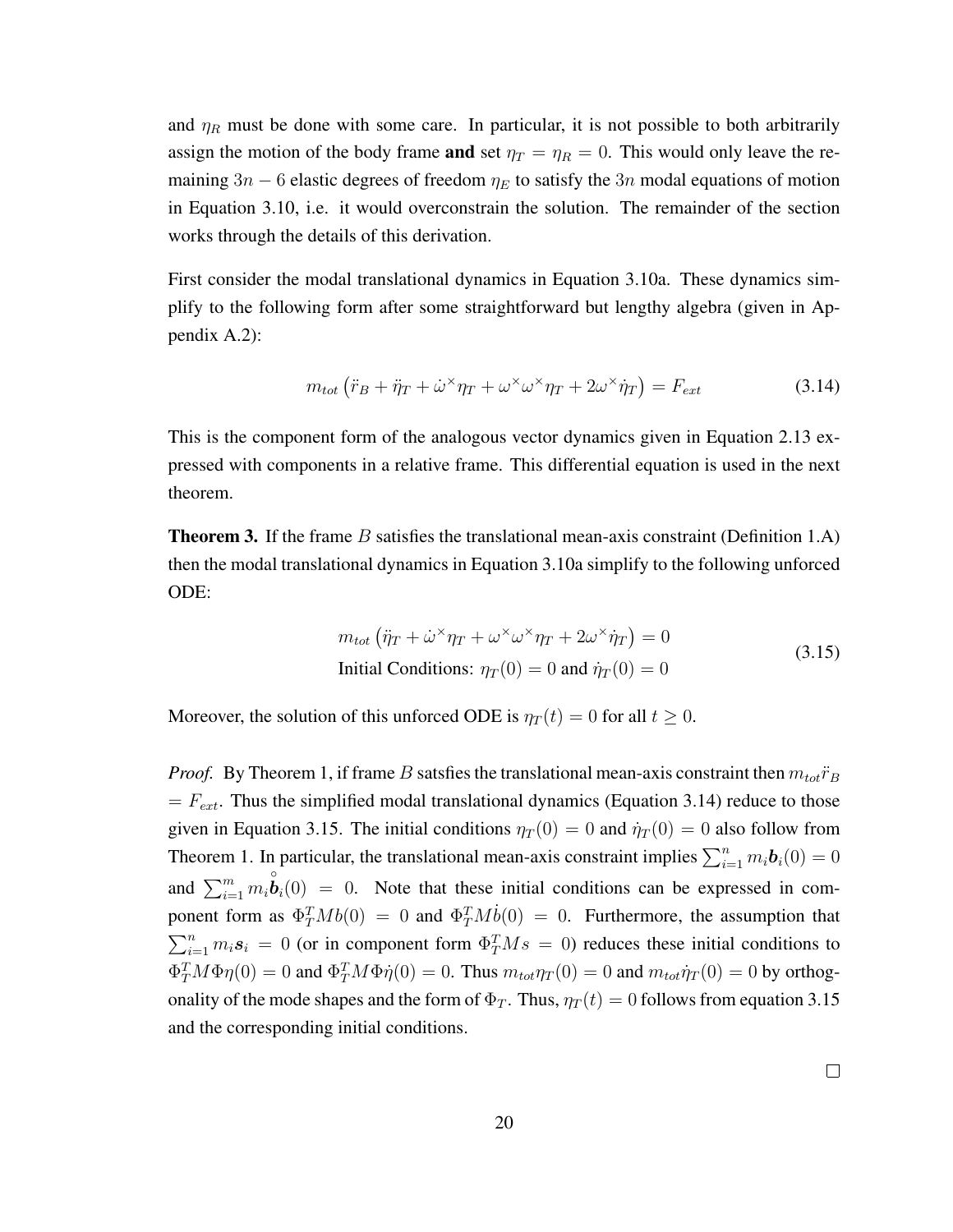Theorem 3 justifies setting  $\eta_T \equiv 0$  and replacing the modal translational dynamics in Equation 3.10a by the mean-axis translational dynamics in Equation 3.13a. In particular, the theorem shows that the modal translational dynamics are trivially satisfied by  $\eta_T(t) = 0$ when the body frame satisfies the translational mean-axis conditions. Hence the modal coordinate  $\eta_T$  and its associated dynamics can be discarded. This result is not surprising, given that Theorem 1 implies that the origin of the mean-axis frame is coincident with the center of mass for all time. This may be stated as  $\Phi_T^T M \Phi \eta(t) = 0$  and  $\Phi_T^T M \Phi \dot{\eta}(t) = 0$ , which imply that  $\eta(t) = 0$  and  $\dot{\eta}(t) = 0$  as shown in the proof of Theorem 3.

Next consider the rotational dynamics in Equation 3.10b. Assume that frame  $B$  satisfies the translational mean-axis constraint and hence  $\eta_T \equiv 0$  by Theorem 3. Then the rotational dynamics simplify to the following form after some straightforward but lengthy algebra (given in Appendix A.3):

$$
\left(J\dot{\omega} + \dot{J}\omega + \omega \times (J\omega)\right) + \left(J_{rig}\ddot{\eta}_R + \omega \times (J_{rig}\dot{\eta}_R)\right)
$$

$$
+ \left(\sum_{i=1}^n \delta_i \left(\eta_R, \eta_E\right) \times m_i \ddot{\delta}_i \left(\eta_R, \eta_E\right) + \omega \times \sum_{i=1}^n \left(\delta_i \left(\eta_R, \eta_E\right) \times m_i \dot{\delta}_i \left(\eta_R, \eta_E\right)\right)\right) \tag{3.16}
$$

$$
= M_{ext} + M_{int}
$$

where J is the instantaneous moment of inertia (as defined earlier),  $J_{rig} :=$  $\sum_{i=1}^{n} m_i (s_i^T s_i I_3 - s_i s_i^T)$  is the moment of inertia in the undeformed (rigid body) position, and  $\delta_i(\eta_R, \eta_E)$  is displacement in the reference frame due to (small) modal rotations and elastic deformation. Equation 3.16 is the component form of the analogous vector dynamics given in Equation 2.22.

The first three terms of the first line of Equation 3.16, grouped in parentheses, represent the change in angular momentum associated with the rotation of the body frame and the instantaneous inertia tensor, J, which varies with deformation. The remaining terms on the first and second line are exactly the rate of change of internal angular momentum,  $H_{int}$ , as shown in Appendix A.4 (recall that the total angular momentum is  $H_{tot} = J\omega + H_{int}$ ). The second grouping of terms of the first line, specifically  $(J_{rig}\ddot{\eta}_R + \omega \times (J_{rig}\dot{\eta}_R))$ , represents the rate of change of the internal angular momentum from first-order effects. These effects are associated with (small) modal rotations only, not elastic deformation.

The remaining terms, grouped together on the second line, represent the rate of change of the internal angular momentum due to second-order effects. The terms affected by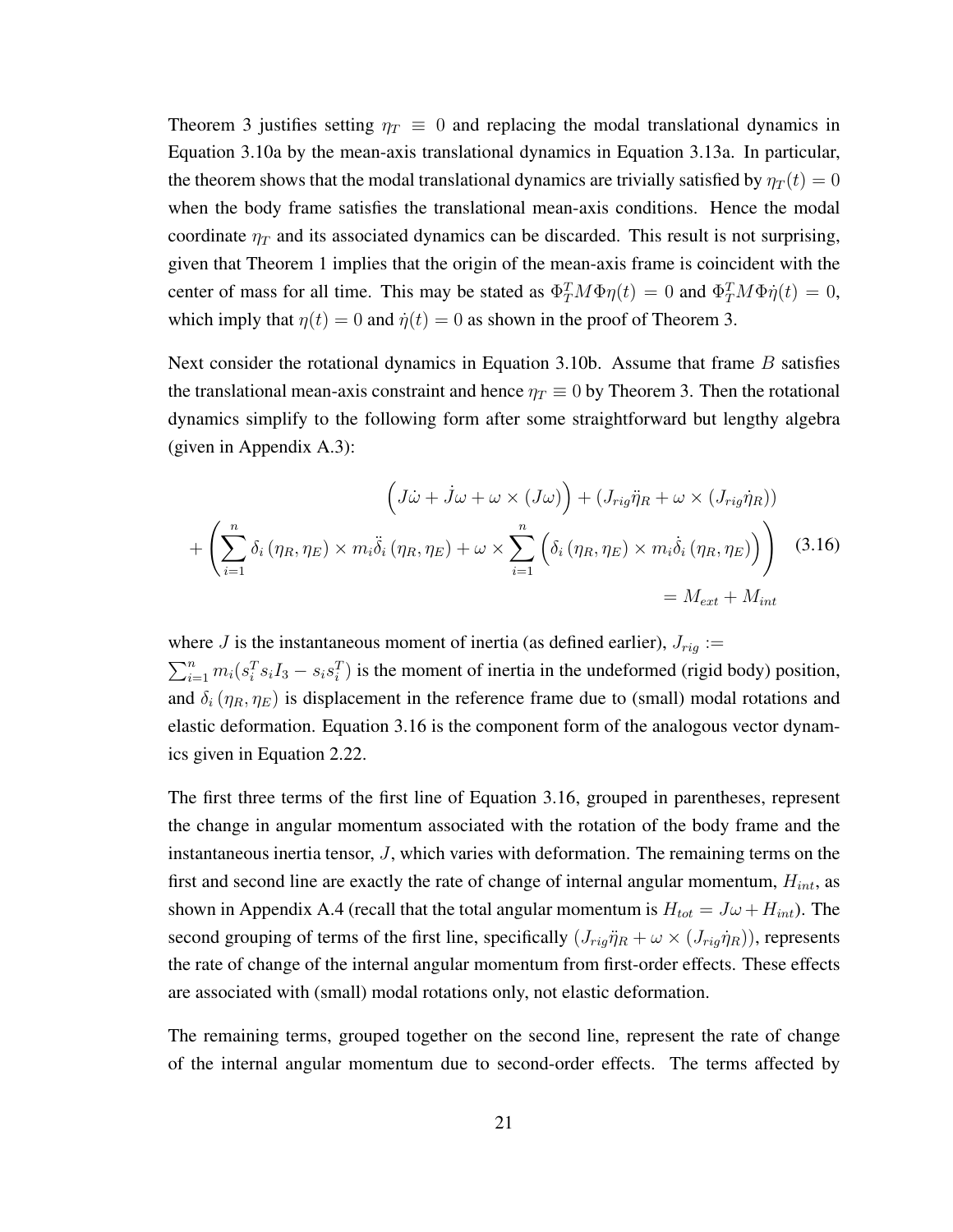both elastic and rotational displacement are expressed in terms of  $\delta_i$  and its derivatives to highlight that this is changing internal angular momentum due to a nonlinear, secondorder effect. Specifically, Theorem 3 says that  $\eta_T = 0$ , and hence translational motion will not affect these deformation terms but they may be the result of both small rotations and small elastic deformation. Also note that the moment on the right hand side of this equation is the summation of the total external moment  $M_{ext}$  as well as the total internal moment  $M_{int}$ . If the model is perfect, there will be no internal moment since all forces are equal and opposite. In general, however, there may be modeling errors, e.g. due to the use of (linearized) stiffness matrices, which lead to non-zero internal moments. Thus, this term is retained here for clarity.

The second-order terms are a source of difficulty in the derivation and simplification of the equations in the mean-axis frame. In some cases, it is appropriate to assume that the elastic deformation occurs primarily in one direction within the body frame. This implies that the elastic deflection is collinear. If the deflection is collinear, it follows that its derivatives are also collinear to the deflection. Hence  $\delta_{E,i} \times m_i \dot{\delta}_{E,i} = \delta_{E,i} \times m_i \ddot{\delta}_{E,i} = 0$  where the subscript  $E$  indicates that the deformation is due to elastic motion only. This assumption of collinearity is typically valid for beam and plate-like structures, e.g. aircraft [3, 8], and it will be used to simplify the equations of motion that follow.

**Theorem 4.** Assume the following: (1) frame  $B$  satisfies the translational mean-axis constraint (Definition 1.A), (2) the net internal moment  $M_{int}$  is zero, (3) the elastic deformation is collinear, and (4) the initial condition  $\eta_R(0) = 0$  holds. If the frame B also satisfies the rotational mean-axis constraint (Definition 1.B), then the modal rotational dynamics in Equation 3.10b simplify to the following ODE:

$$
J_{rig}\ddot{\eta}_R + \omega \times J_{rig}\dot{\eta}_R + \sum_{i=1}^n \left( \delta_i \left( \eta_R, \eta_E \right) \times m_i \ddot{\delta}_i \left( \eta_R, \eta_E \right) \right) +
$$
  

$$
\omega \times \sum_{i=1}^n \left( \delta_i \left( \eta_R, \eta_E \right) \times m_i \dot{\delta}_i \left( \eta_R, \eta_E \right) \right) = 0 \tag{3.17}
$$

Initial Conditions:  $\eta_R(0) = 0$  and  $\dot{\eta}_R(0) = 0$ 

Moreover, the solution of this ODE is  $\eta_R(t) = 0$  for all  $t \geq 0$ .

*Proof.* By Theorem 2, if frame B satisfies the rotational mean-axis constraint then  $J\dot{\omega}$  +  $J\omega + \omega \times (J\omega) = M_{ext}$ . In this case, Equation 3.16 simplifies to Equation 3.17 (recall that  $M_{int} = 0$  by assumption). The initial condition  $\dot{\eta}_R(0) = 0$  also follows from Theorem 2.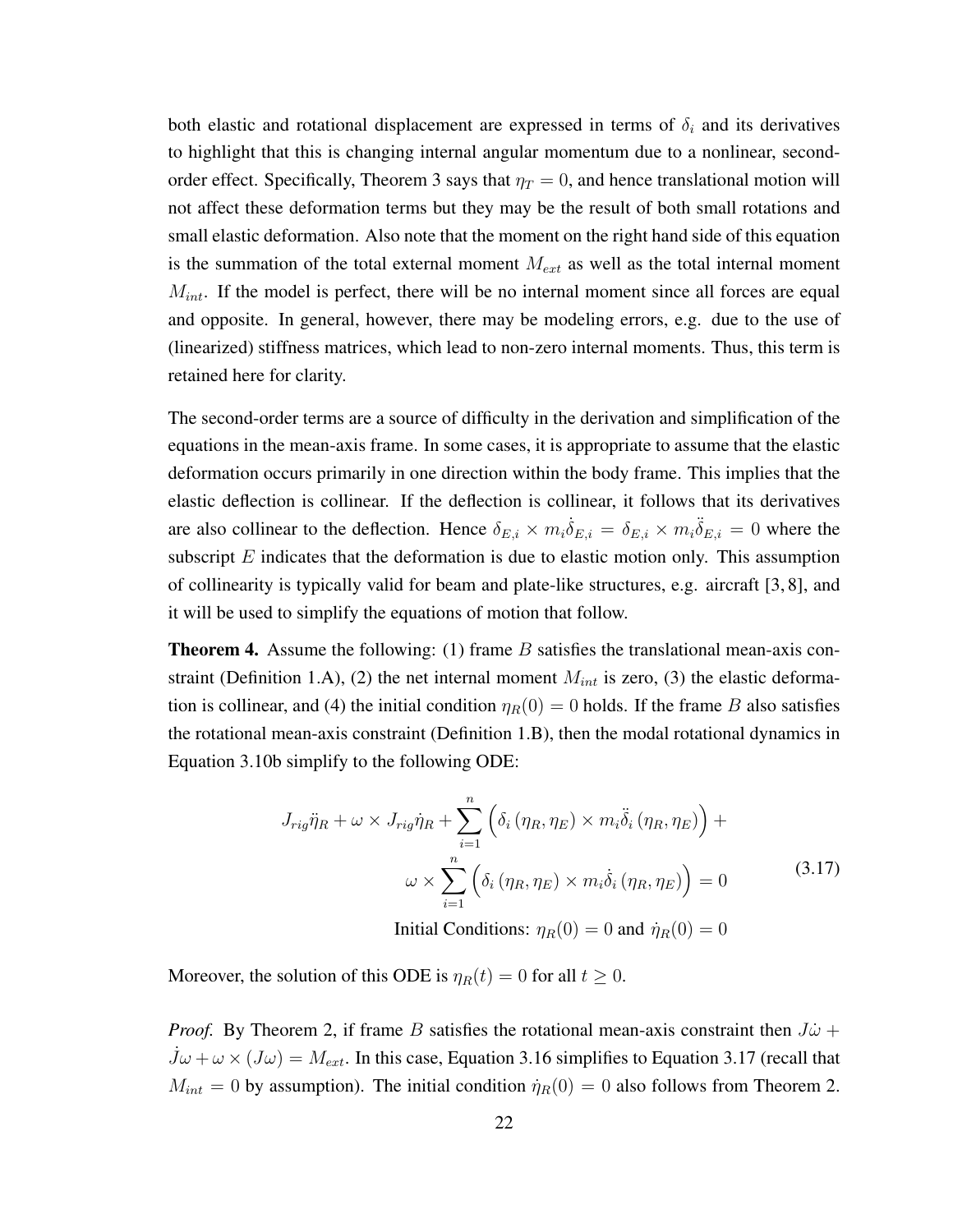In particular, the rotational mean-axis constraint implies  $\sum_{i=1}^{n} \mathbf{b}_i(0) \times m_i \overset{\circ}{\mathbf{b}}_i(0) = 0$ . Note that this initial condition can be expressed in component form as  $\sum_{i=1}^{n} b_i(0) \times m_i \dot{\delta}_i(0) = 0$ , which simplifies to  $\sum_{i=1}^{n} s_i \times m_i \dot{\delta}_i(0) = 0$  under the assumption of collinearity. This can be expressed in terms of mode shapes as  $\Phi_R(s)^T M \Phi \dot{\eta}(0) = 0$ . By orthogonality of mode shapes, this equation reduces to  $\Phi_R(s)^T M \Phi_R(s) \dot{\eta}_R(0) = J_{rig} \dot{\eta}_R(0) = 0.$ 

Equation 3.17 can be written in an alternate form for simplification. The displacement  $\delta_i$  ( $\eta_R$ ,  $\eta_F$ ) is a function of both elastic deformation and displacement due to (small) modal rotations. Specifically, the total displacement is a linear combination of these contributions:  $\delta_i(\eta_R, \eta_E) = \delta_{E,i} + \delta_{R,i}$  (where  $\delta_{E,i}$  is displacement due to elastic deformation and  $\delta_{R,i}$  is displacement due to modal rotations). By the collinearity assumption, any cross products between elastic deformation and elastic deformation rates ( $\delta_{E,i} \times \delta_{E,i}$  and  $\delta_{E,i} \times \delta_{E,i}$ ) are zero. Using these facts, Equation 3.17 can be expanded and written as follows:

$$
J_{rig}\ddot{\eta}_R + \omega \times J_{rig}\dot{\eta}_R + \sum_{i=1}^n \left( \delta_{E,i} \times m_i \ddot{\delta}_{R,i} + \delta_{R,i} \times m_i \ddot{\delta}_{R,i} + \delta_{R,i} \times m_i \ddot{\delta}_{E,i} \right) +
$$
  

$$
\omega \times \sum_{i=1}^n \left( \delta_{E,i} \times m_i \dot{\delta}_{R,i} + \delta_{R,i} \times m_i \dot{\delta}_{R,i} + \delta_{R,i} \times m_i \dot{\delta}_{E,i} \right) = 0 \quad (3.18)
$$
  
Initial Conditions:  $\eta_R(0) = 0$  and  $\dot{\eta}_R(0) = 0$ 

The displacement has been decomposed into contributions from elastic motion  $\delta_{E,i}$  and (small) modal rotations  $\delta_{R,i}$ . All cross products between elastic deformation terms become zero, leaving a set of cross products between terms depending on the rotational motion of the body. Given that  $\delta_R = \Phi_R(s)\eta_R$  and  $\dot{\delta}_R = \Phi_R(s)\dot{\eta}_R$ , the initial conditions imply that  $\delta_{R,i}(0) = \dot{\delta}_{R,i}(0) = 0$  in addition to  $\eta_R(0) = \dot{\eta}_R(0) = 0$ . With these initial conditions, the solution to the ODE in Equation 3.18 is  $\eta_R(t) = 0$ , which implies also that  $\delta_{R,i}(t) = 0$ .

$$
\qquad \qquad \Box
$$

This theorem justifies setting  $\eta_R \equiv 0$  and replacing the modal rotational dynamics in Equation 3.10b by the mean-axis rotational dynamics in Equation 3.13b. As discussed previously, the mean axes (Definition 1) specify a constraint on rotational angular velocities. This leads to constant offsets in the angular orientation. However, to eliminate rotational motion within the mean-axis frame and therefore replace the modal rotational dynamics by the mean-axis rotational dynamics, Theorem 4 states that the rotational modal coordinates must always be equal to zero. Thus, if the initial orientation satisfies  $\eta_R(0) = 0$  then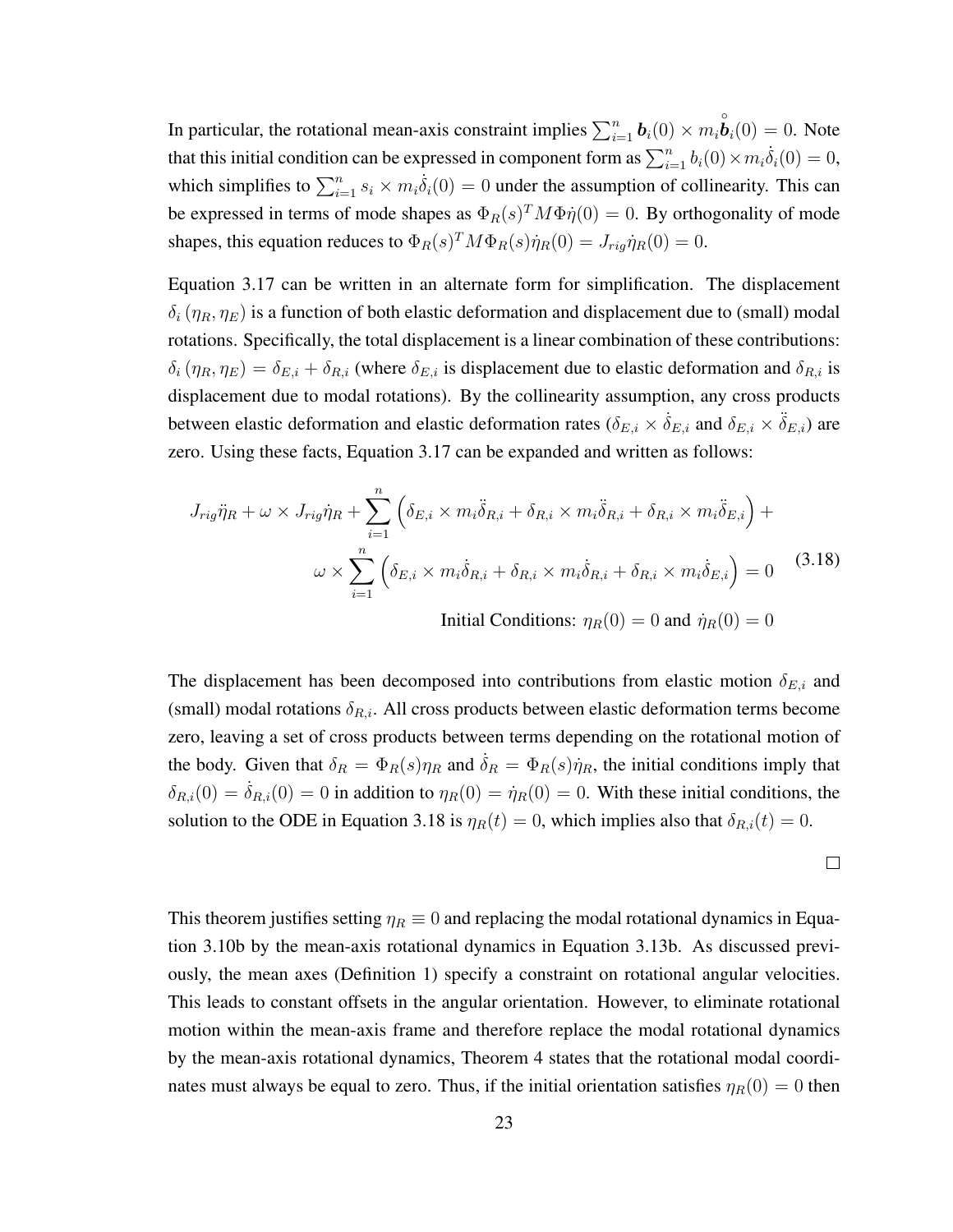$\eta_R(t) = 0$  for all  $t \geq 0$  and the ambiguity in rotational orientation is eliminated.

As previously mentioned, the rotational equation for the mean-axis reference frame  $B$  (Theorem 2) is  $J\dot{\omega} + \dot{J}\omega + \omega \times (J\omega) = M_{ext}$ . By Theorems 3 and 4,  $\eta_T = \eta_R \equiv 0$ , which implies that any change in the inertia tensor J is due to elastic motion  $\eta_E$ . Therefore, any terms in the rotational equation involving  $J$  couple the rotational motion of the mean-axis frame with the elastic deformation of the body. If it is assumed that changes in the inertia tensor are negligible, the rotational motion becomes decoupled from the elastic motion as J becomes a constant that only depends on the undeformed positions of the particles  $s_i$ .

Theorem 4 requires the additional collinearity assumption and this limits its applicability to certain types of flexible structures. If the structure does not satisfy the collinearity assumption, then it is possible that an internal moment is present from linearization errors and the modal rotational dynamics in Equation 3.16 simplify to (assuming the body frame satisfies the mean-axis constraints):

$$
J_{rig}\ddot{\eta}_R + \omega \times J_{rig}\dot{\eta}_R + \sum_{i=1}^n \delta_i (\eta_R, \eta_E) \times m_i \ddot{\delta}_i (\eta_R, \eta_E)
$$
  
+
$$
\omega \times \sum_{i=1}^n \left( \delta_i (\eta_R, \eta_E) \times m_i \dot{\delta}_i (\eta_R, \eta_E) \right) = M_{int}
$$
(3.19)

This equation is simply a statement that the rate of change of internal angular momentum in the body frame  $B$  is equal to the net internal moment when the frame satisfies the equations of motion from Theorem 2 (which was derived under the assumption that the net internal moment  $M_{int}$  is zero). The nonlinear relationship given in Equation 3.19 specifies the dynamics of the modal rotational degrees of freedom. If the modal rotations and elastic deformations are small, then terms that are second-order in displacement  $\delta_i$  ( $\eta_R$ ,  $\eta_E$ ) may be neglected. Furthermore, if the net internal moment is negligible, as would be expected for a linear approximation, then Equation 3.19 simplifies to  $J_{riq}\ddot{\eta}_R + \omega \times J_{riq}\dot{\eta}_R \approx 0$ . In a similar statement to Theorem 4,  $\eta_R(t) \approx 0$  if  $\eta_R(0) = \dot{\eta}_R(0) = 0$ . This approximation is called the *practical mean-axis* or *linearized mean-axis* condition because the internal angular momentum constraint is only approximately satisfied [3, 7–9]. In other words, neglecting the second order elastic deformation terms is equivalent to:

$$
H_{int} := \sum_{i=1}^{n} m_i b_i \times \dot{b}_i \approx \sum_{i=1}^{n} m_i s_i \times \dot{b}_i
$$
 (3.20)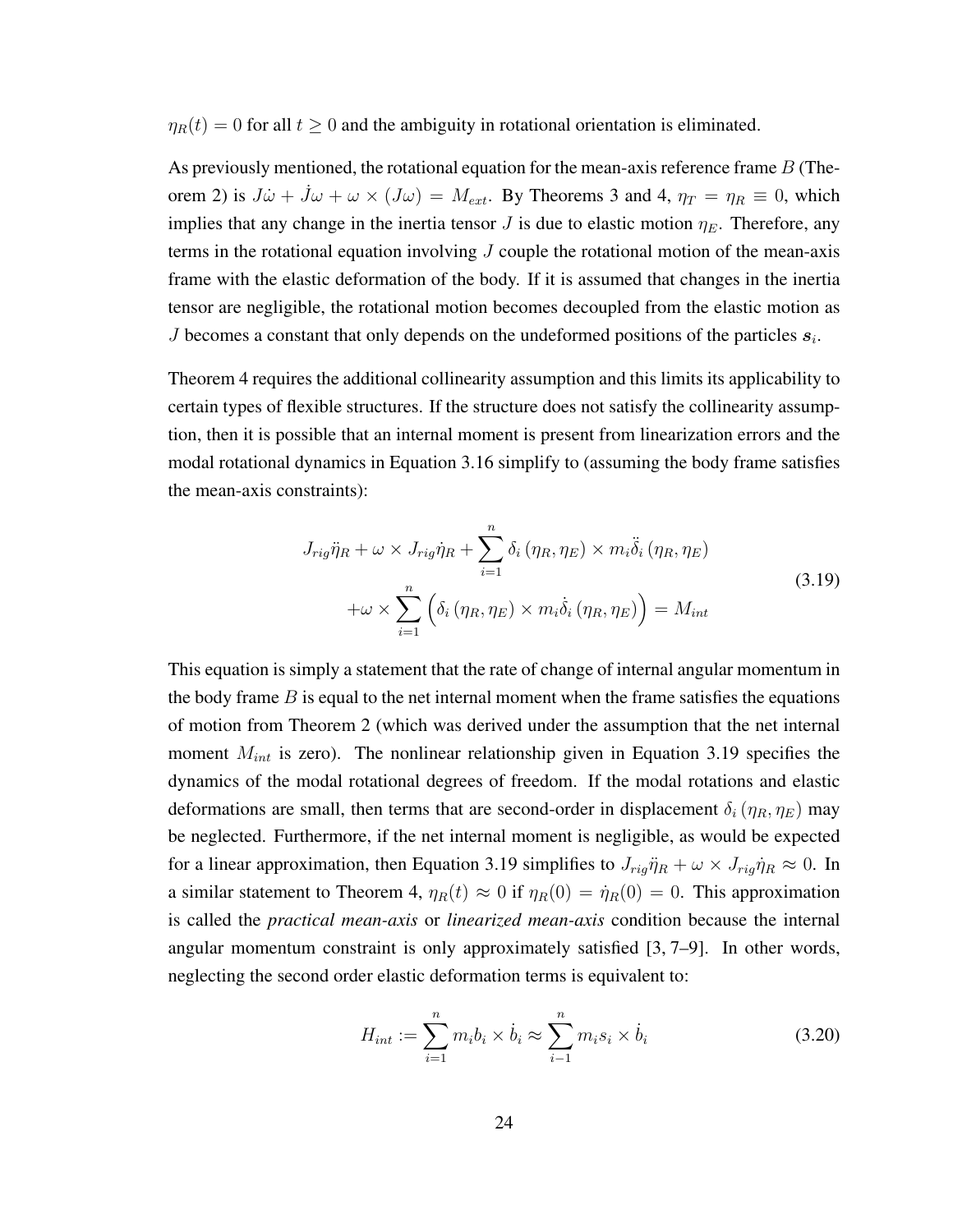The practical mean-axis constraint refers to the approximation  $H_{int} \approx \sum_{i=1}^{n} m_i s_i \times \dot{b}_i =$ 0 rather than the nonlinear constraint  $H_{int} = 0$ . For linear deformation in a mean-axis frame, it is shown in Appendix A.4 that  $\sum_{i=1}^{n} m_i s_i \times \dot{b}_i = J_{rig} \dot{\eta}_R$ , which agrees with the simplification of Equation 3.19. The effect of this approximation is a topic of ongoing consideration, though it is widely accepted as a reasonable approximation throughout the mean-axis literature. [2, 3, 8, 9, 11, 12]

Finally, consider the elastic dynamics in Equation 3.10c. Continue to assume that frame B satisfies the translational and rotational mean-axis constraints. In addition, assume the structure satisfies the collinearity assumption. Hence  $\eta_T = \eta_R \equiv 0$  by Theorems 3 and 4. Then the elastic dynamics simplify to the following form after some straightforward but lengthy algebra (given in Appendix A.5):

$$
\mathcal{M}_{E}\ddot{\eta}_{E} + \mathcal{K}_{E}\eta_{E} + \Phi_{E}^{T}M\Omega^{\times}\Omega^{\times}\left(s + \Phi_{E}\eta_{E}\right) = \mathcal{F}_{E}
$$
\n(3.21)

where  $\mathcal{M}_E := \Phi_E^T M \Phi_E$  and  $\mathcal{K}_E := \Phi_E^T K \Phi_E$ , are the elastic modal mass and stiffness matrices. Recal that the modal mass and stiffness matrices are diagonal. Moreover,  $\mathcal{F}_E$  :=  $\Phi_E^T F$  is the elastic modal forcing due to external forces. This equation is similar to the standard vibrational equations of motion with the exception of the last term on the left side, which couples the deformation with the rotational rate of the body frame.

#### 3.4 Final Equations of Motion

The final 3n equations of motion may be collected to fully specify the dynamics of the deformable body. The mean-axis translation, rotation, and modal coordinate displacement (Equations 3.13a, 3.13b, and 3.21 respectively) are now described in one system of equations:

$$
m_{tot}\ddot{r}_B = F_{ext}
$$

$$
J\dot{\omega} + \dot{J}\omega + \omega \times (J\omega) = M_{ext}
$$
(3.22)
$$
\mathcal{M}_E \ddot{\eta}_E + \mathcal{K}_E \eta_E + \Phi_E^T M \Omega^\times \Omega^\times (s + \Phi_E \eta_E) = \mathcal{F}_E
$$

Comparing Equation 3.22 to the modal dynamics for an arbitrary reference frame (Equations 3.10), it is clear that using the mean-axis frame has greatly simplified the equations of motion. Additionally, various assumptions can be made to further simplify the system. These assumptions revolve around additional decoupling of the rotational motion of the mean axes and the elastic deformation of the body. One such assumption is that the instantaneous inertia tensor is equivalent to the undeformed, or rigid body, inertia tensor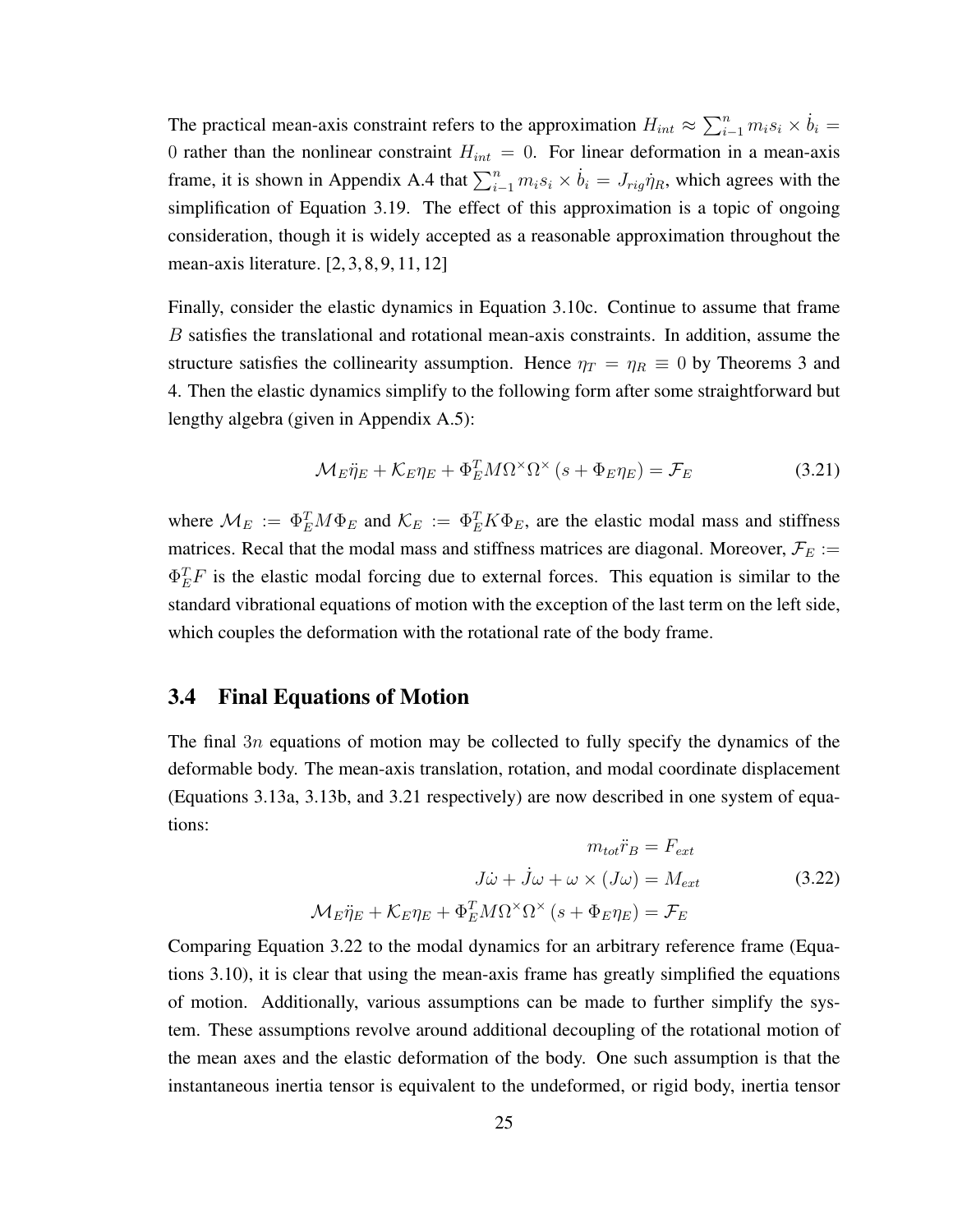$J \approx J_{riq}$ . In the context of aircraft, where the inertia tensor is typically large and the deformation is such that the change in the inertia tensor is usually small, it is commonly assumed that the change in the inertia tensor is negligible in comparison to the inertia tensor of the undeformed body.

There are several arguments about how the assumption that  $J \approx J_{rig}$  affects the remaining coupling terms. The most common argument in the mean-axis literature suggests that if the inertia tensor is assumed constant, it may be assumed that all derivatives of the inertia tensor are zero [3]. This assumption will decouple the left hand side of the rotational equation of motion (second line) from Equation 3.22 by eliminating the term  $\dot{J}\omega$ . Moreover, it will also decouple the equations of motion for the elastic modal coordinates (third line). It may be shown that  $\Phi_E^T M \Omega^\times \Omega^\times (s + \Phi_E \eta_E)$  is related to the change in the inertia tensor. Specifically, this term is related to the partial derivatives of  $\frac{1}{2}\omega^T(J-J_{rig})\omega$  with respect to the elastic modal coordinates. The term  $\frac{1}{2}\omega^T(J - J_{rig})\omega$  may be recognized as the kinetic energy associated with rotation of the body reference frame and a change in the inertia tensor. This alternate form of  $\Phi_E^T M \Omega^\times \Omega^\times (s + \Phi_E \eta_E)$  is used in [3], and it is neglected accordingly. Hence, if all derivatives of the inertia tensor are assumed to be zero, then the equations of motion are fully *inertially decoupled*. Specifically, coupling arising from the acceleration terms has been removed and the only coupling that remains is through the aerodynamic forces and moments (which depend on translation, rotation, and elastic deformation).

Alternatively, it may be assumed that although the change in the inertia tensor is negligibly small, it is not constant and the rates of change may be significant. Therefore, J would be replaced by  $J_{riq}$ , but  $\dot{J}$  would remain in the equations. In this case, the elastic equation would be unchanged and the rotational equation would become  $J_{rig}\dot{\omega} + \dot{J}\omega + \omega \times (J_{rig}\omega) =$  $M_{ext}$ . It can be observed that the rotational and elastic coupling terms (specifically  $\dot{J}\omega$  and  $\Phi_E^T M \Omega^\times \Omega^\times (s + \Phi_E \eta_E)$ ) depend explicitly on the rotation rate  $\omega$ . Therefore, in straight and level flight, or flight with only gentle maneuvers, these coupling terms will be very small due to the small value of  $\omega$ . When the rotation rate is not negligibly small, however, it is unclear when the coupling terms may be neglected. If the coupling terms are considered as apparent moments and modal forces, it can be hypothesized that they will be very small compared to the aerodynamic moments and forces. Even as the coupling terms grow larger, the maneuvers will be more aggressive and the deflection more pronounced, which will in turn increase the aerodynamic forces and moments. When the instantaneous inertia tensor is replaced by the undeformed inertia tensor and the coupling terms are neglected, the form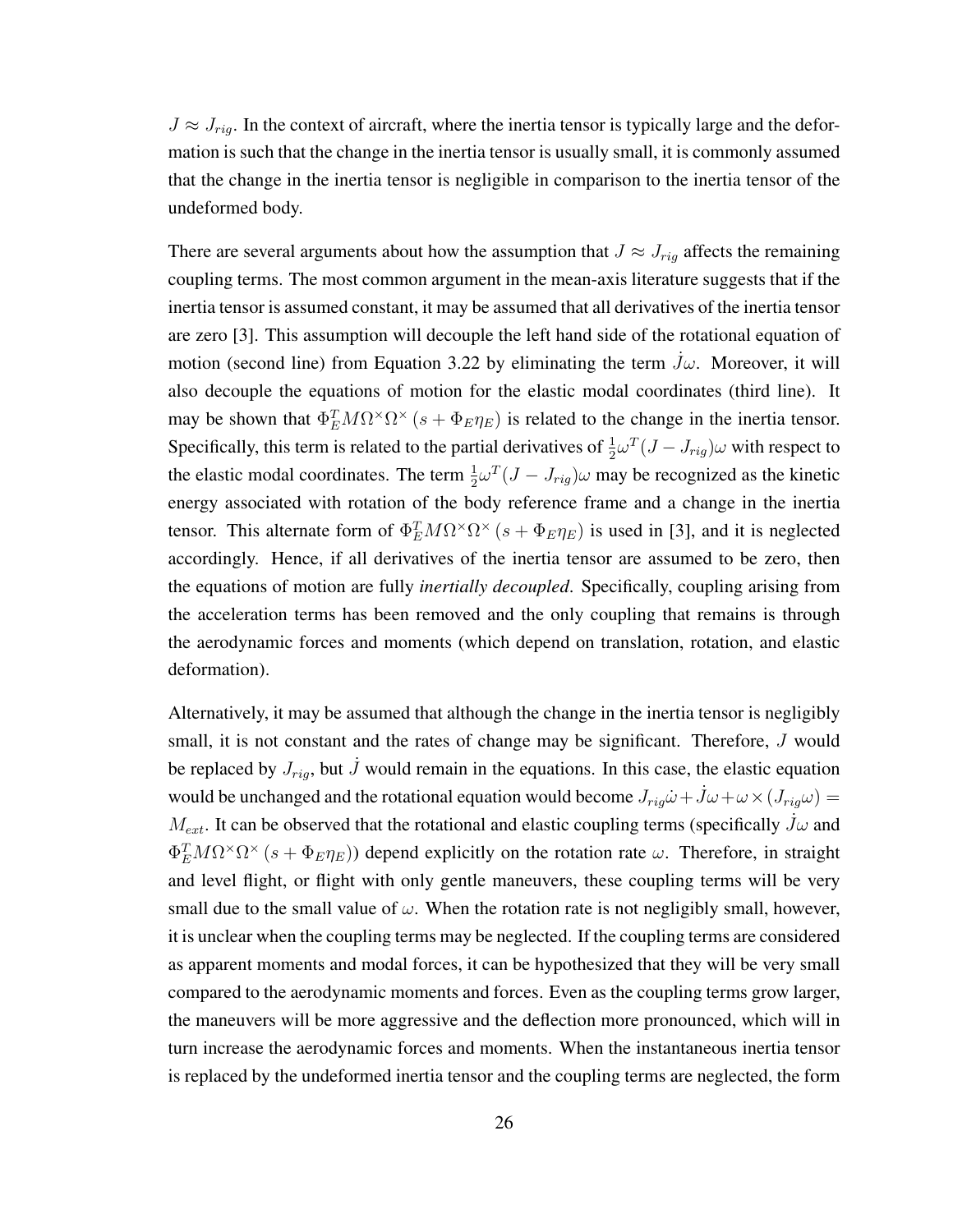of the equations is greatly simplified.

$$
m_{tot}\ddot{r}_B = F_{ext}
$$
  

$$
J_{rig}\dot{\omega} + \omega \times (J_{rig}\omega) = M_{ext}
$$
  

$$
\mathcal{M}_E \ddot{\eta}_E + \mathcal{K}_E \eta_E = \mathcal{F}_E
$$
  
(3.23)

As previously mentioned, this simplified version of the equations of motion is inertially decoupled, though coupling will enter the system through the aerodynamic forces and moments, which depend on the motion of the mean axes as well as the deflection of the structure. In this simplified form, the reference frame translational and rotational equations of motion appear identical to those of a rigid body. Additionally, the equations of motion for the elastic coordinates appear identical to classic vibrational equations [10]. Due to the diagonal form of  $\mathcal{M}_{E}$  and  $\mathcal{K}_{E}$ , the decoupling extends to the elastic modal coordinates. It should be noted that the aerodynamic force calculation is critical to the equations of motion. Aerodynamics are the dominant source of coupling, determining how the elastic states will interact with the mean axes. Although this topic is important, it is beyond the scope of this work and will not be discussed outside of the context of the example presented in Chapter 4.

#### 3.5 Newtonian versus Lagrangian Derivation

The equations of motion presented here are fully derived with Newton's Laws, as opposed to the more commonly used Lagrangian method for the mean-axis equations of motion. [2, 3, 8, 12] It should be noted that the final equations of motion are consistent across both methods. Although the final equations are identical, the Newtonian derivation provides an approach that may be more natural for some readers. Furthermore, the mean-axis constraints are momentum-based, and appear more explicitly in the Newtonian derivation than in the energy-based Lagrangian derivation. In this way, it may be more obvious how the constraints enter in a simplifying manner.

It should also be noted that the rotational equations are completely derived without specifying a particular Euler angle rotation sequence. Although this is possible with the Lagrangian method, it requires an advanced technique using quasi-coordinates that is described in [13]. Thus, the Newtonian approach allows for a high level of abstraction throughout the derivation while only relying on basic first-principles. This level of abstraction is preferred so that the equations and assumptions can be stated in the most general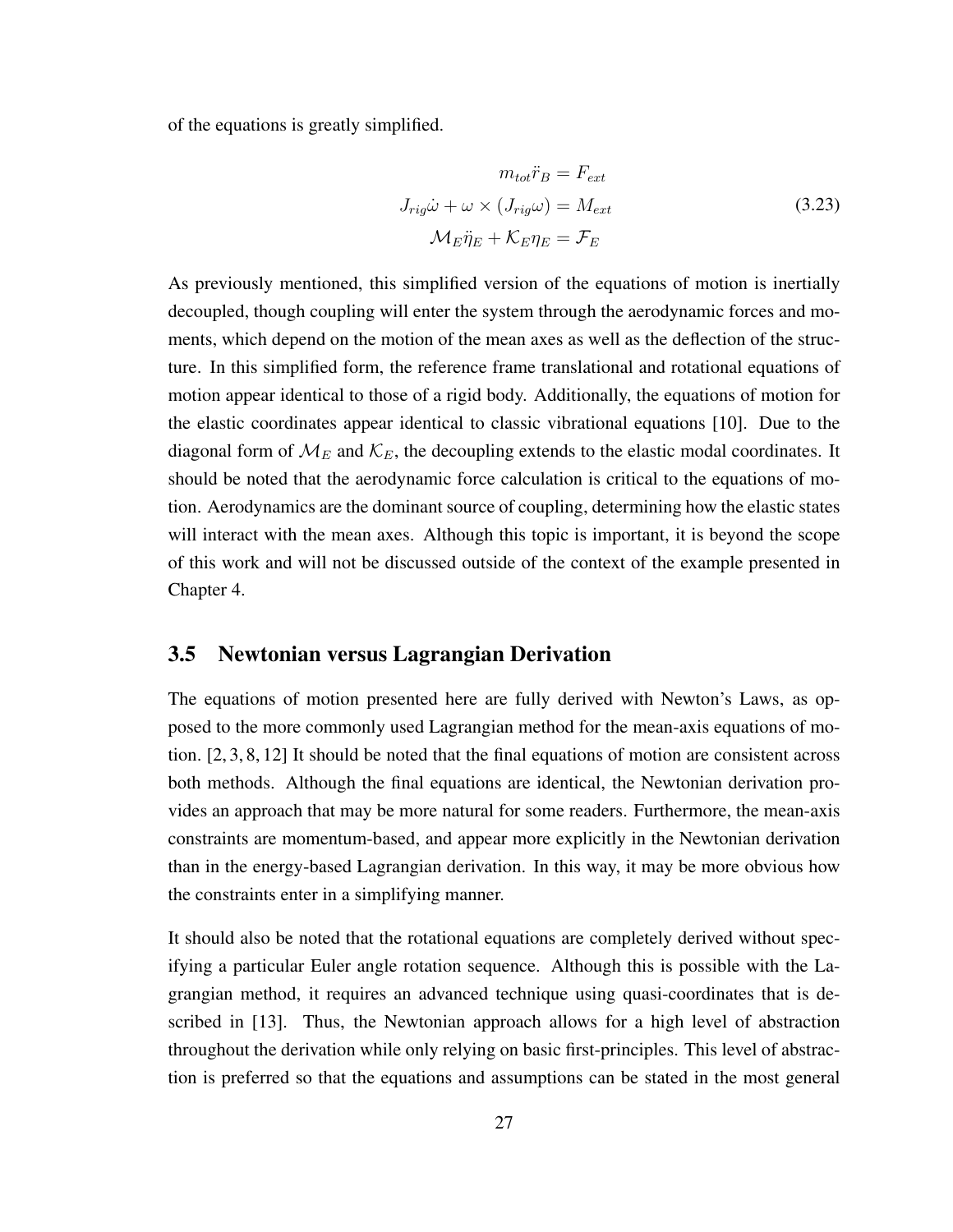form.

In the derivation presented, assumptions are made about the nature of the deformation (linear elastic deformation that satisfies collinearity), but no further assumptions are made until the equations are fully developed. This allows individual coupling terms to be included or neglected as desired. If the assumptions are made early on in the derivation, however, the Lagrangian approach has advantages over the Newtonian approach . If simplifying assumptions are made at the energy level, the kinetic energy decouples and the remainder of the derivation is straightforward and relatively simple [8]. By contrast, simplifications at the momentum level offer no clear advantage in the Newtonian approach to determining the equations of motion for the elastic coordinates, which is particularly laborious.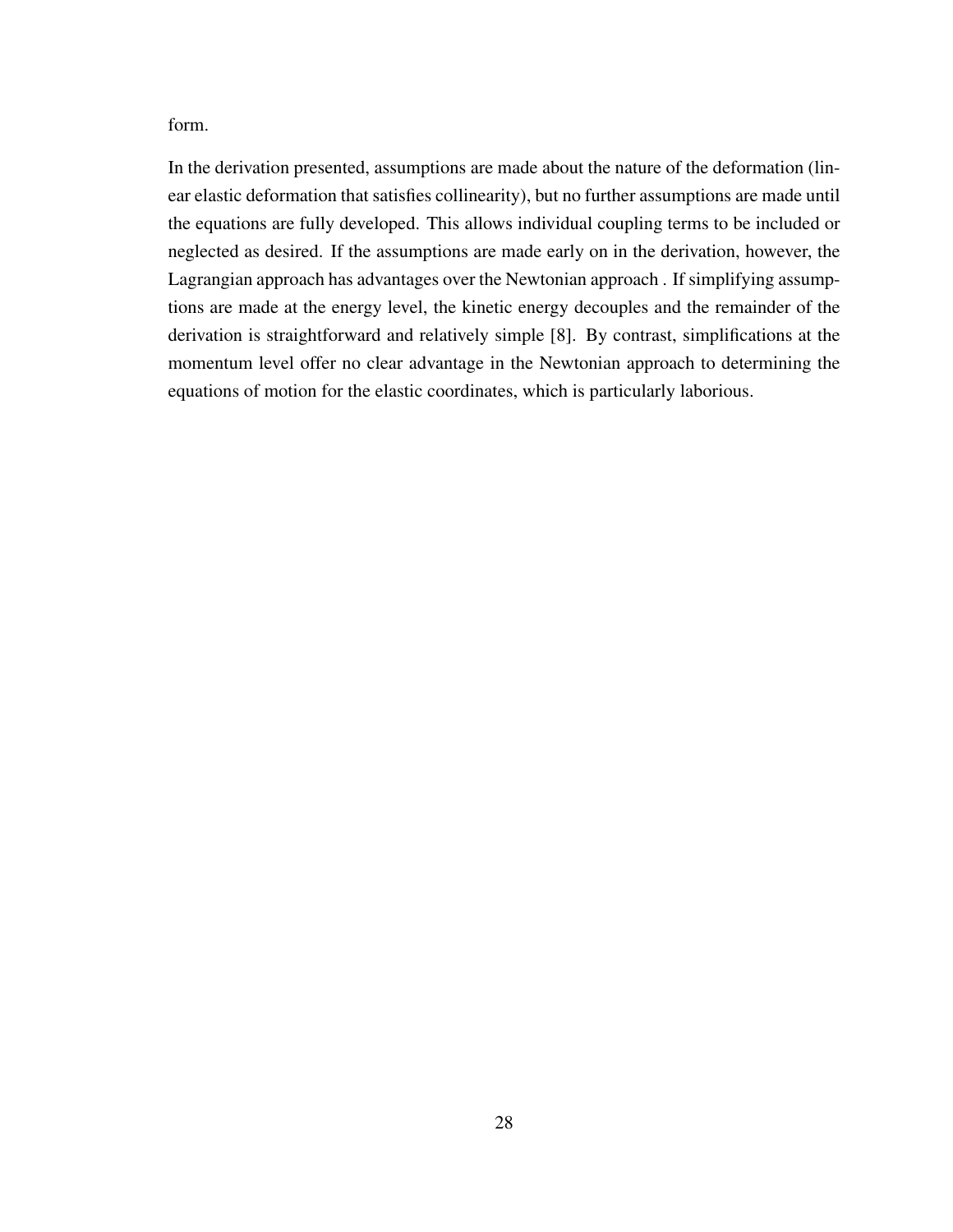### Chapter 4

### Three Mass Example

#### 4.1 Introduction to the Three Mass Example

As an illustrative example, a highly simplified aircraft is modeled as 3 lumped masses, or particles, and is shown in Figure 4.1. Particle b represents the fuselage with a mass of  $m_f$ , while particles a and c represent the wings with masses  $m<sub>w</sub>$ . The masses are connected by rigid and massless elements of lengths *l*. Bending of the structure through an angle  $\theta$  is resisted by a torsional spring with linear stiffness k. The aircraft is modeled to be



Figure 4.1: Lumped 3 Mass Structure.

representative of the Mini-MUTT, which is an unmanned testbed aircraft utilized by the Performance Adaptive Aeroelastic Wing (PAAW) project. The Mini-MUTT has a 10 ft. wing span and weighs 14.7 lbs. It is described in greater detail in [14]. The spring stiffness of the three-mass example is chosen such that the natural frequency of the linearized vibration is approximately 35 rad/s, which is near that of the first bending mode of the Mini-MUTT. [3] Specific numerical values are given in Appendix A.6.1.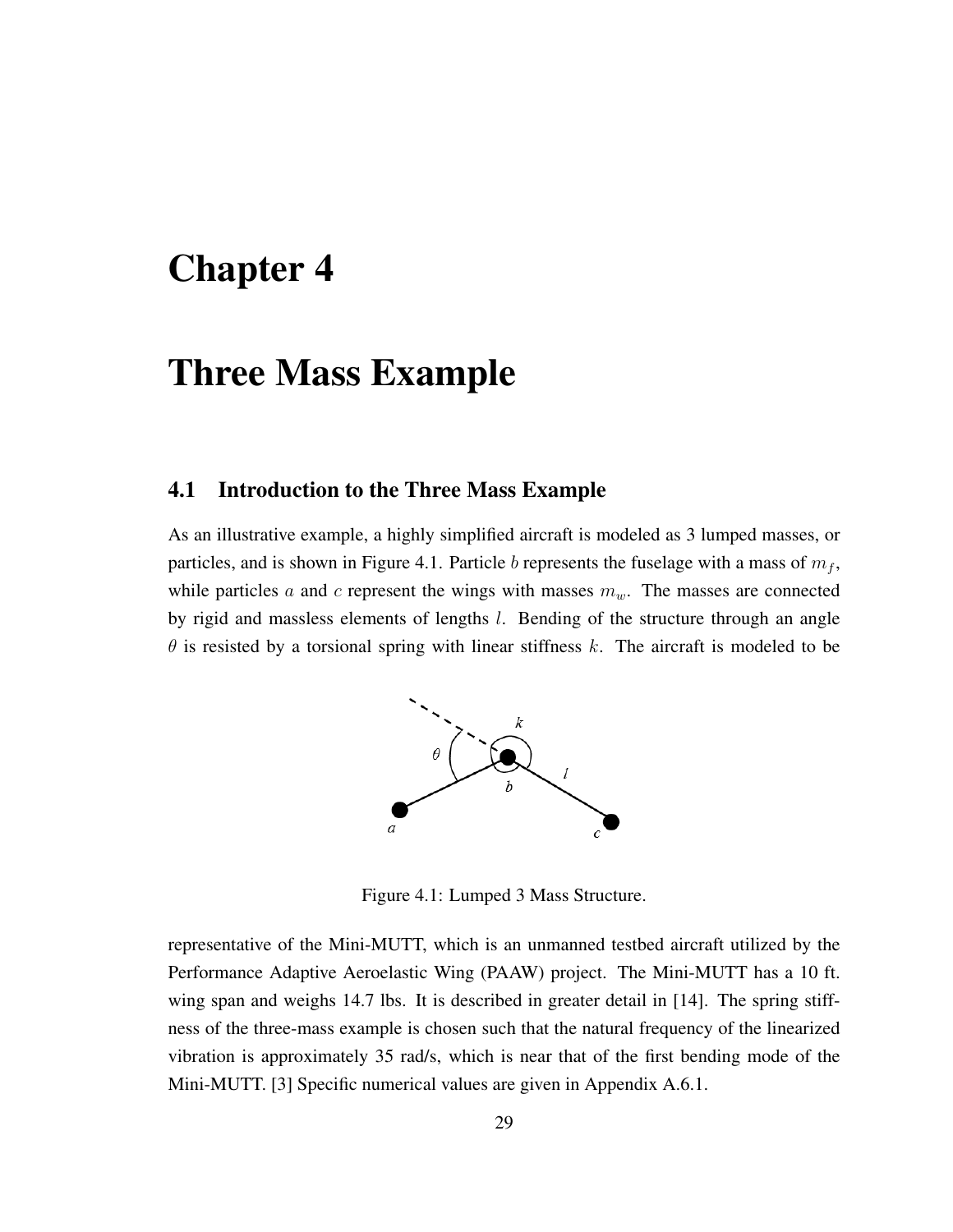In this example, the aircraft is restricted to planar motion in the inertial  $y-z$  plane, while maintaining a constant velocity in the forward x-direction. Figure 4.2 describes the variables used to specify the system. The position of the center of mass, given by the twodimensional vector  $r_B$  (expressed in component form as  $r_B$ ), denotes the origin of the reference frame, the angle  $\phi$  denotes the orientation of the reference frame, and  $\theta$  denotes the total angle of elastic deformation (as seen in Figure 4.1).



Figure 4.2: Variables describing the 3-Body Problem.

Because the body has planar motion and only three particles, the deformation consists of only one symmetric bending motion. The origin of the reference frame is located at the center of mass, which satisfies the translational mean-axis constraint (Definition 1.A) as shown by Theorem 1. The orientation is then chosen such that the  $y'$ -axis is aligned symmetrically between the wing masses  $a$  and  $c$ . In this way, the relative motion of the wing masses and the corresponding moment arms with respect to the center of mass are symmetric, preventing the generation of any net internal angular momentum and satisfying the nonlinear rotational mean-axis constraint (Definition 1.B).

#### 4.2 The General Equations of Motion

For comparison with simplified equations, the general equations of motion for the three mass example were found (including the nonlinear effects of bending). Because the coordinates for the example were chosen to be consistent with the mean axes, they are more abstract than actual particle locations. For this reason, Lagrange's equations of motion for generalized coordinates were used, rather than Newtonian mechanics. The generalized coordinates are the previously defined  $r_B$ ,  $\phi$ , and  $\theta$ . It can be shown that the general equations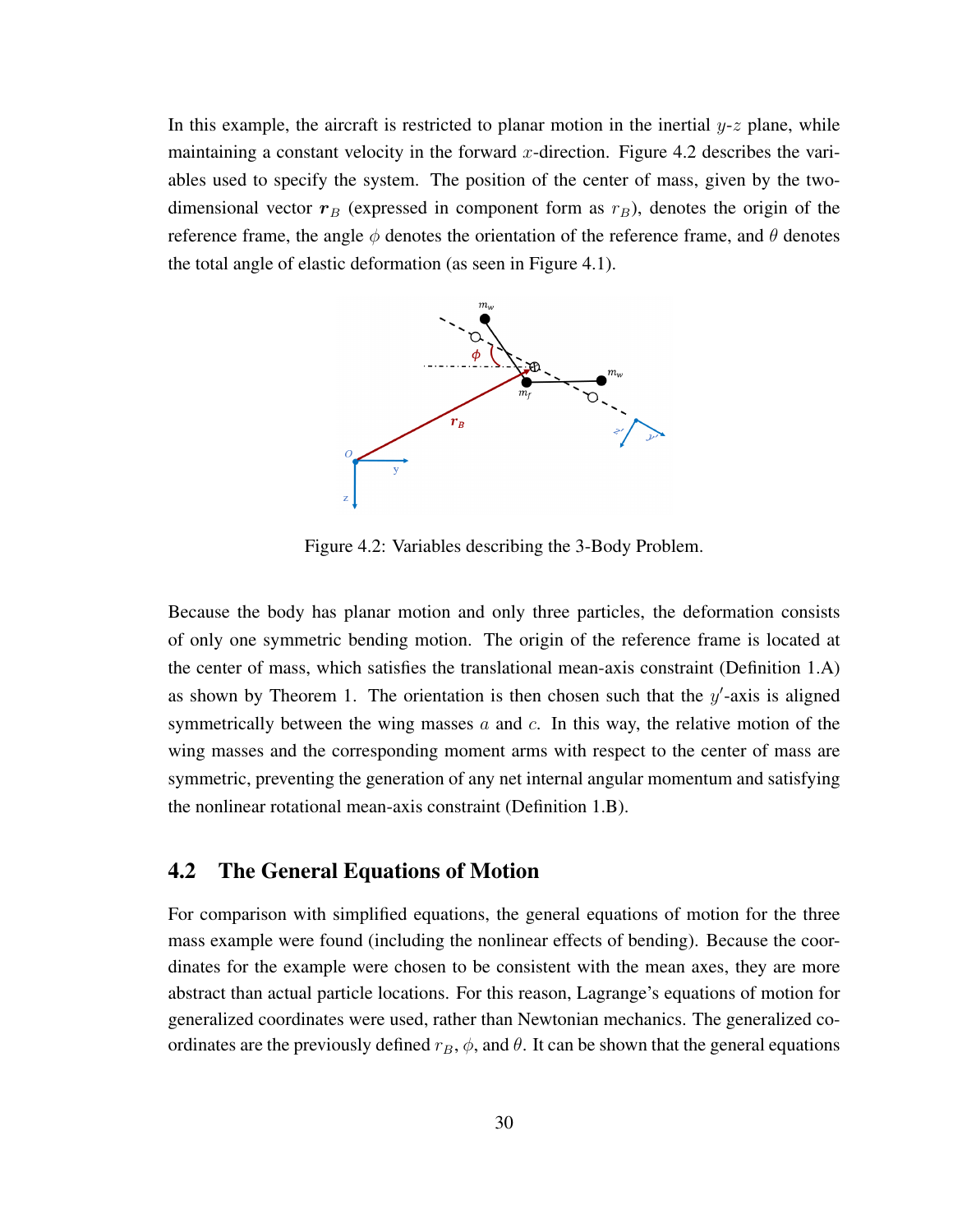of motion for the three mass example are:

$$
m_{\text{tot}}\ddot{r}_B = Q_B
$$
  
\n
$$
\left[J_{\text{rig}}\cos^2\left(\frac{\theta}{2}\right) + \mathcal{M}_{\text{vib}}\sin^2\left(\frac{\theta}{2}\right)\right]\ddot{\phi} + \left(\mathcal{M}_{\text{vib}} - J_{\text{rig}}\right)\cos\left(\frac{\theta}{2}\right)\sin\left(\frac{\theta}{2}\right)\dot{\theta}\dot{\phi} = Q_\phi
$$
  
\n
$$
\frac{1}{4}\left[J_{\text{rig}}\sin^2\left(\frac{\theta}{2}\right) + \mathcal{M}_{\text{vib}}\cos^2\left(\frac{\theta}{2}\right)\right]\ddot{\theta} + \left(J_{\text{rig}} - \mathcal{M}_{\text{vib}}\right)\cos\left(\frac{\theta}{2}\right)\sin\left(\frac{\theta}{2}\right)\left(\frac{1}{2}\dot{\phi}^2 + \frac{1}{8}\dot{\theta}^2\right) + k\theta
$$
  
\n
$$
= Q_\theta
$$
  
\n(4.1)

where the  $Q$  terms are the generalized forces for the coordinates indicated.<sup>1</sup> Additionally,  $m_{\text{tot}} = 2m_w + m_f$ ,  $J_{\text{rig}} = 2m_w l^2$ , and  $\mathcal{M}_{\text{vib}} = (2m_w m_f l^2)/(2m_w + m_f)$ .  $Q_B$  can be shown to be the sum of all forces acting on the body. The internal forces cancel and therefore  $Q_B = F_{ext}$ . Additionally,  $Q_{\phi}$  can be shown to be the sum of all moments on the body about the center of mass  $(M_{ext} + M_{int})$ . In this example, all internal moments cancel and therefore  $Q_{\phi} = M_{ext}$ . All quantities in equation 4.1 are scalar, with the exception of the vector translational equation of motion. Note that  $F_{ext}$  is two-dimensional (it only account for forces in the y and z directions) and  $M_{ext}$  is scalar (it only accounts for the moment about the x axis). The translational equation may be decomposed and written as two scalar equations, but it is left in vector form here for compactness.

The form of the generalized force  $Q_{\theta}$  corresponding to the generalized coordinate  $\theta$  is more complex. Following the method of virtual work to find the generalized forces, as is often done with Lagrange's equations of motion [6], it can be shown that:

$$
Q_{\theta} = \frac{l}{2} \left[ \sin\left(\frac{\theta}{2}\right) \frac{m_f}{2m_w + m_f} \cos\left(\frac{\theta}{2}\right) \quad 0 \quad -\frac{2m_w}{m_f + 2m_w} \cos\left(\frac{\theta}{2}\right) \quad -\sin\left(\frac{\theta}{2}\right) \quad \frac{m_f}{2m_w + m_f} \cos\left(\frac{\theta}{2}\right) \right] F \tag{4.2}
$$

where  $F$  is the vector comprised of the force components acting on the particles in the body frame. Specifically,  $F = \begin{bmatrix} F_{y',a} & F_{z',a} & \dots & F_{y',c} & F_{z',c} \end{bmatrix}^T$ .

If the elastic deformation is restricted to be small, then the small angle approximation for

<sup>&</sup>lt;sup>1</sup>The nonlinear equations of motion were calculated with Lagrange's Equations, as outlined in standard dynamics references [6].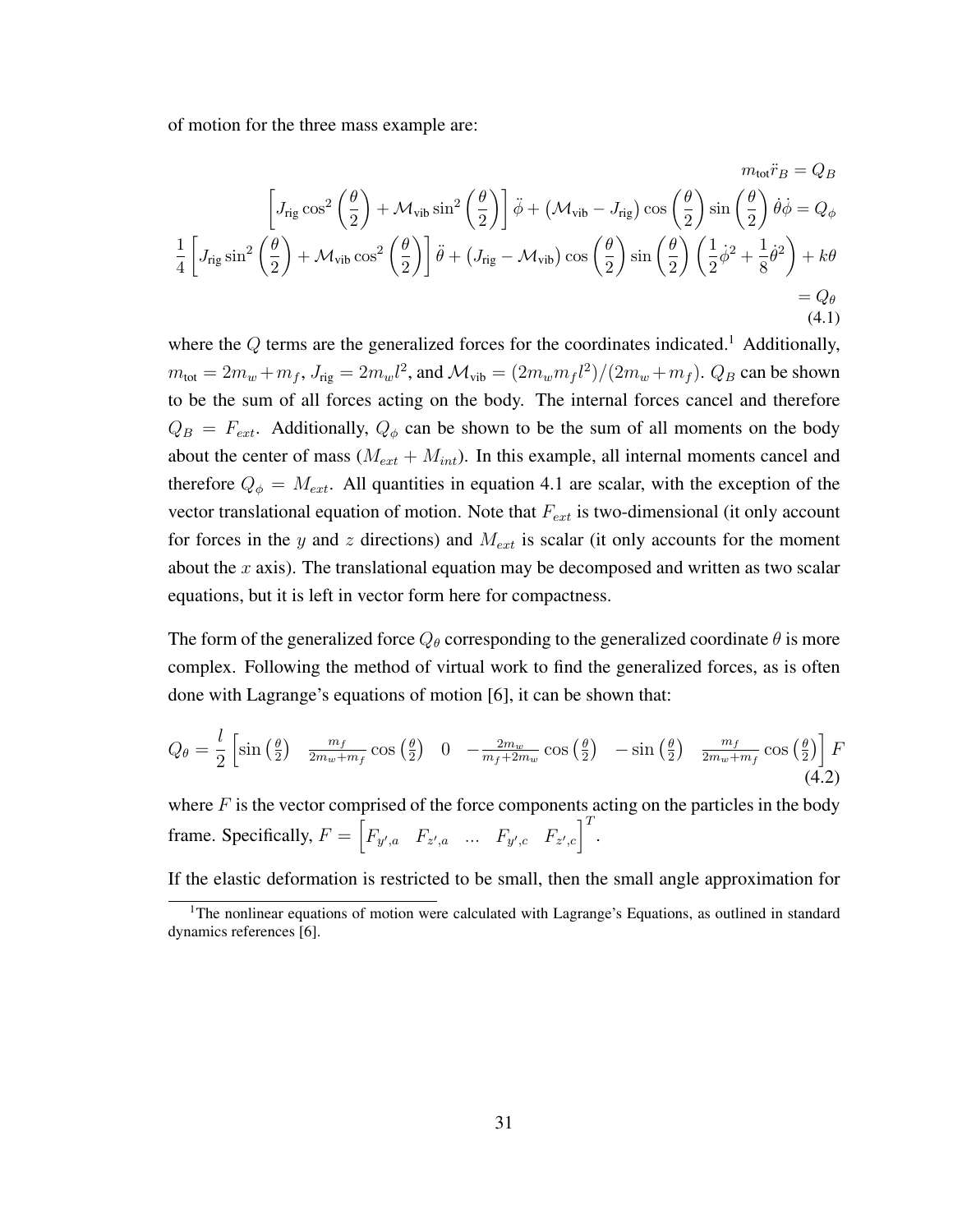θ can be applied (sin θ ≈ θ and cos θ ≈ 1) and the equations become:

$$
m_{\text{tot}}\ddot{r}_B = F_{ext}
$$

$$
\left(J_{\text{rig}} + \frac{1}{4}\mathcal{M}_{vib}\theta^2\right)\ddot{\phi} + \frac{1}{2}\left(\mathcal{M}_{\text{vib}} - J_{\text{rig}}\right)\theta\dot{\theta}\dot{\phi} = M_{ext}
$$
(4.3)
$$
\left(\frac{1}{4}\mathcal{M}_{vib} + \frac{1}{16}J_{\text{rig}}\theta^2\right)\ddot{\theta} + \frac{1}{2}\left(J_{\text{rig}} - \mathcal{M}_{vib}\right)\left(\frac{1}{8}\dot{\theta}^2 + \frac{1}{2}\dot{\phi}^2\right)\theta + k\theta = Q_\theta
$$

In addition to the small angle approximation, the deformation may be assumed sufficiently small that terms quadratic in  $\theta$  are negligible. Furthermore, if  $\dot{\theta}$  and  $\dot{\phi}$  are also sufficiently small, products of these terms may be assumed negligible in comparison to  $M_{ext}$  and  $Q_{\theta}$ . Under these stronger assumptions, the equations become inertially decoupled:

$$
m_{\text{tot}}\ddot{r}_B = F_{ext}
$$
  
\n
$$
J_{\text{rig}}\ddot{\phi} = M_{ext}
$$
  
\n
$$
\frac{1}{4}\mathcal{M}_{vib}\ddot{\theta} + k\theta = Q_{\theta}
$$
\n(4.4)

#### 4.3 Equations of Motion in Terms of Vibration Modal Coordinate

In order to analyze the three mass problem in the standard mean-axis framework, the linear vibration problem must first be solved. Considering the notation and mean axes defined in Figures 4.1 and 4.2, a relationship can be derived between the bending angle  $\theta$  and the  $z'$ component of elastic deformation in the mean-axis frame. It can be shown that  $\theta$  can be written as  $\theta = \theta_{ab} + \theta_{bc}$ , where  $\theta_{ab}$  and  $\theta_{bc}$  are shown in Figure 4.3.



Figure 4.3: Bending and translational deflection.

From Figure 4.3 (and recalling that the wing length is l), it can be shown that  $\theta_{ab}$  =  $\sin^{-1}\left(\frac{z'_a-z'_b}{l}\right)$  and  $\theta_{bc}=\sin^{-1}\left(\frac{z'_c-z'_b}{l}\right)$ . From this relationship, the total deflection  $\theta$  can be written as:

$$
\theta = \sin^{-1}\left(\frac{z_a' - z_b'}{l}\right) + \sin^{-1}\left(\frac{z_c' - z_b'}{l}\right) \tag{4.5}
$$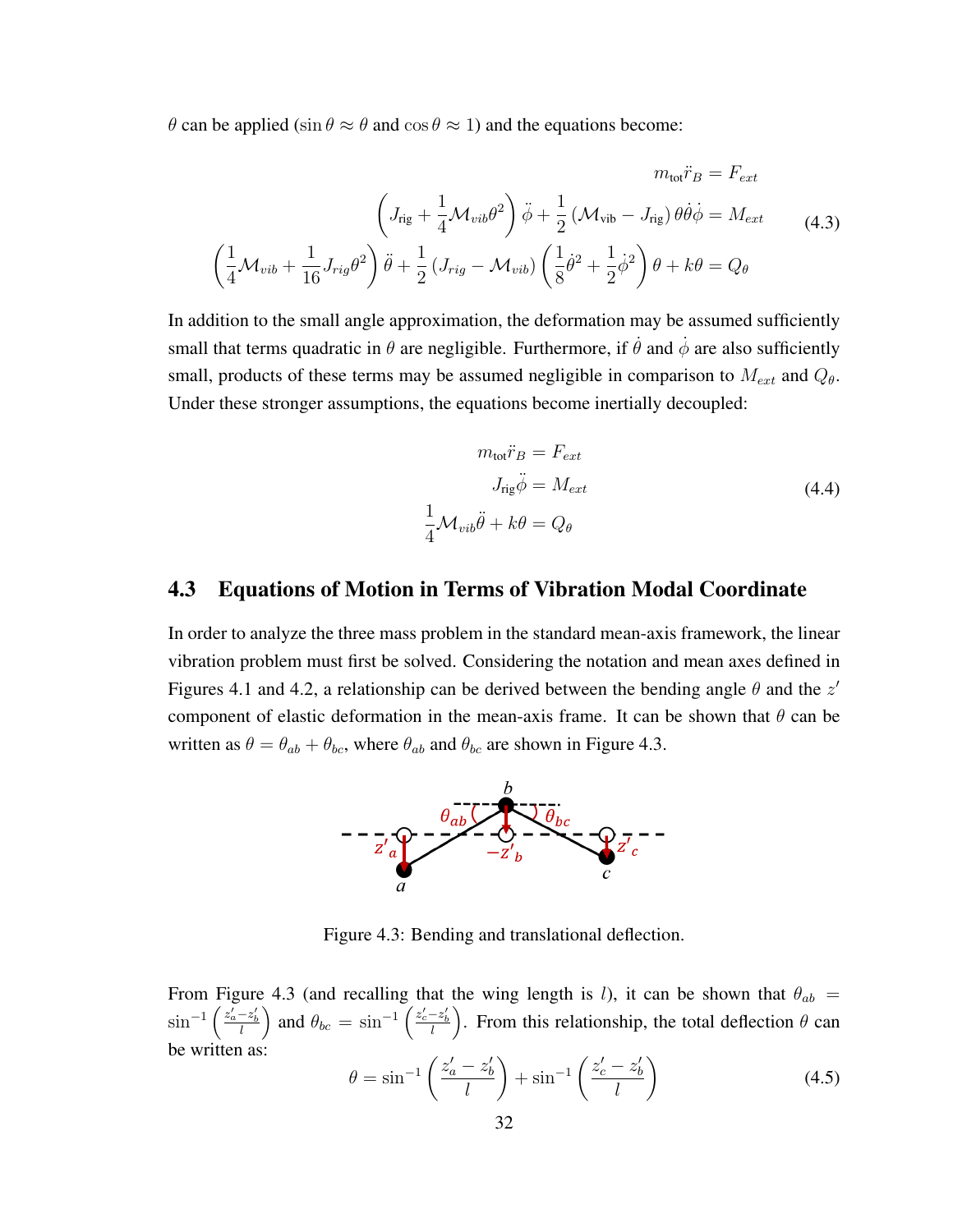The small angle assumption may be made to linearly relate  $\theta$  to each particle's deflection in the mean-axis  $z'$ -direction:

$$
\theta \approx \frac{z_a' - 2z_b' + z_c'}{l} \tag{4.6}
$$

After some algebraic manipulations, the equations of motion for the linear vibration problem are as shown in Equation 4.7. It is assumed that the deformation occurs primarily in the mean-axis  $z'$ -direction and that any deformation in the mean-axis  $y'$ -direction is negligible. The linearized stiffness matrix can be found as shown in Appendix A.6.2, and the linear equations of motion for the particles in the local  $z'$  direction can be written as:

$$
\begin{bmatrix} m_w & & \\ & m_f & \\ & & m_w \end{bmatrix} \begin{bmatrix} \ddot{z}'_a \\ \ddot{z}'_b \\ \ddot{z}'_c \end{bmatrix} + \frac{k}{l^2} \begin{bmatrix} 1 & -2 & 1 \\ -2 & 4 & -2 \\ 1 & -2 & 1 \end{bmatrix} \begin{bmatrix} z'_a \\ z'_b \\ z'_c \end{bmatrix} = \begin{bmatrix} 0 \\ 0 \\ 0 \end{bmatrix}
$$
(4.7)

The mode shapes and natural frequencies of the modes are then found by solving the generalized eigenvalue problem. The single vibration mode shape can be expressed as

$$
\Phi_{\mathbf{e}} = \begin{bmatrix} m_f \\ -2m_w \\ m_f \end{bmatrix} \alpha \tag{4.8}
$$

where  $\alpha$  is an arbitrary scale factor.<sup>2</sup>

Because the mode shape assumes all deformation occurs in the  $z'$ -direction, the deformation and deformation rates satisfy the collinearity assumption. Hence, it would be expected that the mode shape has the useful properties discussed in Chapter 3. Upon closer examination, it is clear that the elastic mode will not displace the center of mass of the body. Neither will it generate translational or angular momentum with respect to the mean axes, as expected. This implies that the mean-axis constraints will be satisfied if Equation 3.22 is used to write the equations of motion. The specific equations for the three mass example with linear vibrations are:

$$
m_{\text{tot}}\ddot{r}_B = F_{ext}
$$
  

$$
(J_{\text{rig}} + \mathcal{M}\eta^2)\ddot{\phi} + 2\mathcal{M}\eta\dot{\eta}\dot{\phi} = M_{ext}
$$
  

$$
\mathcal{M}\ddot{\eta} - \mathcal{M}\dot{\phi}^2\eta + \mathcal{K}\eta = \mathcal{F}
$$
 (4.9)

<sup>&</sup>lt;sup>2</sup>To normalize the mode shape with magnitude of 1 (as mentioned in Chapter 3), set  $\alpha$  equal to  $1/\sqrt{2(m_f^2+2m_w^2)}$ . For simplicity of the equations, it is left as an arbitrary value here and has no effect on the analysis presented.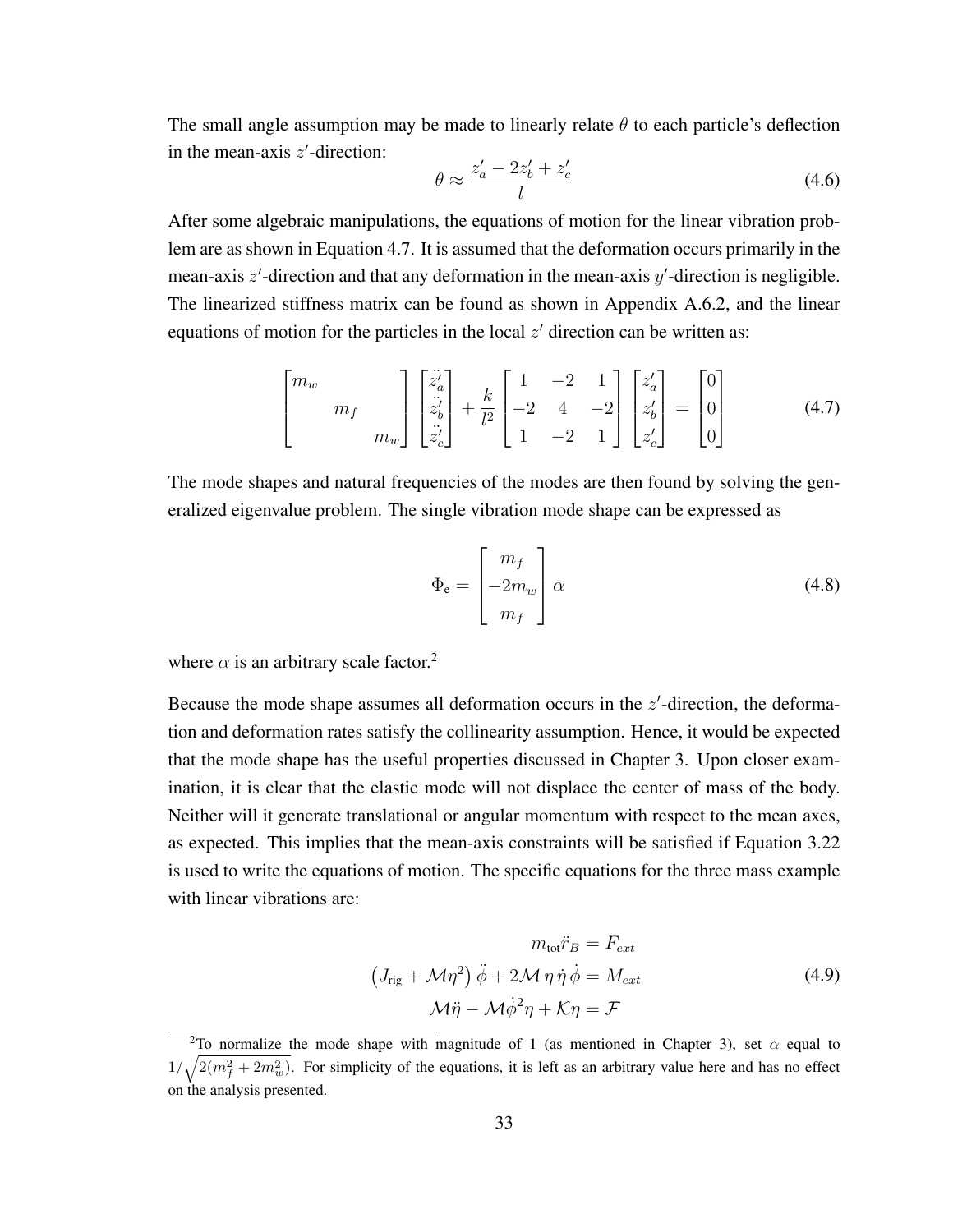where  $\mathcal{M} = 2m_w m_f (2m_w + m_f)\alpha^2$  and  $\mathcal{K} = 4k(2m_w + m_f)^2 \alpha^2/l^2$ . In comparison to the general equations of motion in Equation 3.22, the number of equations are reduced due to the planar motion and restricted motion of the particles in the local  $z'$ -direction only. The vector  $r_B$  is two-dimensional rather than three-dimensional, and the angular orientation is given by a scalar, rather than a three-dimensional vector. Furthermore, there is only one elastic modal coordinate since Equation 4.7 yields two rigid body mode shapes and only one elastic mode shape. Additionally, planar motion also implies that the cross product term  $\omega \times (J\omega)$  is zero.

Although the equations for the three mass example are simpler than the most general case, the coupling terms of interest are preserved. From here, many similarities can be observed between the structure and content of the full equations with linearized vibrations (Equation 4.9) and the small angle approximation of the nonlinear dynamics in Equation 4.3. Several differences may also be noted, however, which implies that the formulations are in fact distinct. Specifically, in Equation 4.1, the equation for the nonlinear bending with angle  $\theta$  has several unique terms which depend on variable combinations such as  $\theta^2 \ddot{\theta}$  and  $\dot{\theta}^2 \theta$ . Equation 4.9, with linear deformation, does not have analagous terms for these quantities.

#### 4.4 The Decoupled Equations

As previously mentioned, it is common to neglect the inertial coupling terms. In this case, if the terms that are second-order in  $\eta$  or involve products of  $\eta$ ,  $\dot{\eta}$ , or  $\dot{\phi}$  are assumed to be sufficiently small, the equations simplify to:

$$
m_{\text{tot}}\ddot{r}_B = F_{ext}
$$
  
\n
$$
J_{\text{rig}}\ddot{\phi} = M_{ext}
$$
  
\n
$$
\mathcal{M}\ddot{\eta} + \mathcal{K}\eta = \mathcal{F}
$$
\n(4.10)

Equation 4.10 may also be calculated directly from the simplified general equations of motion (Equation 3.23). At this point, the simplified linear vibration equations of motion (Equation 4.10) may be compared to the nonlinear vibration equations of motion which assume small deformation and small angular rates (Equation 4.4). The translational and rotation equations are identical, with  $\theta$  and  $\eta$  being the same except for some amplification. With the proper scaling of the mode shapes and modal coordinates,  $\theta$  and  $\eta$  take on the same values and the equations of motion are equivalent.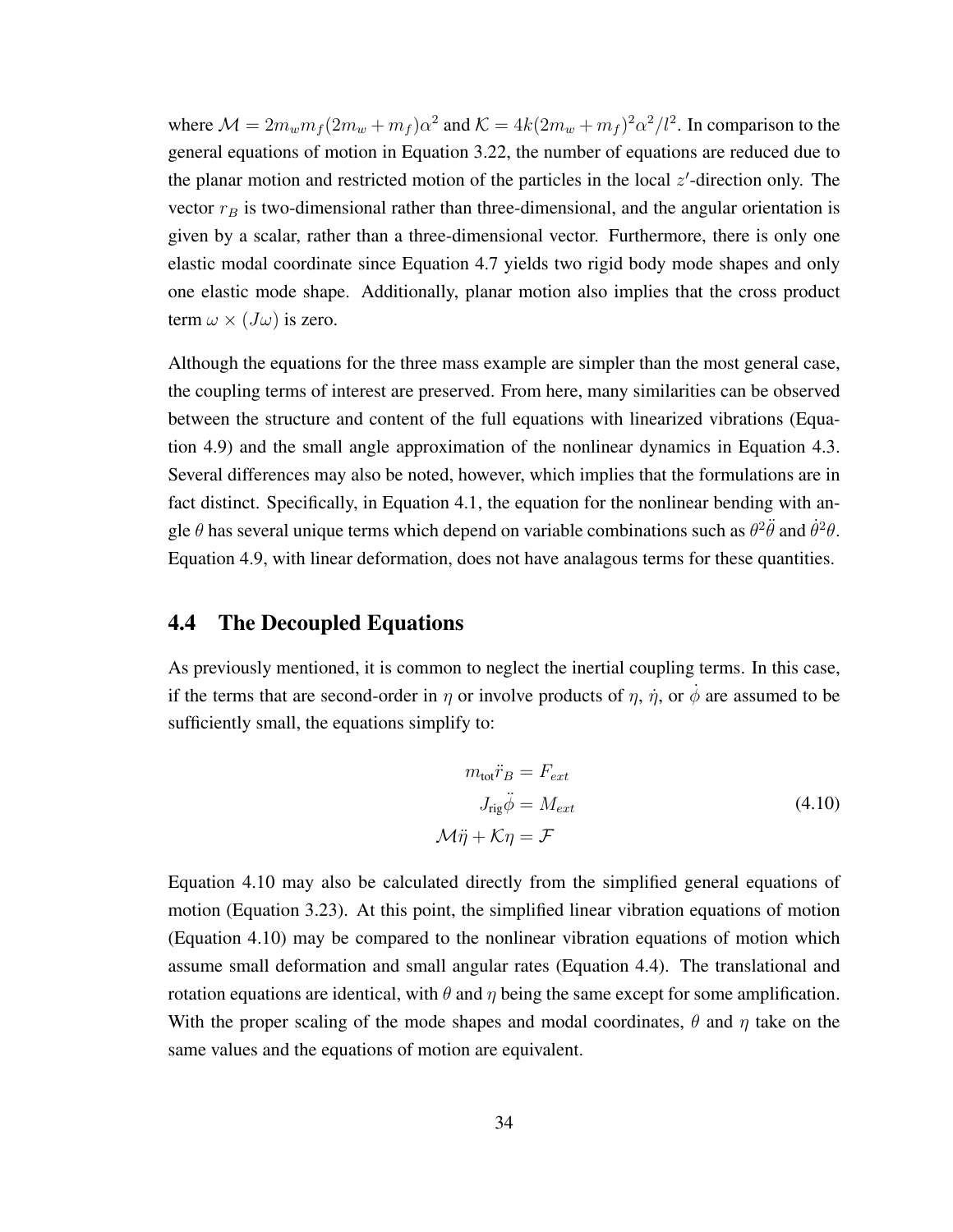## Chapter 5

### Three Mass Simulation and Analysis

#### 5.1 Simulation Setup

Through simulation, the validity of the linear solution and the simplifying assumptions are explored. The simulation provides a time history of the states, the coupling terms, and the aerodynamic forces and moments. This allows for a detailed comparison of the nonlinear and linear results, as well as insight into how the coupling terms may affect those results. In order to provide meaningful simulations and assumption analysis, a simple aerodynamic force model was first created. Only lift acting on the wing masses  $(a \text{ and } c)$  is considered in the model. Each wing mass has a control surface which may be deflected to generate lift. The surfaces are identical, and are assigned a lift coefficient and wing reference area consistent with the Mini-MUTT [14]. The model considers a constant forward velocity, and the control surfaces are trimmed accordingly. It is assumed that the lift always acts perpendicular to the wing, represented by the line connecting the fuselage mass and the wing mass in Figure 4.2. The angle of attack is a function of the wing mass velocity relative to the wing orientation and the control deflection.

$$
L_a = \frac{1}{2}\rho_\infty V_\infty^2 \frac{S_w}{2} C_{L_\alpha} \alpha_a \qquad L_c = \frac{1}{2}\rho_\infty V_\infty^2 \frac{S_w}{2} C_{L_\alpha} \alpha_c \tag{5.1}
$$

$$
\alpha_a = \tan^{-1}\left(\frac{V_{w,a}}{V_{\infty}}\right) + \xi_0 + \xi_a \qquad \alpha_c = \tan^{-1}\left(\frac{V_{w,c}}{V_{\infty}}\right) + \xi_0 + \xi_c \tag{5.2}
$$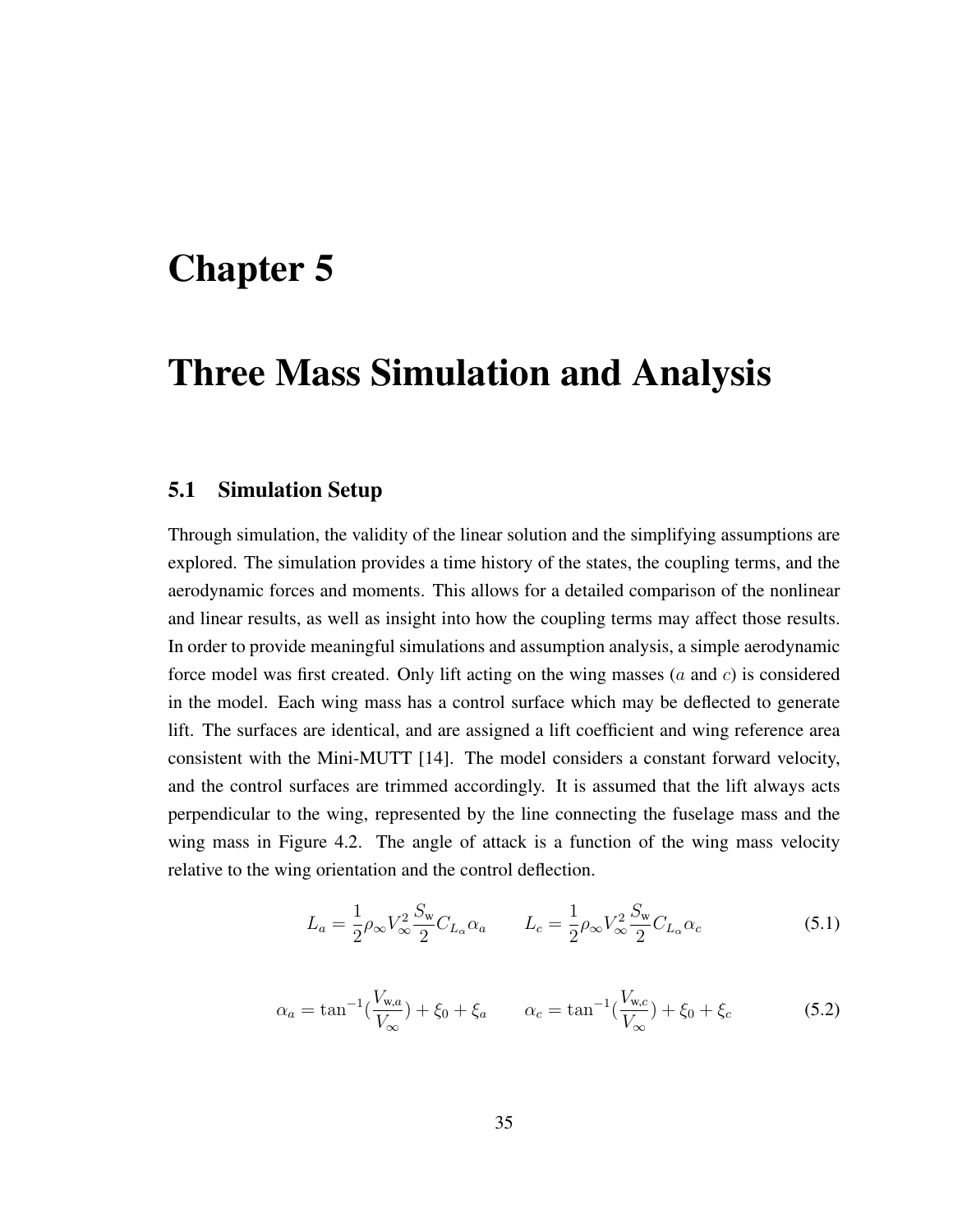where

 $L =$  lift on wing masses

 $\rho_{\infty}$  = freestream air density

 $V_{\infty}$  = freestream air velocity

 $S_{w}$  = wing reference area for the entire span

- $C_{L_{\alpha}}$  = coefficient of lift due to angle of attack
	- $\alpha$  = angle of attack
	- $V_w$  = component of the masses' inertial velocity perpendicular to the wing
	- $\xi_0$  = trim control deflection
	- $\xi$  = control deflection relative to the trim

Specific numerical values for the aerodynamics are given in Appendix A.6.3.

The control surface input is selected in order to excite both the elastic deflection and the mean-axis rotation, which contribute to the neglected coupling terms and nonlinearities. The input consists of an asymmetric sinusoid superimposed on a higher frequency symmetric sinusoid. The asymmetric sinusoid excites the mean-axis rotation, and has a frequency of 6 rad/s, which was selected to achieve large angular rates without exceeding reasonable bank limits. The high frequency sinusoid excites the vibration mode, and has a frequency equal to the natural frequency of the bending mode, about 35 rad/s. Alternate control inputs, such as symmetric and asymmetric doublets were considered. The responses to most control inputs, however, did not manage to excite both the rotational and vibration degrees of freedom enough to produce interesting results.

#### 5.2 Trajectory Analysis

A worst-case scenario of rotation and elastic coupling is generated for the simulation results. Using flight test data for the Mini-MUTT, upper bounds were estimated on the expected rotation rates and deflection. The upper bound on the rotation rates was determined to be around  $\pm 290^{\circ}/s$ . The upper bound on the deflection corresponded to a bending angle of approximately  $\pm 20^{\circ}$ . The largest coupling terms appear when the rotation rates and deformation achieve these upper limits simultaneously. In order to generate these conditions, the symmetric sinusoid is assigned an amplitude of 7.7°and the asymmetric sinusoid is assigned an amplitude of 11°. A short window of the resulting control inputs is given in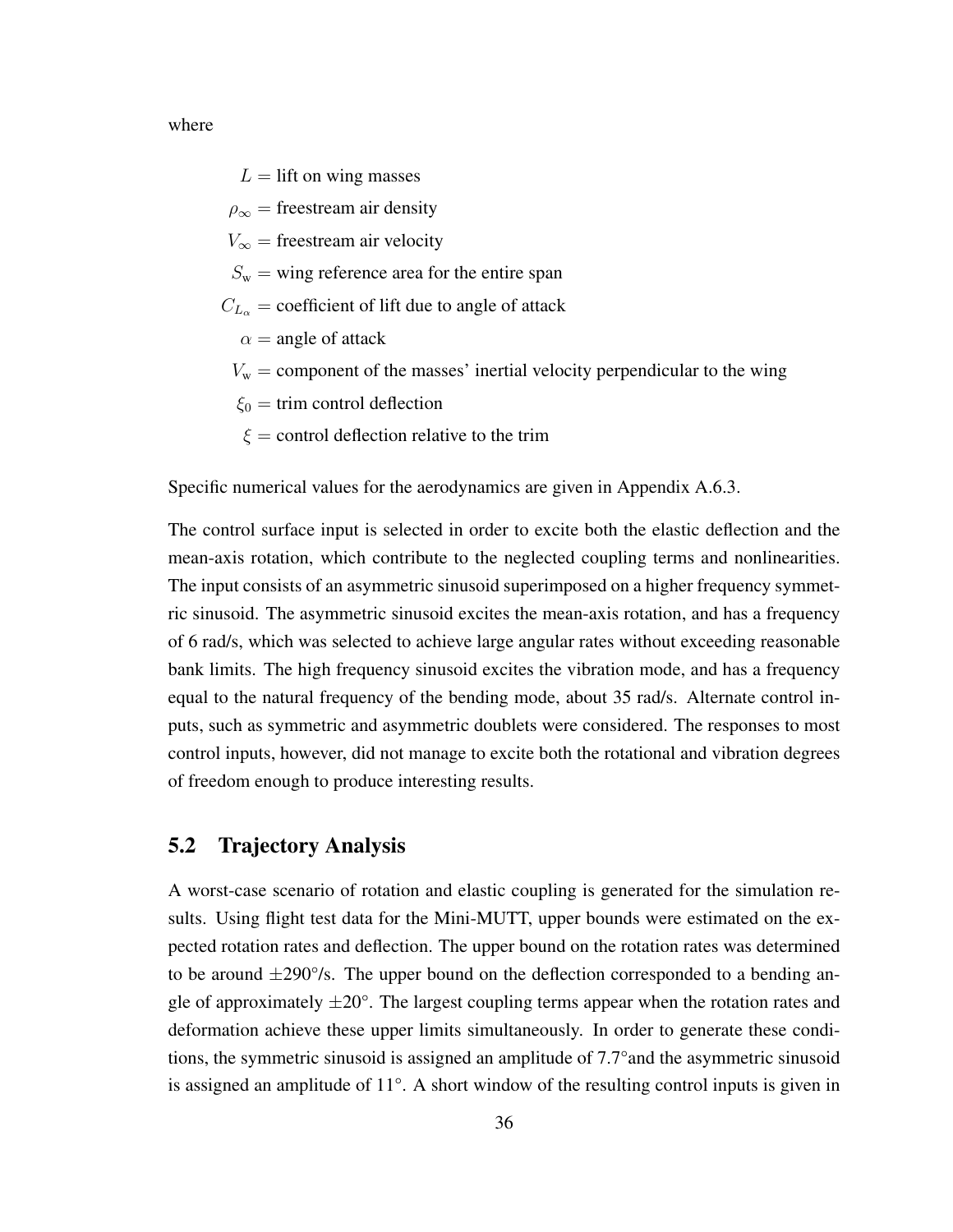



Figure 5.1: Control Surface Input to Generate Large but Expected Conditions.

simultaneously, as shown in Figure 5.2. A brief window of time from the simulation is shown. The window was selected for a time when the trajectories had most noticeable differences. Even with this conservative analysis, the trajectories of the rotation and elastic



Figure 5.2: Bank and Deflection Trajectories Exact 4.1 ( $\longrightarrow$ ), Full Linear Vibration 4.9 (---), Simplified Linear Vibration 4.10 (----)

degrees of freedom are nearly indistinguishable for the exact equations (Equation 4.1), full linear vibration equations (Equation 4.9), and simplified linear vibration equations (Equation 4.10). It should also be noted that the displacement of the fuselage from the center of mass never exceeds 10 cm. Even at the upper limits of deformation, the fuselage does not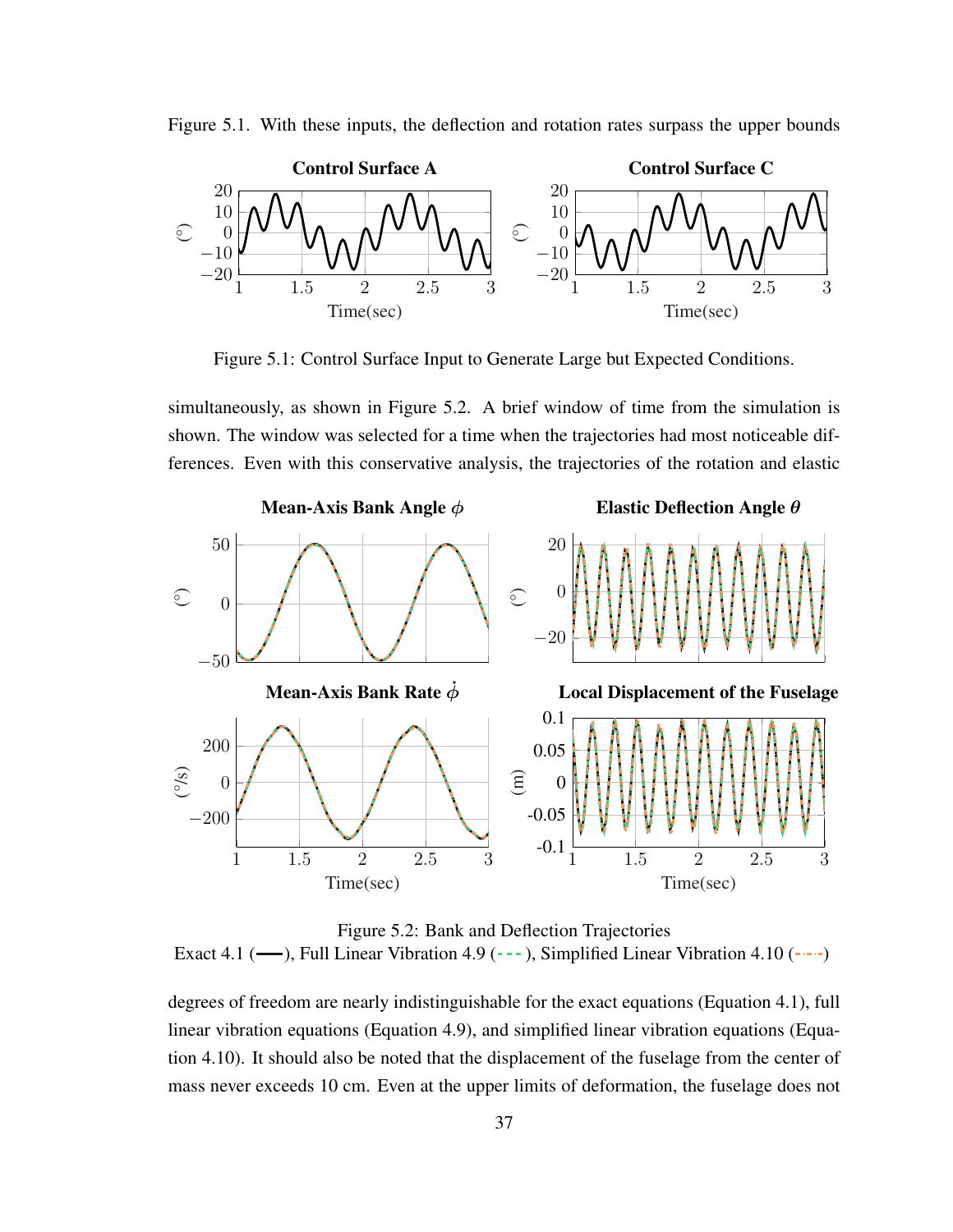deform significantly relative to the mean-axis frame. Before drawing a conclusion about the effects of the coupling terms, the trajectory of the center of mass is presented in Figure 5.3. Upon an examination of the center of mass location, differences are more noticeable. The Y



Figure 5.3: Center of Mass Trajectory

Exact 4.1 ( $\rightarrow$ ), Full Linear Vibration 4.9 (---), Simplified Linear Vibration 4.10 (----)

component of the center of mass position has the most noticeable discrepancy, but it is still very small. Furthermore, the linear vibration solution with and without the coupling terms, Equations 4.9 and 4.10 respectively, appear identical. This would suggest that linearizing the vibrations has a small yet noticeable effect, but dropping the coupling terms produces negligible differences. As compared to the exact equations of motion (Equation 4.1), the root mean square of the error for selected quantities was averaged over the given time window for the full linear vibration solution (Equation 4.9) and the linear vibration solution without the coupling terms (Equation 4.10). The results are given in Table 5.1.

| Quantity            |                  | Full Linear Solution 4.9 Simplified Linear Solution 4.10 |
|---------------------|------------------|----------------------------------------------------------|
| $\phi$ RMS Error    | $0.40^\circ$     | $0.38^\circ$                                             |
| $\phi$ RMS Error    | $3.42\degree$ /s | $2.31\%$                                                 |
| $\theta$ RMS Error  | $0.37^{\circ}$   | $0.53^{\circ}$                                           |
| $r_{B,y}$ RMS Error | 3.73 cm          | 3.91 cm                                                  |
| $r_{B,z}$ RMS Error | $1.26$ cm        | $1.36$ cm                                                |

Table 5.1: RMS Error for Three Mass Example Solutions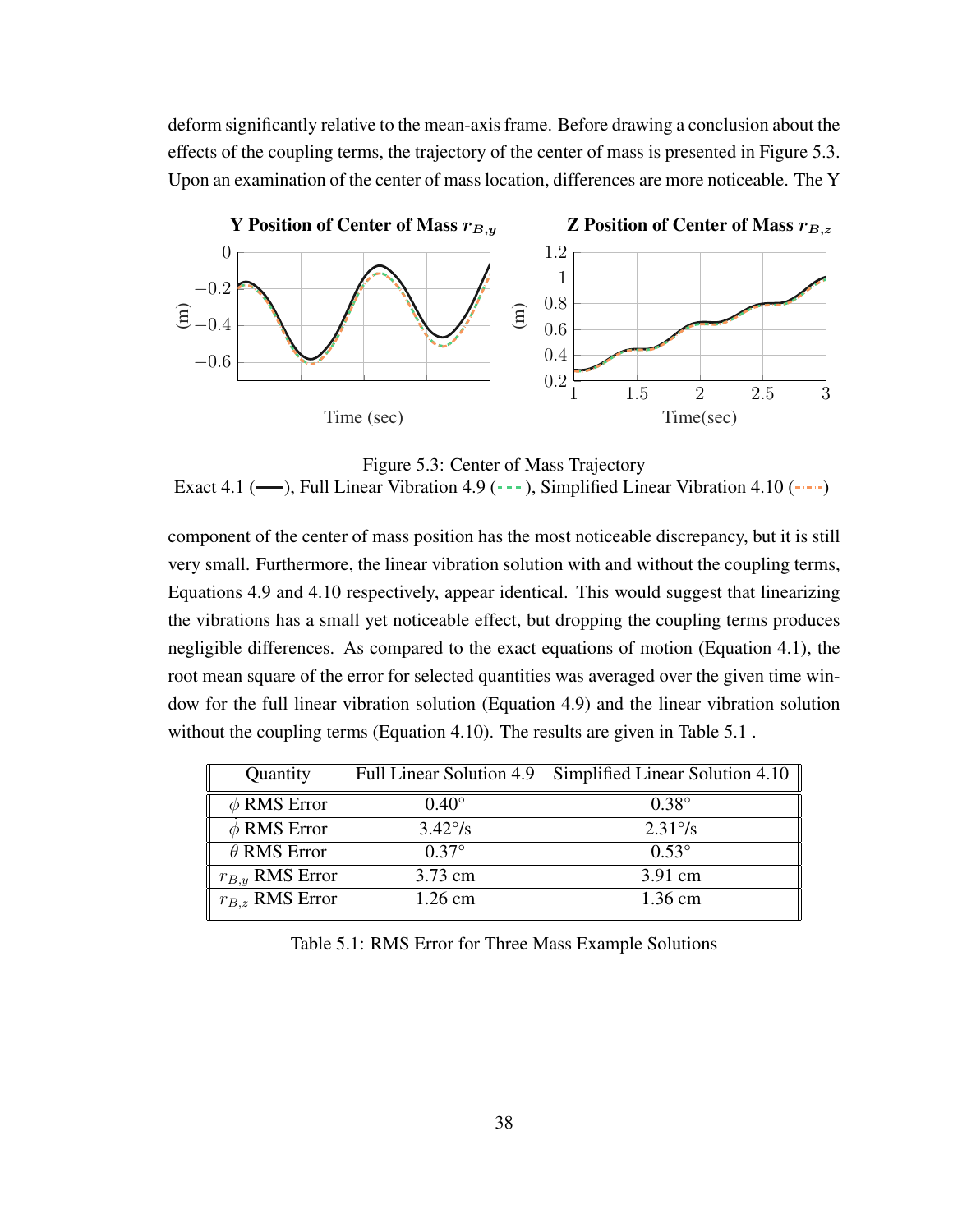#### 5.3 Coupling and Forcing Analysis

In order to understand why the solutions have such similar trajectories under the worst-case conditions simulated, the coupling terms are compared to other terms of interest. In order to clarify the analysis of the coupling terms, the equations of motion for the three mass example are rewritten (originally Equation 4.9) as:

$$
m_{\text{tot}}\ddot{r}_B = F_{ext}
$$
  

$$
(J_{\text{rig}} + \Delta J)\ddot{\phi} + \Omega_1 = M_{ext}
$$
  

$$
\mathcal{M}\ddot{\eta} + \Omega_2 + \mathcal{K}\eta = \mathcal{F}
$$
 (5.3)

where  $\Delta J = \mathcal{M}\eta^2$ ,  $\Omega_1 = 2\mathcal{M}\eta\dot{\eta}\dot{\phi}$ , and  $\Omega_2 = -\mathcal{M}\dot{\phi}^2\eta$ . The coupling terms  $\Omega_1$  and  $\Omega_2$  are compared to the aerodynamic forces and moments. Additionally, the inertia tensor change  $\Delta J$  is compared to the rigid body inertia tensor. Finally, because the coupling term  $\Omega_2$  is linear in  $\eta$ , it suugests that it may be viewed as a stiffening/softening term. Hence,  $\Omega_2/\eta$  may be compared to the generalized stiffness K. Because the ratios of these terms span such large values, they are displayed on a logarithmic plot. Figure 5.4 provides validation for the reasoning behind the simplifying assumptions. The aerodynamic forces and moments are almost always much larger than the apparent forces and moments from the coupling terms. Although the coupling terms do become comparable with the aerodynamics at several times, these instances are brief and their effects appear to be negligible based on Figures 5.2 and 5.3. Additionally, the ratios of  $\Omega_2/\eta$  to K and  $\Delta J$  to  $J_{\text{rig}}$  appear quite small. To more explicitly quantify these ratios, the terms are averaged over the given time window and then the ratio of the averages is calculated. This calculation is presented in Table 5.2.

| $\Omega_1$ / Aero Moment            | 0.070 |
|-------------------------------------|-------|
| $\Omega_2$ / Aero Modal Force       | 0.058 |
| $\Omega_2$ / Stiffness Force        | 0.010 |
| $\Delta J / J_{\text{rig}}$         | 0.010 |
| $\frac{\Omega_2}{\eta}/\mathcal{K}$ | 0.010 |

Table 5.2: Numerical Comparison of Neglected Terms to Forcing Terms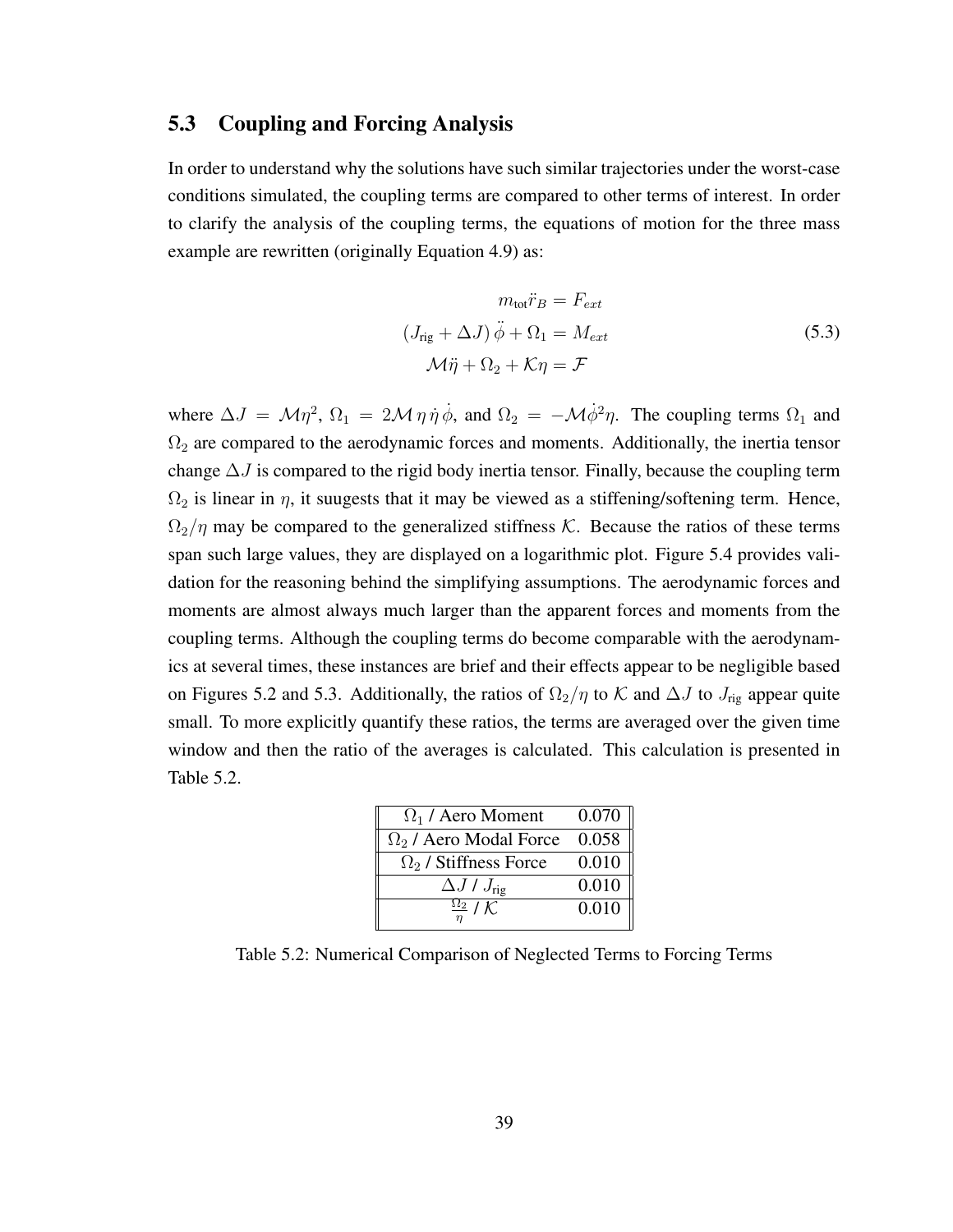

Figure 5.4: Coupling Term Comparison

#### 5.4 Insight from the Three Mass Example

The simplicity of the three mass example allows for insight into a concept that can be challenging in general. One important point that the three mass example highlights is that the mean axes do not only apply to a body with linear vibration modes. The concept of the mean axes is very general, and its dynamics can be identified using equations 2.15 and 2.29, even if the body is deforming in some nonlinear manner. In general, the challenge is explicitly identifying the mean axes, visualizing it, and describing the elastic motion of the body with respect to the mean axes. A special property of the three mass example is that the mean axes can be explicitly identified and the elastic motion described without the use of linear vibration modes. The mean axes can be visualized as in figure 4.2 and the dynamics can be fully specified according to equation 4.1. A similar example of a body with nonlinear deformation that can be described using the mean axes is presented in [7].

Because the mean axes may be explicitly identified for the nonlinear elastic deformation of the three mass example, it offers an opportunity to compare the effects of linearizing the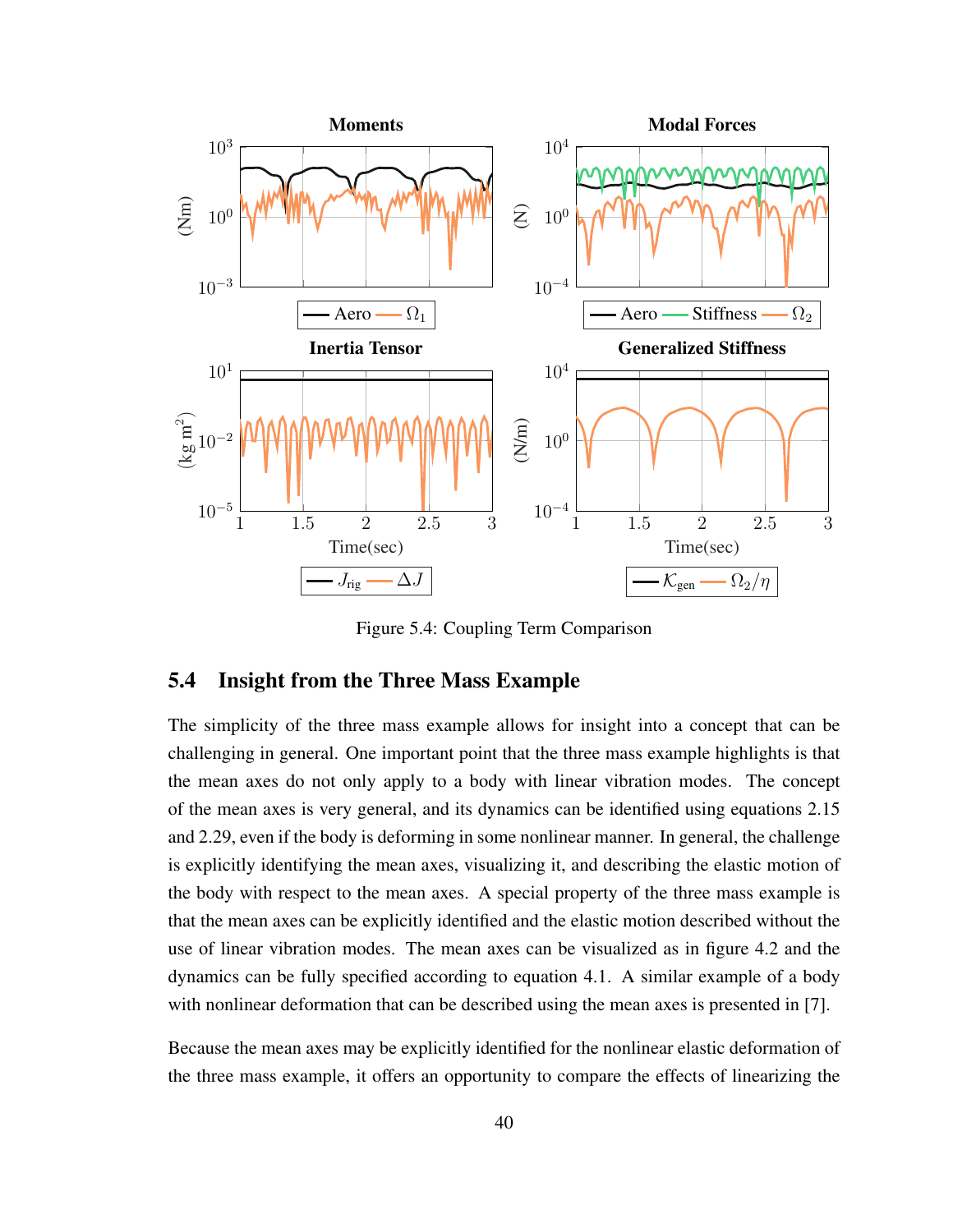elastic deformation in this framework. In the context of the Mini-MUTT, the simulation results showed little difference between the nonlinear and linear deformation models. For an application with larger expected deflection, however, this type of example may be modified to approximate the deflection ranges for which the linear deformation model is sufficiently accurate.

Furthermore, this example is sufficiently simple to examine the coupling effects commonly neglected in the mean-axis approach. These assumptions are more difficult to validate for the full model created with finite element mode shapes and more complex aerodynamics. When the example is tailored to represent the more complicated system, it can offer some validation of the assumptions that the inertia tensor is constant and that the coupling terms are negligible.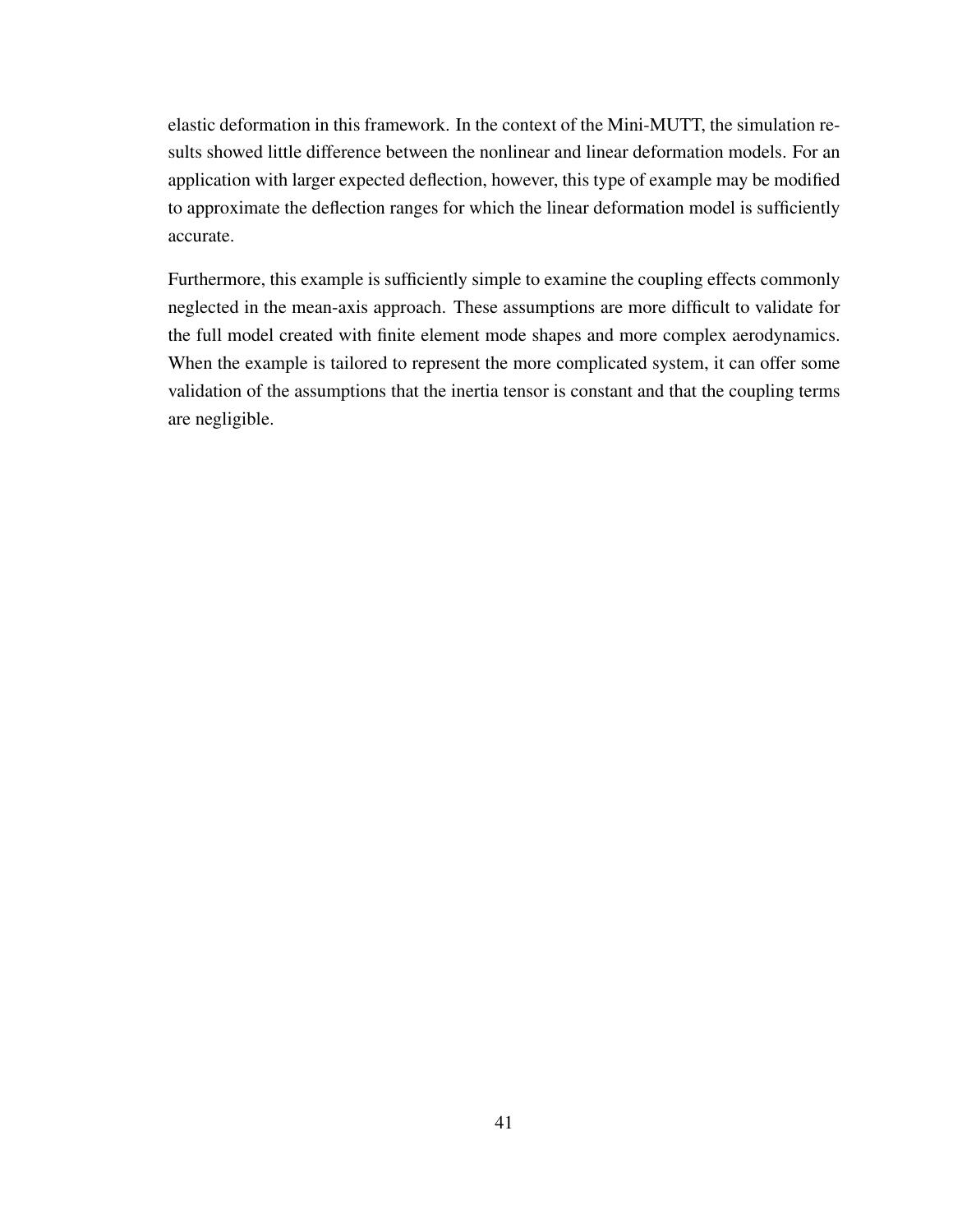## Chapter 6

## Conclusions and Future Work

A Newtonian derivation of the mean-axis equations of motion has been presented. These equations are consistent with the equations produced from Lagrangian derivations, but may offer new insight into the formulation of the mean-axis dynamics. The additional degrees of freedom resulting from the mean-axis frame were handled precisely, and simplifying assumptions with regard to the inertia tensor and additional coupling between rotation and deformation were discussed. Finally, an illustrative example of a highly simplified aircraft with lumped-mass and rolling motion was presented, and the assumptions were analyzed in the framework of this simple example. A time history of the simulated vehicle dynamics revealed that the solutions vary only slightly under conditions with aggressive maneuvering and large deformation. The simulation also allowed for a comparison of the coupling terms to the aerodynamic moments and generalized modal forcing. It was shown that it is reasonable to neglect the coupling terms for this example, even during extreme maneuvers and deflection. Furthermore, it was shown that use of the linearized vibration modes provides very close results to the equations of motion constructed with nonlinear deformation.

Some of the key assumptions made throughout this derivation of the mean-axis equations of motion are collinearity and a zero net internal moment of system. When these assumptions are invalid, several unanswered questions remain. Particularly, how should a non-zero internal moment be dealt with? Should it be ignored as a modeling or linearization error, or should it be incorporated into the flight dynamics model. In this case, what are the effects on conservation of angular momentum and conservation of energy? A model with deformation in multiple dimensions and more than one elastic mode shape will be required to investigate these effects. It may also be hypothesized that any of these errors are only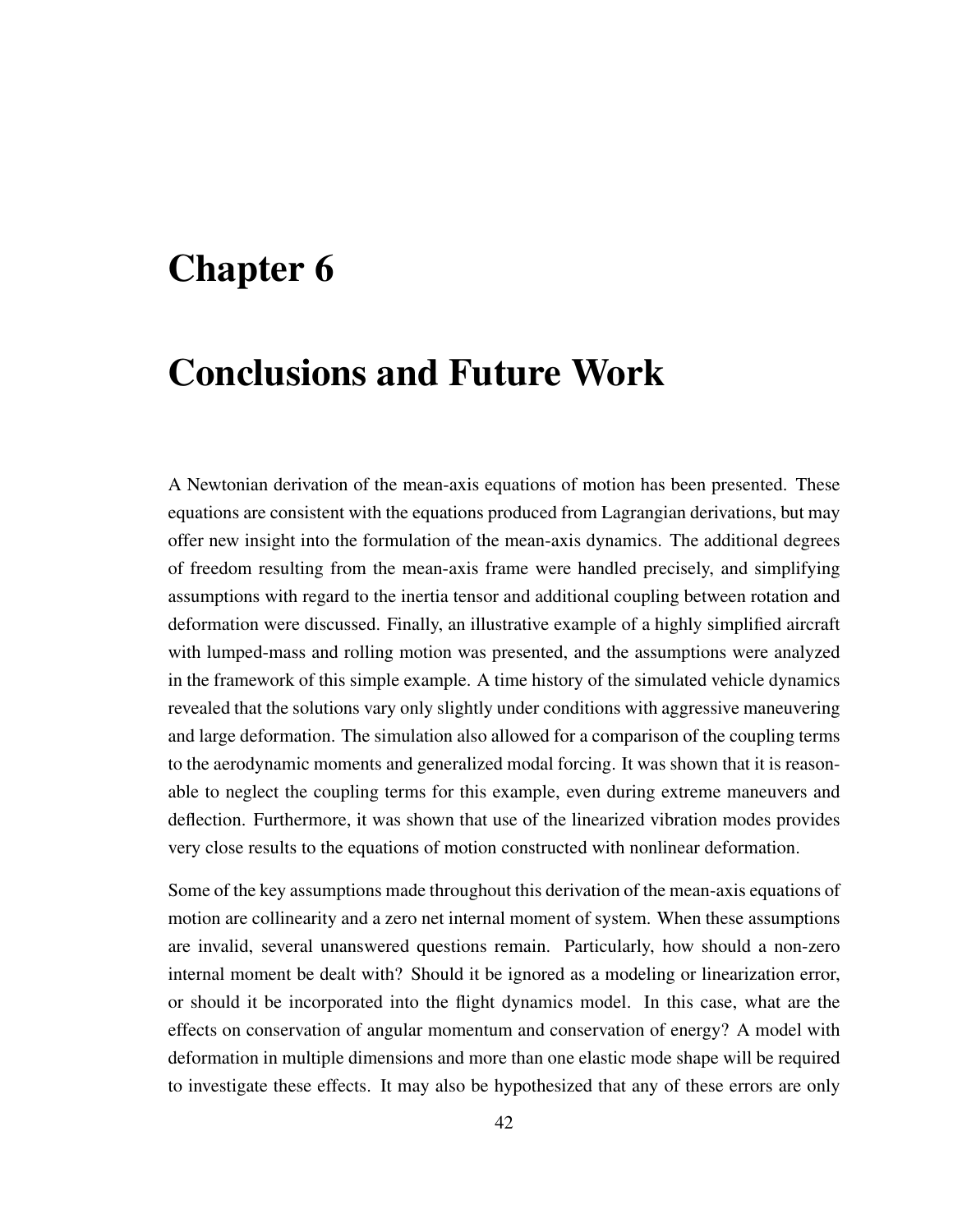significant if the model is being used outside of the range of validty for linearization, in which case these effects may be ignored. Future work in this area will require additional insight into structural modeling and the effects of linearization. Ultimately, this topic may provide more information on when it is valid to use the mean-axis modeling technique.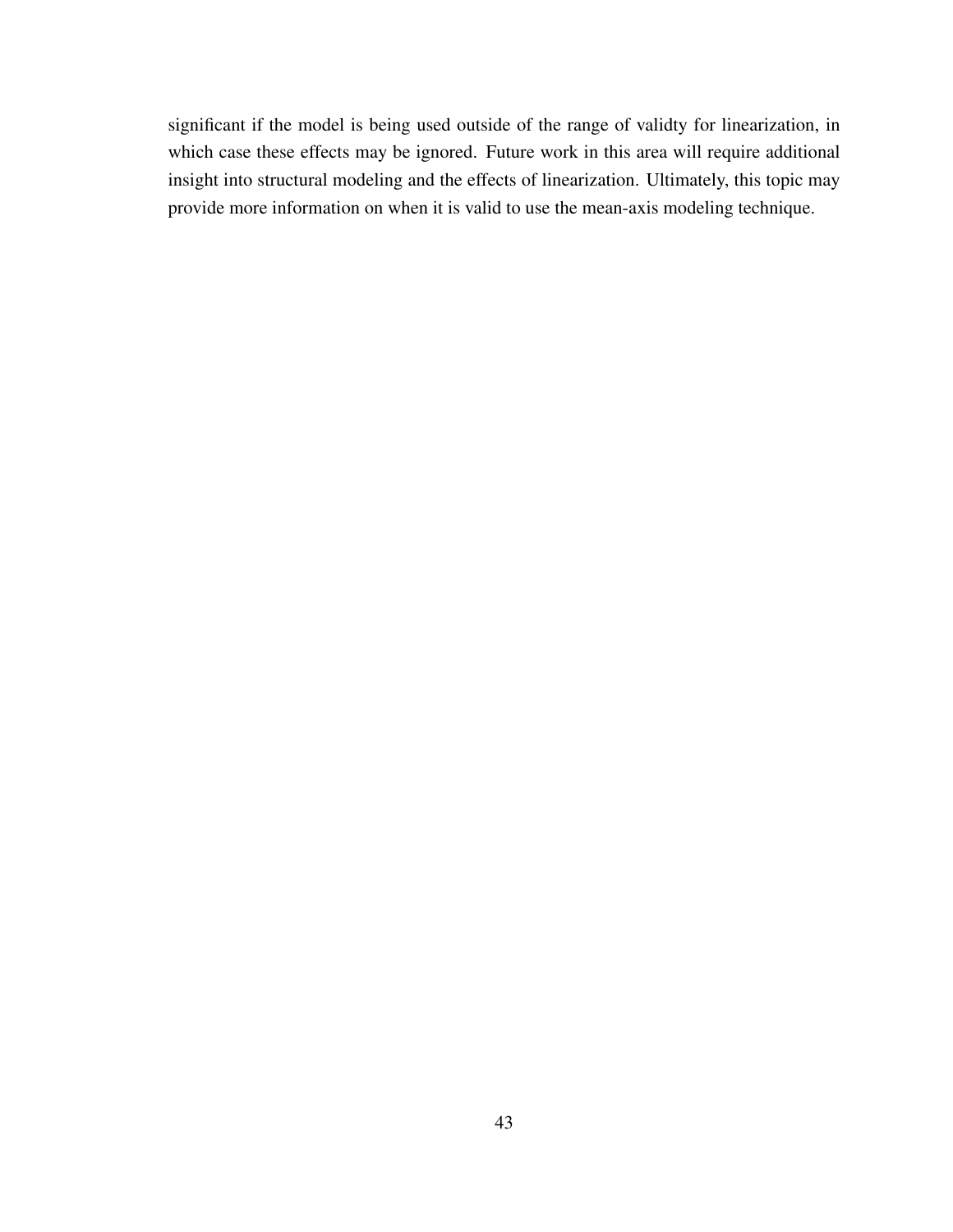## Bibliography

- [1] Milne, R. D., "Dynamics of the Deformable Aeroplane," *Aeronautical Research Council Reports and Memoranda*, , No. 3345, 1964.
- [2] Buttrill, C. S., Zeiler, T. A., and Arbuckle, P. D., "Nonlinear Simulation fo a Flexible Aircraft in Maneuvering Flight," *Flight Simulation Technologies Conference, Guidance, Navigation, and Control and Co-located Conferences*, 1987.
- [3] Schmidt, D. K., Zhao, W., and Kapania, R. K., "Flight-Dynamics and Flutter Modeling and Analysis of a Flexible Flying-Wing Drone," *AIAA Atmospheric Flight Mechanics Conference, AIAA SciTech Forum*, 2016.
- [4] Theis, J., Pfifer, H., and Seiler, P., "Robust Control Design for Active Flutter Supression," *AIAA Atmospheric Flight Mechanics Conference, AIAA SciTech Forum*, 2016.
- [5] H.Pfifer, B. D., "System Identification of a Small Flexible Aircraft," *AIAA Atmospheric Flight Mechanics Conference, AIAA SciTech Forum*, 2016.
- [6] Greenwood, D. T., *Principles of Dynamics*, Prentice-Hall, 1988.
- [7] Canavin, J. and Likins, P., "Floating Reference Frames for Flexible Spacecraft," *Journal of Spacecraft*, Vol. 14, No. 12, 1977, pp. 724–732.
- [8] Waszak, M. R. and Schmidt, D. K., "Flight Dynamics of Aeroelastic Vehicles," *Journal of Aircraft*, Vol. 25, No. 6, 1988, pp. 563–571.
- [9] Schmidt, D. K., *Modern Flight Dynamics*, McGraw-Hill, 2012, ISBN 9780073398112.
- [10] Meirovitch, L., *Elements of Vibration Analysis*, McGraw-Hill, 1986.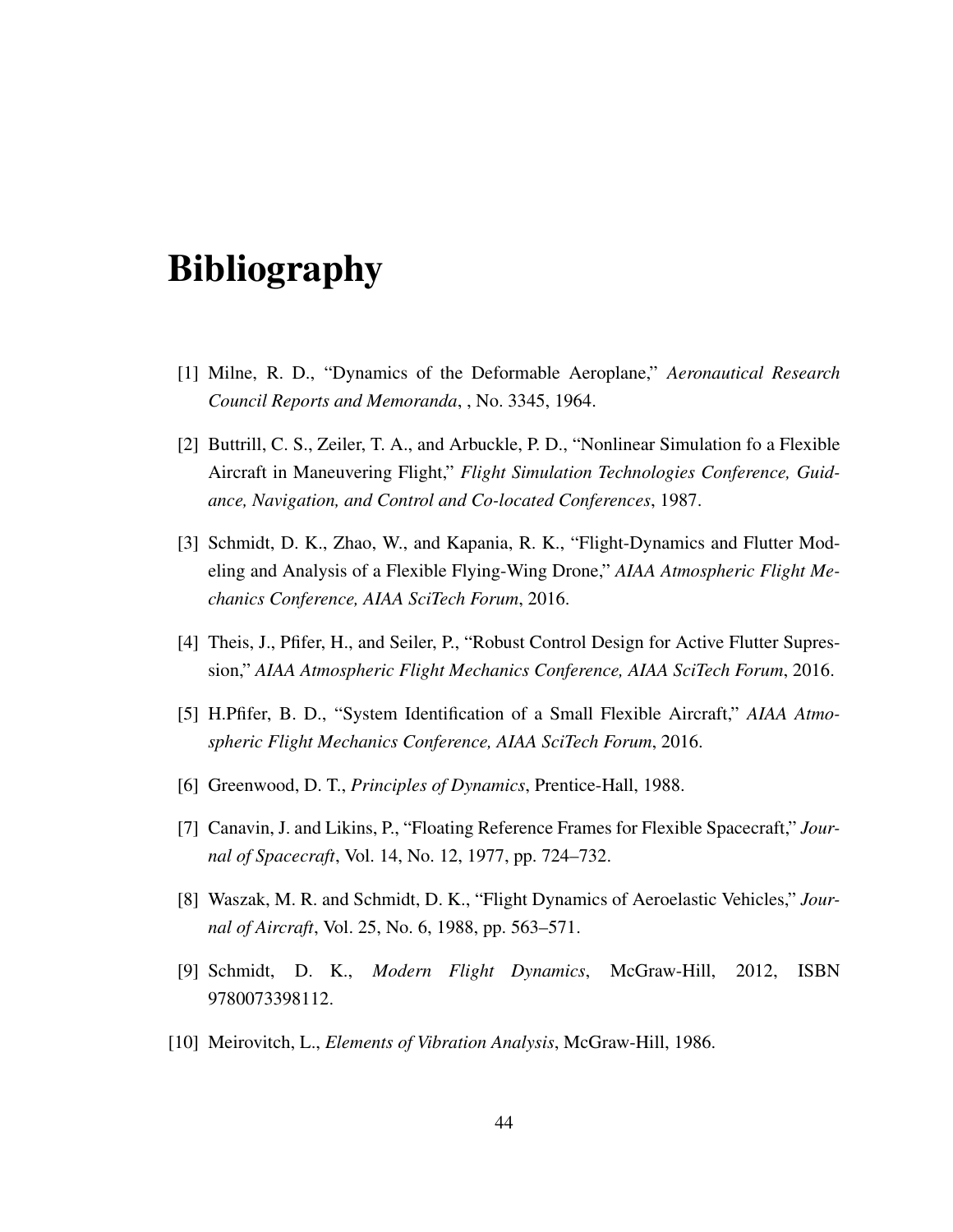- [11] Agrawal, O. and Shabana, A., "Application of Deformable-Body Mean Axis to Flexible Multibody System Dynamics," *Computer Methods in Applied Mechanics and Engineering*, Vol. 56, 1986, pp. 217–245.
- [12] Neto, A. B. G., Silva, R. G. A., Paglione, P., and Silvestre, F. J., "Formulation of the Flight Dynamics of Flexible Aircraft Using General Body Axes," *AIAA Journal*, Vol. 54, No. 11, 2016, pp. 3516–3534.
- [13] Meirovitch, L., "Hybrid State Equations of Motion for Flexible Bodies in Terms of Quasi-Coordinates," *Journal of Guidance, Control, and Dynamics*, Vol. 14, No. 5, 1991, pp. 1008–1013.
- [14] Regan, C. D. and Taylor, B. R., "mAEWing1: Design, Build, Test," *AIAA Atmospheric Flight Mechanics Conference, AIAA SciTechForum*, 2016.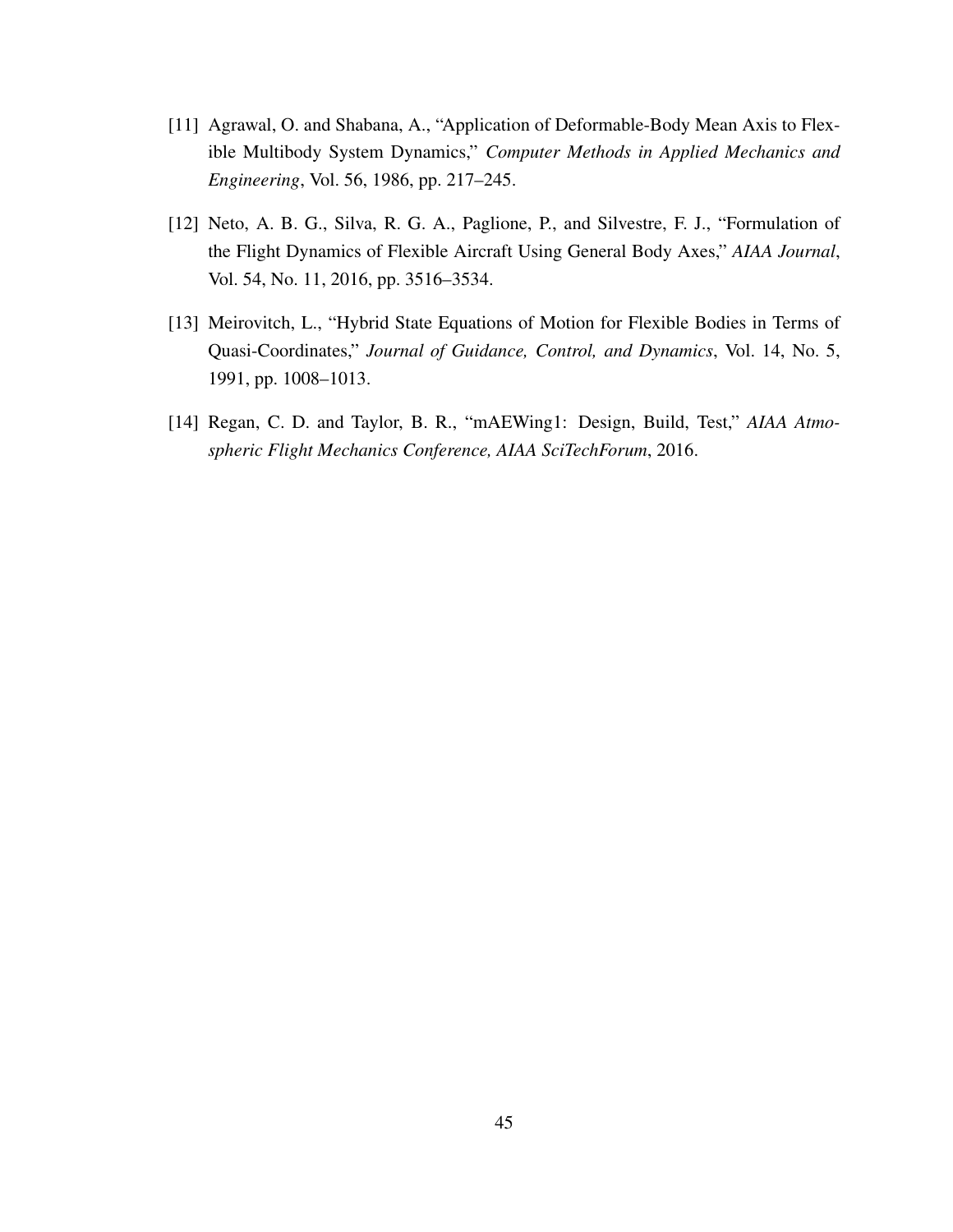# Appendix A

## Appendices

#### A.1 Useful Facts of Modal Matrices

Some useful facts regarding properties of the modal matrix are presented here for use throughout the Appendix.

- 1.  $\Phi_T^T M \Phi_T = m_{tot} I_3$ : Recall that  $M = diag(m_1 I_3, \dots, m_n I_3)$  and  $\Phi_T := [I_3, \dots, I_3]^T$  by definition of the translational mode shapes (Equation 3.3). Hence  $\Phi_T^T M \Phi_T = \sum_{i=1}^n m_i I_3 := m_{tot} I_3$ .
- 2.  $\Phi_T^T M \Phi(s) \eta = m_{tot} \eta_T$ :

It follows from modal orthogonality that  $\Phi_T^T M \Phi(s) \eta = \Phi_T^T M \Phi_T \eta_T$  (only the terms corresponding to the translational coordinates  $\eta_T$  remain). By Fact 1,  $\Phi_T^T M \Phi_T \eta_T =$  $m_{tot}\eta_T$ . This is also true for derivatives of  $\eta_T$ . Hence,  $\Phi_T^T M \Phi(s) \dot{\eta} = m_{tot} \dot{\eta}_T$  and  $\Phi_T^T M \Phi(s) \ddot{\eta} = m_{tot} \ddot{\eta}_T.$ 

3.  $\Phi_T^T M b = 0$  and  $\Phi_T^T M s = 0$ :

Note that  $\Phi_T^T M b = \sum_{i=1}^n m_i b_i$ . This term is zero because the center of mass is assumed to be at the origin for all possible deformations. Equivalently stated, the mean-axis translational constraint (Definition A.2.A) implies that  $\sum_{i=1}^{n} m_i b_i = 0$  by Theorem 1. Similarly,  $\Phi_T^T M s = \sum_{i=1}^n m_i s_i$ . This term is zero because the center of mass is assumed to be at the origin when the particles are in their undeformed positions.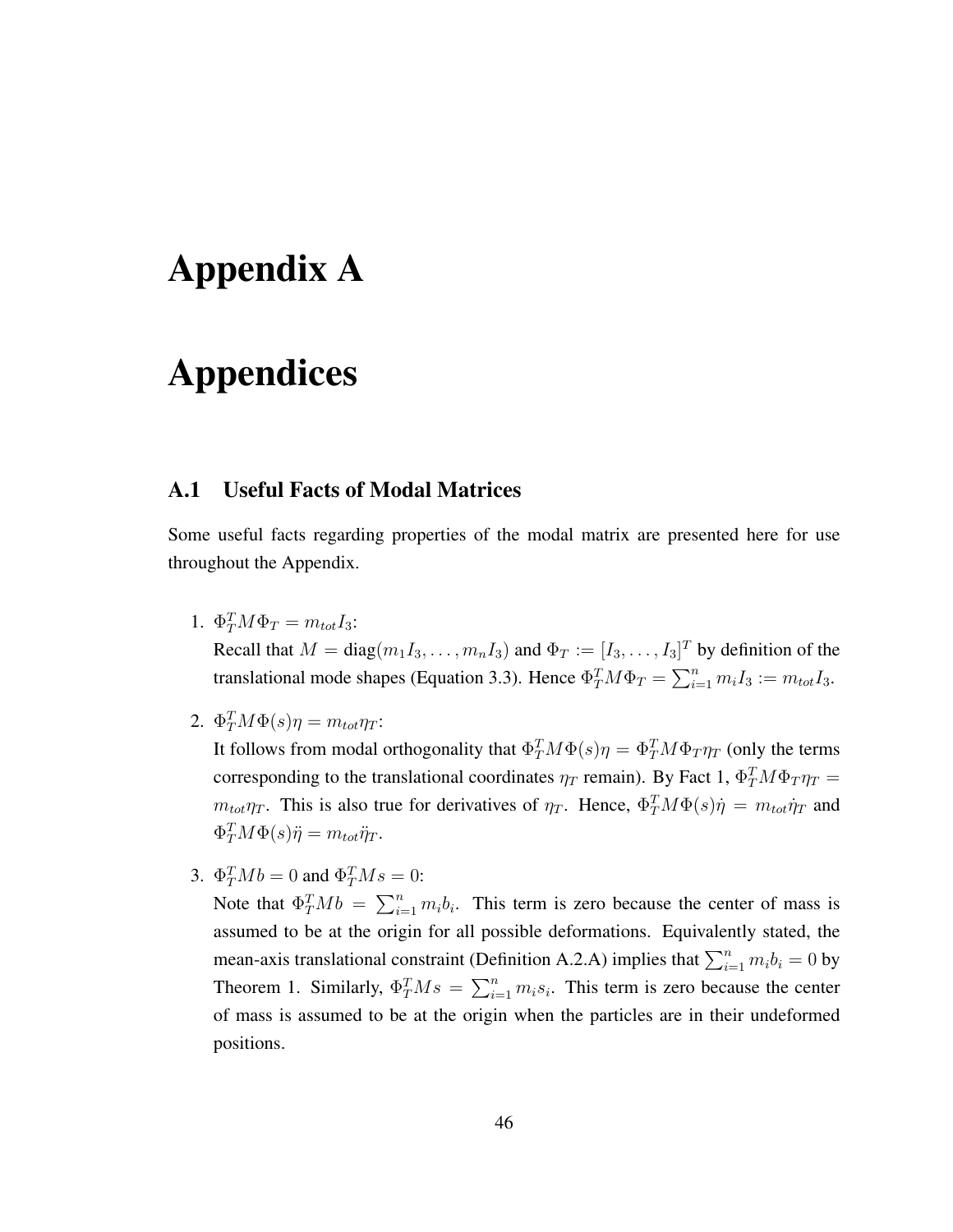4.  $s + \Phi(s)\eta = s + \delta = b$ :

The deformation  $\delta$  is described using a modal matrix computed with the undeformed shapes,  $\Phi(s)$ . Therefore,  $\delta = \Phi(s)\eta$ . Recall that  $s + \delta = b$  and hence  $s + \Phi(s)\eta = b$ .

5.  $\Phi_B(b) = \Phi_B(s) + \Phi_B(\delta)$ :

Recall that  $\Phi_R(b)^T := [b_1^{\times}, \dots, b_n^{\times}]^T$  by definition of the rotational mode shapes (Equation 3.5). Moreover,  $b_i = s_i + \delta_i$  and  $[b_1^{\times}, \ldots, b_n^{\times}]^T = [(s_1 + \delta_1)_1^{\times}, \ldots, (s_n +$  $[\delta_n]^\times]^T = [s_1^\times, \dots, s_n^\times]^T + [\delta_1^\times, \dots, \delta_n^\times]^T$ . Hence  $\Phi_R(b) = \Phi_R(s) + \Phi_R(\delta)$ .

6.  $J\omega = \sum_{i=1}^{n} m_i b_i \times (\omega \times b_i) = \Phi_R(b)^T M \Phi_R(b) \omega$  $J = \sum_{i=1}^{n} m_i (b_i^T b_i I_3 - b_i b_i^T) = \Phi_R(b)^T M \Phi_R(b)$ :

Recall that the inertia tensor can be written in several ways. Let  $[x_i, y_i, z_i]^T$  be the components of the vector  $\mathbf{b}_i$  expressed in the body frame. The inertia tensor is defined as

$$
J = \begin{bmatrix} J_{xx} & J_{xy} & J_{xz} \\ J_{yx} & J_{yy} & J_{yz} \\ J_{zx} & J_{zy} & J_{zz} \end{bmatrix} \tag{A.1}
$$

where  $J_{xx} = \sum_{i=1}^{n} m_i(y_i^2 + z_i^2)$ ,  $J_{xy} = -\sum_{i=1}^{n} m_i(x_iy_i)$ , etc. This can be written more concretely as  $J = \sum_{i=1}^{n} m_i (b_i^T b_i I_3 - b_i b_i^T)$ .

The inertia tensor J can be multiplied by the angular velocity  $\omega$  to write  $J\omega =$  $\sum_{i=1}^n m_i (|b_i|^2 \omega - (b_i \cdot \omega) b_i)$ . It follows from the vector triple product identity that this can equivalently written as  $J\omega = \sum_{i=1}^n m_i b_i \times (\omega \times b_i)$ . Finally, this term can be written in matrix form. Using the cross product property that  $(a \times b) = -(b \times a)$ , it can be seen that  $\sum_{i=1}^n m_i b_i \times (\omega \times b_i) = -\sum_{i=1}^n m_i b_i \times (b_i \times \omega)$ . This form for  $J\omega$  can be written using the modal matrices as follows:

$$
J\omega = [-b_1^{\times}, \dots, -b_n^{\times}] \begin{bmatrix} m_1 I_3 & & \\ & \ddots & \\ & & m_n I_3 \end{bmatrix} [b_1^{\times} \omega, \dots, b_n^{\times} \omega]
$$
 (A.2)

Thus it follows from Fact 5 that  $J\omega = \Phi_R(b)^T M \Phi_R(b)\omega$ . From the form of this term, it can be concluded that an additional form for the inertia tensor is  $J =$  $\Phi_R(b)^T M \Phi_R(b)$ .

Similarly,  $J\dot{\omega} = \sum_{i=1}^n m_i (|b_i|^2 \dot{\omega} - (b_i \cdot \dot{\omega}) b_i) = \sum_{i=1}^n m_i b_i \times (\dot{\omega} \times b_i).$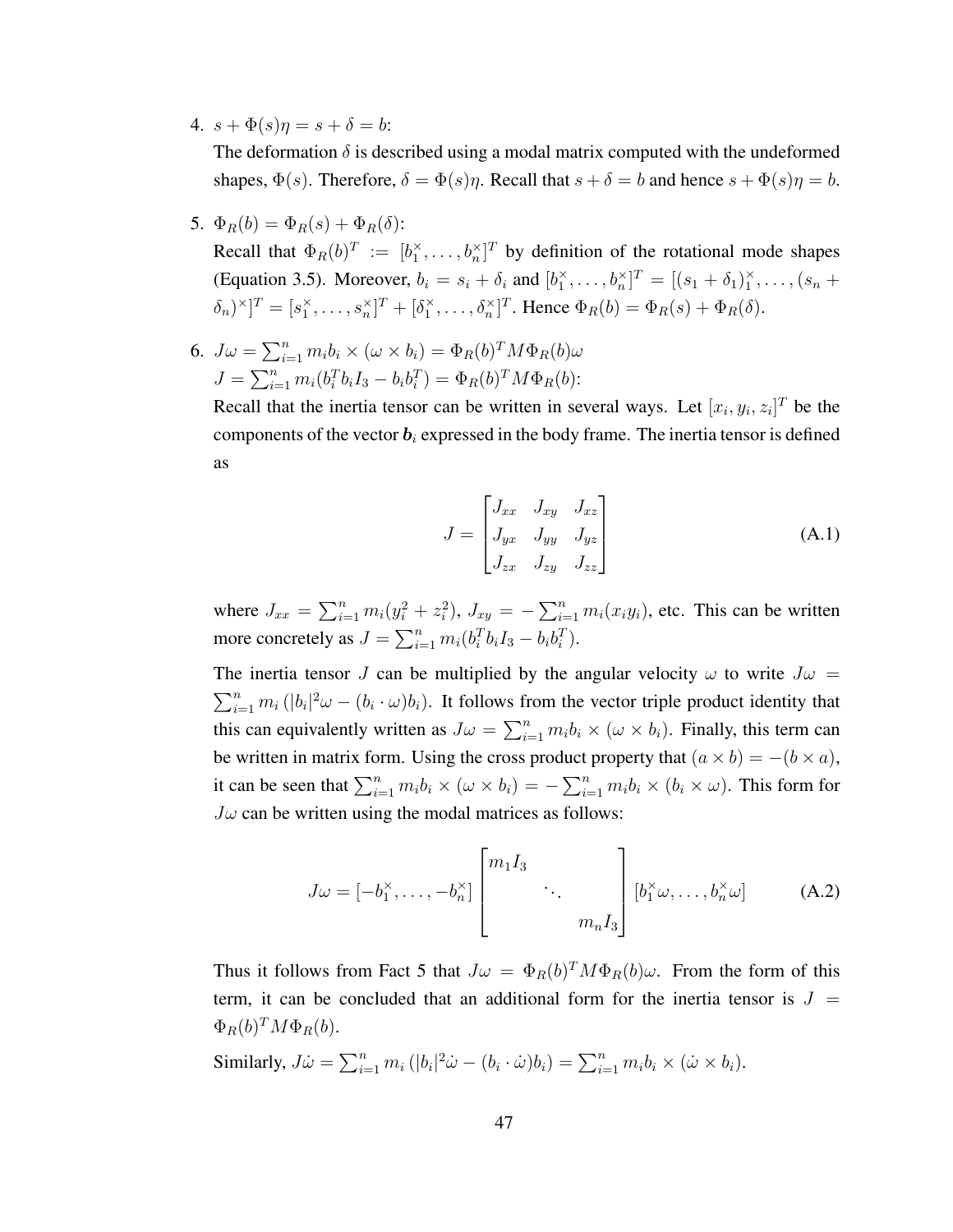7.  $J_{rig} = \Phi_R(s)^T M \Phi_R(s)$ :

From the matrix form of J given in the explanation of Fact 6, it can be concluded that substituting s for b in  $J = \Phi_R(b)^T M \Phi_R(b)$  will yield  $J_{rig} = \Phi_R(s)^T M \Phi_R(s)$ , where  $J_{rig}$  is the rigid body (or undeformed) inertia tensor.

- 8.  $J_{rig} \eta_R = \Phi_R(s)^T M \Phi(s) \dot{\eta} = \sum_{i=1}^n m_i s_i \times \dot{\delta}_i = \sum_{i=1}^n m_i s_i \times \dot{\delta}_{R,i}$ : Written in summation form,  $\Phi_R(s)^T M \Phi(s) \dot{\eta} = \sum_{i=1}^n m_i s_i \times \dot{\delta}_i$ . It follows from modal orthogonality that  $\Phi_R(s)^T M \Phi(s) \dot{\eta} = \Phi_R(s)^T M \Phi_R(s) \dot{\eta}_R$ . By Fact 7, this term is  $J_{rig} \dot{\eta}_R$ . Similarly,  $\Phi_R(s)^T M \Phi(s) \ddot{\eta} = J_{rig} \ddot{\eta}_R$ . Additionally,  $\sum_{i=1}^{n} m_i s_i \times \dot{\delta}_{R,i} = \Phi_R^T(s) M \Phi_R(s) \dot{\eta}_R$ . By Fact 7, this can be recognized as  $J_{riq}\dot{\eta}_R$ .
- 9.  $\dot{J}\omega = \sum_{i=1}^n m_i b_i \times (\omega \times \dot{\delta}_i) + \sum_{i=1}^n m_i \dot{\delta}_i \times (\omega \times b_i)$ : From Fact 6, the inertia tensor J can be written as  $J = \Phi_R(b)^T M \Phi_R(b)$ . Taking the derivative of this expression results in  $\dot{J} = \Phi_R(b)^T M \Phi_R(\dot{\delta}) + \Phi_R(\dot{\delta})^T M \Phi_R(b)$ . By the explanation for Fact 6, it can be seen that  $\dot{J}\omega = \sum_{i=1}^n m_i b_i \times (\omega \times \dot{\delta}_i) +$  $\sum_{i=1}^n m_i \dot{\delta}_i \times (\omega \times b_i).$

#### A.2 Simplification of Translational Dynamics in Mean Axes

The body-referenced equations associated with multiplication by  $\Phi_T^T$  are given Equation 3.10a and repeated below:

$$
\Phi_T^T (Ma + K\Phi(s)\eta) = \Phi_T^T F \tag{3.10a}
$$

where  $a$  is given by:

$$
a := \Phi_T \ddot{r}_B + \Phi(s)\ddot{\eta} + \dot{\Omega}^{\times}(s + \Phi(s)\eta) + \Omega^{\times}\Omega^{\times}(s + \Phi(s)\eta) + 2\Omega^{\times}\Phi(s)\dot{\eta}
$$
 (A.3)

The various terms in this ODE can be simplified as follows:

- 1.  $\Phi_T^T M \Phi_T \ddot{r}_B = m_{tot} \ddot{r}_B$ : This is true by Fact 1.
- 2.  $\Phi_T^T M \Phi(s) \ddot{\eta} = m_{tot} \ddot{\eta}_T$ : This is true by Fact 2.
- 3.  $\Phi_T^T M \dot{\Omega}^{\times} (s + \Phi(s) \eta) = m_{tot} \dot{\omega}^{\times} \eta_T$ : Recall that  $\dot{\Omega}^{\times} := \text{diag}(\dot{\omega}^{\times}, \dots, \dot{\omega}^{\times})$ . Thus  $\Phi_T^T M \dot{\Omega}^{\times}$  can be equivalently written as  $\dot{\omega}^{\times} \Phi_T^T M$ . Next,  $\Phi_T^T M s = 0$  by Fact 3.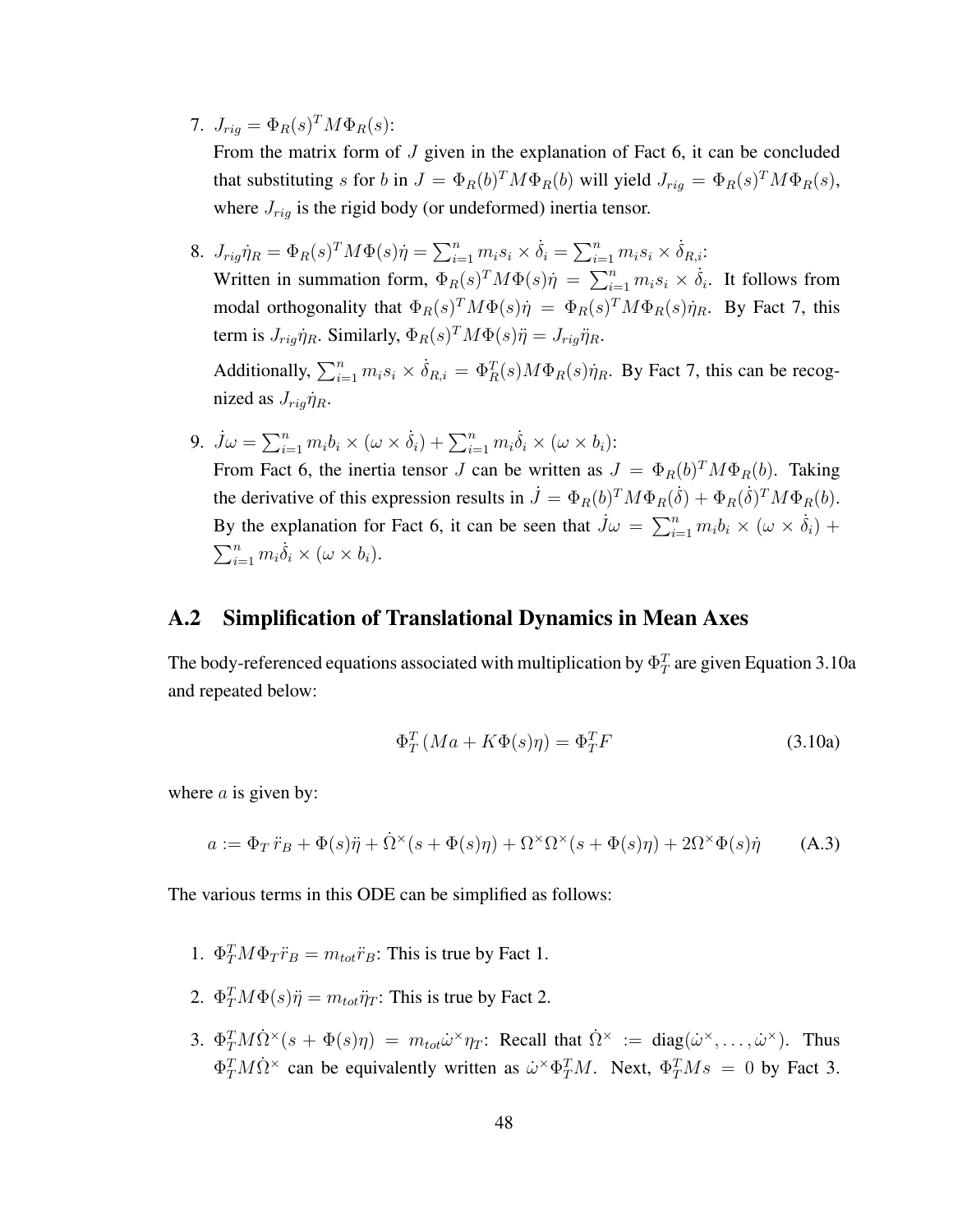Moreover,  $\Phi_T^T M \Phi(s) \eta = m_{tot} \eta_T$  by Fact 2. Combining these facts yields the desired simplification for this term.

- 4.  $\Phi_T^T M \Omega^{\times} \Omega^{\times} (s + \Phi(s) \eta) = m_{tot} \omega^{\times} \omega^{\times} \eta_T$ : Similar to the simplification of Term 3, this term can be rewritten and simplified usings Facts 2 and 3.
- 5.  $2\Phi_T^T M \Omega^{\times} \Phi(s) \dot{\eta} = 2m_{tot} \omega^{\times} \dot{\eta}_T$ : This involves similar steps to those given for the simplification of Term 3, using Facts 2 and 3.
- 6.  $\Phi_T^T K \Phi(s) \eta = 0$ : This term first simplifies to  $\Phi_T^T K \Phi_T \eta_T$  by the modal orthogonality (similar to Fact 2). Then use the fact that rigid body translations yield no restoring force to conclude that  $K\Phi_T = 0$  and this term must be zero.

7. 
$$
\Phi_T^T F = \sum_{i=1}^n F_i := F_{ext}
$$
: This follows from the structure of  $\Phi_T = [I_3, \ldots, I_3]^T$ .

Combining these simplifications finally yields the following form for the translational dynamics:

$$
m_{tot} (\ddot{r}_B + \ddot{\eta}_T + \dot{\omega}^\times \eta_T + \omega^\times \omega^\times \eta_T + 2\omega^\times \dot{\eta}_T) = F_{ext}
$$
 (A.4)

#### A.3 Simplification of Rotational Dynamics in Mean Axes

The body-referenced equations associated with multiplication by  $\Phi_R(b)^T$  are given Equation 3.10b and repeated below:

$$
\Phi_R(b)^T \left( Ma + K\Phi(s)\eta \right) = \Phi_R(b)^T F \tag{3.10b}
$$

where  $a$  is again given by:

$$
a := \Phi_T \ddot{r}_B + \Phi(s)\ddot{\eta} + \dot{\Omega}^{\times}(s + \Phi(s)\eta) + \Omega^{\times}\Omega^{\times}(s + \Phi(s)\eta) + 2\Omega^{\times}\Phi(s)\dot{\eta}
$$
 (A.5)

The various terms in this ODE can be simplified as follows:

1.  $\Phi_R(b)^T M \Phi_T \ddot{r}_B = 0$ : Recall that  $M = \text{diag}(m_1 I_3, \dots, m_n I_3)$  and  $\Phi_R(b)^T :=$  $[b_1^{\times}, \ldots, b_n^{\times}]^T$  by definition of the rotational mode shapes (Equation 3.5). Hence  $\Phi_R(b)^T M \Phi_T \ddot{r}_B = \sum_{i=1}^n m_i b_i \times \ddot{r}_B$ . This can be rewritten as  $-\ddot{r}_B \times \sum_{i=1}^n m_i b_i$ , which is zero by Fact 3.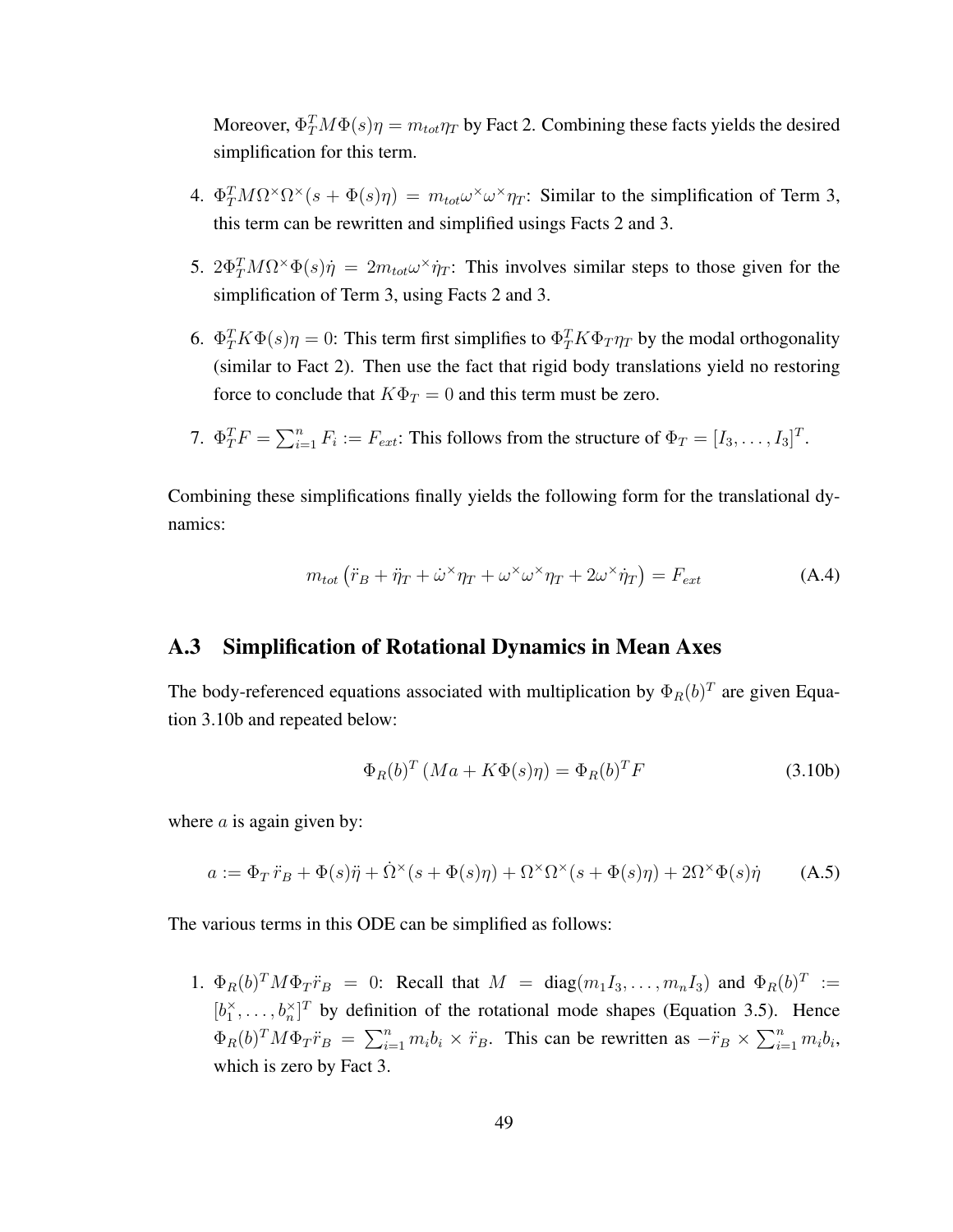- 2.  $\Phi_R(b)^T M \Phi(s) \ddot{\eta} = J_{rig} \ddot{\eta}_R + \sum_{i=1}^n m_i \delta_i \times \ddot{\delta}_i$ : By Fact 5, this term may be rewritten as  $\Phi_R(s)^T M \Phi(s) \ddot{\eta} + \Phi_R(\delta)^T M \Phi(s) \ddot{\eta}$ . By Fact 8,  $\Phi_R(s)^T M \Phi(s) \ddot{\eta} = J_{rig} \ddot{\eta}_R$ . Finally,  $\Phi_R(\delta)^T M \Phi(s) \ddot{\eta}$  can be rewritten as  $\sum_{i=1}^n m_i \delta_i \times \ddot{\delta}_i$ .
- 3.  $\Phi_R(b)^T M \dot{\Omega}^{\times} (s + \Phi(s) \eta) = J \dot{\omega}$ : By Fact 4, this term can be written as  $\Phi_R(b)^T M \dot{\Omega}^{\times} b$ . By the form of  $\dot{\Omega}^{\times}$ , this can be written as  $\sum_{i=1}^{n} m_i b_i \times (\dot{\omega} \times b_i)$ . By Fact 6, this term is equal to  $J\dot{\omega}$ .
- 4.  $\Phi_R(b)^T M \Omega^\times \Omega^\times (s + \Phi(s) \eta) = \omega \times (J\omega)$ : This term can be written as the summation  $\sum_{i=1}^n m_i b_i \times (\omega \times (\omega \times b_i))$ , which can be rewritten using the Jacobi identity<sup>1</sup> to yield  $\sum_{i=1}^n m_i [(\omega \times b_i) \times (\omega \times b_i) + \omega \times (b_i \times (\omega \times b_i))]$ . The first term in the summation is zero since a vector cross product with itself is zero. The expression may now be rewritten as  $\omega \times \sum_{i=1}^n m_i (b_i \times (\omega \times b_i))$  which, by Fact 6, is known to be  $\omega \times (J\omega)$ .
- 5.  $2\Phi_R(b)^TM\Omega^\times\Phi(s)\dot{\eta}=\dot{J}\omega+\omega\times(J_{rig}\dot{\eta}_R)+\omega\times\sum_{i=1}^nm_i\left(\delta_i\times\dot{\delta}_i\right)$ : This term can be written in summation form to show that  $2\Phi_R(b)^T M \Omega^{\times} \hat{\Phi}(s) \eta = 2\sum_{i=1}^n m_i b_i \times$  $(\omega \times \dot{\delta}_i)$ . This term can be split into two identical terms, and then one of the terms may be rewritten using the Jacobi Identity (defined previously) to yield  $\sum_{i=1}^{n} m_i b_i \times$  $(\omega \times \dot{\delta}_i) + \sum_{i=1}^n m_i b_i \times (\omega \times \dot{\delta}_i) = \sum_{i=1}^n m_i b_i \times (\omega \times \dot{\delta}_i) + \sum_{i=1}^n m_i \dot{\delta}_i \times (\omega \times \delta_i)$  $(b_i) + \omega \times \sum_{i=1}^n m_i (b_i \times \dot{\delta}_i)$ . Substituting  $s_i + \delta_i$  for  $b_i$  in the last additive term, this expression can be written as  $\sum_{i=1}^{n} m_i b_i \times (\omega \times \dot{\delta}_i) + \sum_{i=1}^{n} m_i \dot{\delta}_i \times (\omega \times b_i) + \omega \times$  $\sum_{i=1}^n m_i(s_i \times \dot{\delta}_i) + \omega \times \sum_{i=1}^n m_i(\delta_i \times \dot{\delta}_i)$ . By Facts 8 and 9, this expression can be further rewritten as  $\dot{J}\omega + \omega \times J_{rig}\dot{\eta}_R + \omega \times \sum_{i=1}^n m_i(\delta_i \times \dot{\delta}_i)$ .
- 6.  $\Phi_R(b)^T K \Phi(s) \eta = 0$ : This term represents the moment due to internal forces in the body. This term can be separated into two terms as  $\Phi_R(s)^TK\Phi(s)\eta+\Phi_R(\delta)^TK\Phi(s)\eta.$ The first term simplifies to  $\Phi_R(s)^T K \Phi_R(s) \eta_R$  by modal orthogonality. Because the rigid body rotation yields no restoring force,  $K\Phi_R = 0$  and this term must be zero. Note that the second term may be written as  $\sum_{i=1}^{n} (\delta_i \times \sum_{j=1}^{n} K_{ij} \delta_j) =$  $\sum_{i=1}^n \sum_{j=1}^n K_{ij} (\delta_i \times \delta_j)$ . If the collinearity assumption is satisfied, this expression becomes  $\sum_{i=1}^n \sum_{j \neq i}^n K_{ij} (\delta_i \times \delta_j)$ . Moreover, because  $K_{ij} = K_{ji}$  and  $(\delta_i \times \delta_j) =$  $-(\delta_j \times \delta_i)$ , this expression simplifies to zero and hence  $\Phi_R(b)^T K \Phi(s) \eta = 0$ .

Regardless of collinearity, it can be noted that the internal moment  $M_{int}$  should be zero according to first principles. As discussed prior to the presentation of Equation 2.1, the internal force on particle i due to particle j is denoted by  $F_{ij}$ . By

<sup>&</sup>lt;sup>1</sup>The Jacobi identity states that  $a \times (b \times c) = c \times (b \times a) + b \times (a \times c)$ .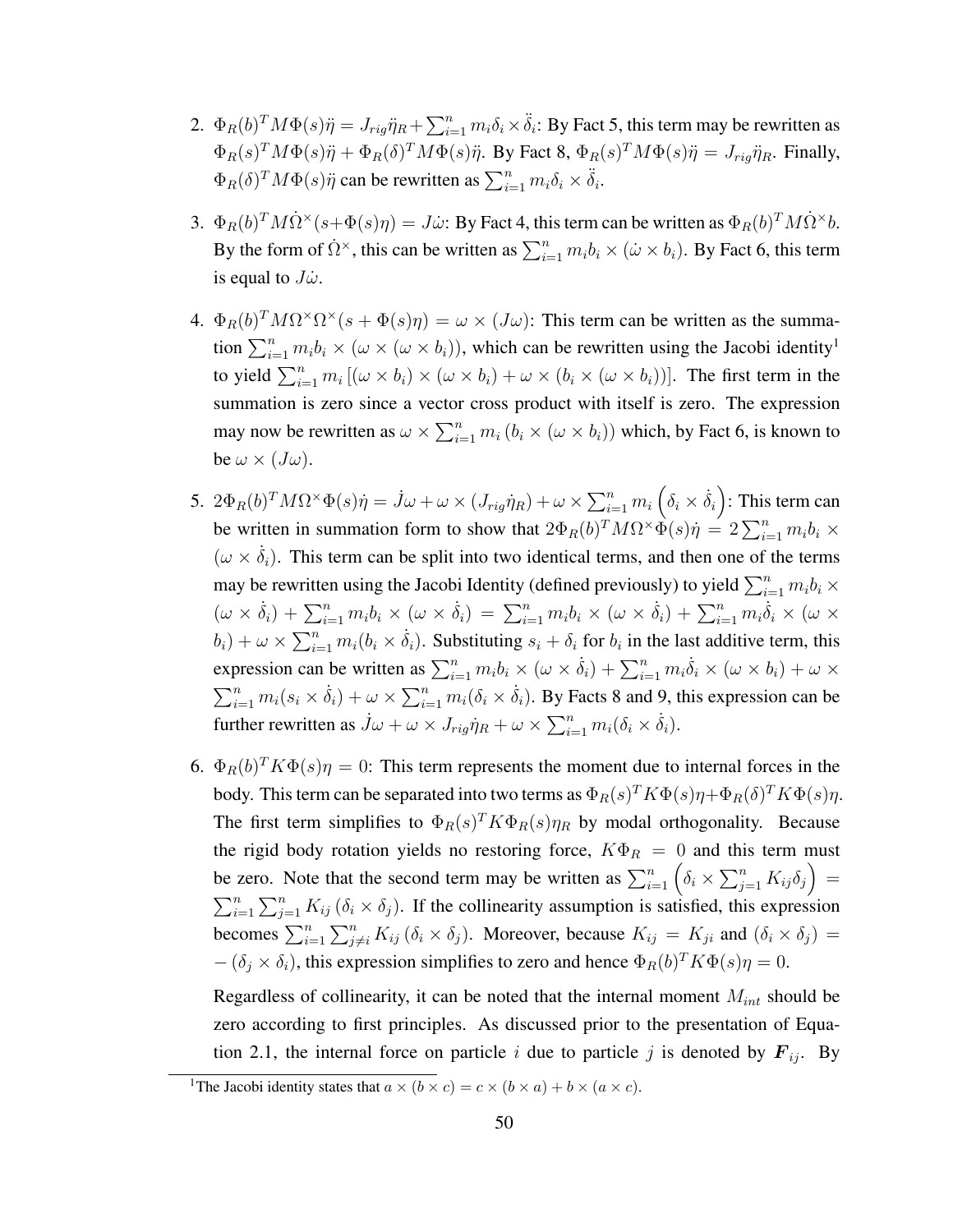Newton's Third Law, the internal forces between particles  $i$  and  $j$  are assumed to be equal and opposite:  $\mathbf{F}_{ij} = -\mathbf{F}_{ji}$ . Moreover, the internal forces are assumed to act along the line between the two particles:  $\mathbf{F}_{ij} = |\mathbf{F}_{ij}|(\mathbf{r}_j - \mathbf{r}_i)$ . Because the forces have equal magnitude and opposite direction, as well as collinearity, the moment created by  $F_{ij}$  will be exactly opposite to that created by  $F_{ji}$ . Therefore, if the model is reasonably accurate and captures this fundamental property that follows from Newton's Third Law, the net internal moment  $M_{int}$  will be zero.

Conversely, if the model results in a non-zero net internal moment, i.e.  $M_{int} \neq 0$ , then conservation of angular momentum will be violated. A non-zero internal moment will result in a non-zero rate of change of angular momentum, even if no moment is generated by outside forces. Hence the system will not satisfy conservation of angular momentum.

In reality, however, if collinearity is not satisfied then a non-zero internal moment may exist due to modeling errors. For completeness, therefore, a non-zero net internal moment may be considered in the form of  $\Phi_R(\delta)^T K \Phi(s) \eta = -M_{int}$ . If the internal moment is retained, it must be added to the forcing of the mean-axis rotational dynamics in Equation 2.29.

7.  $\Phi_R(b)^T F = \sum_{i=1}^n M_i := M_{ext}$ : This follows from the structure of  $\Phi_R(b)^T :=$  $\left[b_1^{\times}, \ldots, b_n^{\times}\right]$ . Note that  $M_{ext}$  is the total moment due to external forces and does not account for any net internal moment. Hence  $\Phi_R(b)^T F = \sum_i b_i \times F_i$  and this term is equal to  $M_{ext} := \sum_i M_i$  as claimed.

#### A.4 Internal Angular Momentum and its Derivative in Mean Axes

In component form, the internal angular momentum in the mean-axis reference frame is:

$$
H_{int} = \sum_{i=1}^{n} m_i b_i \times \dot{\delta}_i
$$
 (A.6)

Using Fact 4 and 8, the expression for internal angular momentum in the mean axes becomes:

$$
H_{int} = J_{rig} \dot{\eta}_R + \sum_{i=1}^n m_i \delta_i \times \dot{\delta}_i
$$
 (A.7)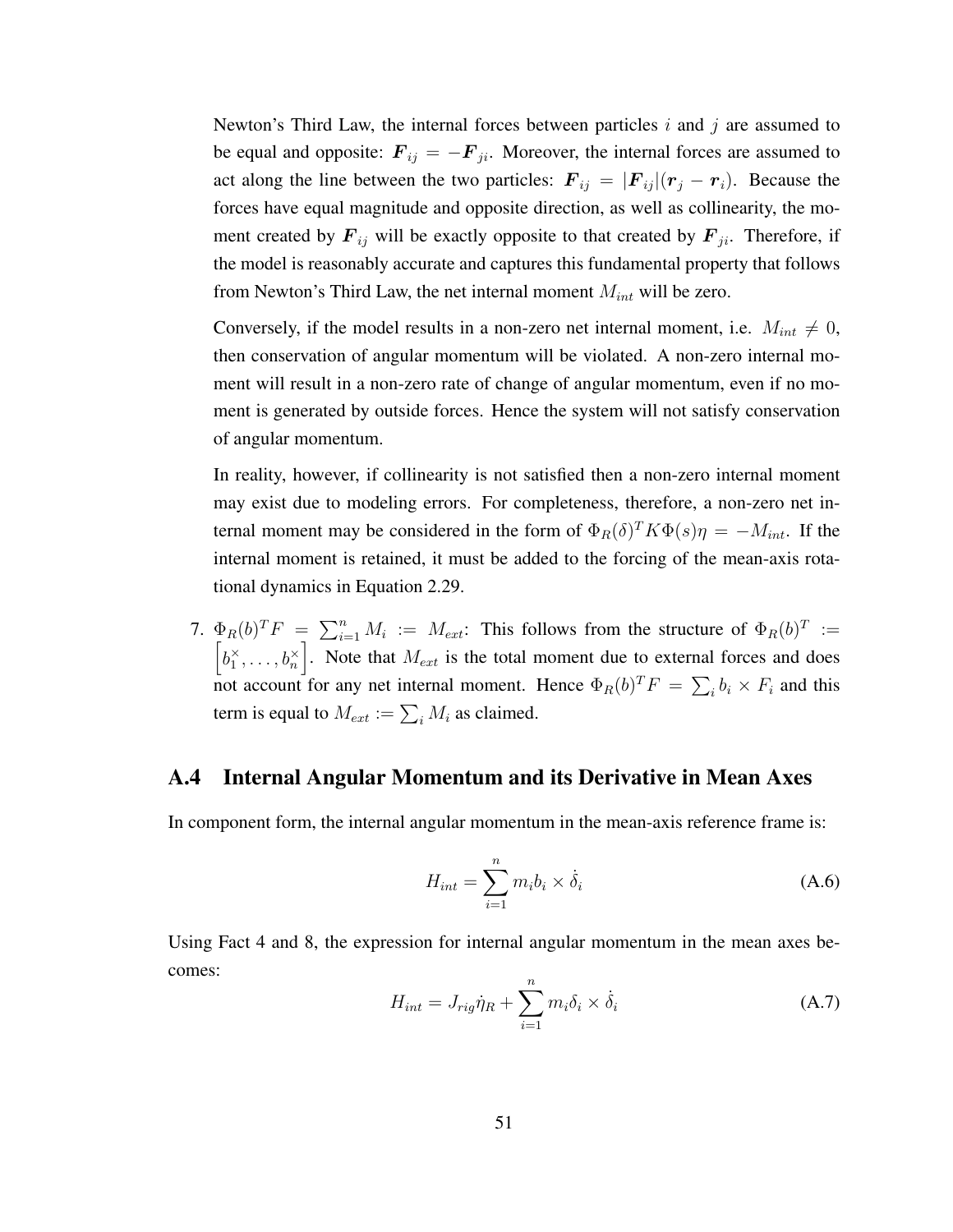Applying the transport theorem, the rate of change of the internal angular momentum is:

$$
\dot{H}_{int} = J_{rig}\ddot{\eta}_R + \omega \times (J_{rig}\dot{\eta}_R) + \sum_{i=1}^n \delta_i \times m_i \ddot{\delta}_i + \omega \times \sum_{i=1}^n \left(\delta_i \times m_i \dot{\delta}_i\right) \tag{A.8}
$$

#### A.5 Simplification of Elastic Dynamics in Mean Axes

The body-referenced equations associated with multiplication by  $\Phi_E^T$  are given Equation 3.10c and repeated below:

$$
\Phi_E^T (Ma + K\Phi(s)\eta) = \Phi_E^T F \tag{3.10c}
$$

where  $a$  is again given by:

$$
a := \Phi_T \ddot{r}_B + \Phi(s)\ddot{\eta} + \dot{\Omega}^{\times}(s + \Phi(s)\eta) + \Omega^{\times}\Omega^{\times}(s + \Phi(s)\eta) + 2\Omega^{\times}\Phi(s)\dot{\eta}
$$
 (A.9)

Before simplifying the terms of the elastic dynamics, a useful property that follows from collinearity of elastic deformation will be derived. Recall that collinearity implies  $\sum_{i=1}^{n} m_i \delta_{E,i} \times \dot{\delta}_{E,i} = 0$ . To proceed the following new notation is needed:

$$
\delta_E^{\times}(\eta_E) = \begin{bmatrix} -\delta_{E,1}^{\times} \\ \vdots \\ -\delta_{E,n}^{\times} \end{bmatrix}
$$
 (A.10)

where the superscript  $\times$  indicates the skew symmetric matrix corresponding to the cross product.  $(\eta_E)$  is included here to emphasize that  $\delta_E^{\times}$  $\sum_{E}^{\times}$  is a function of the elastic modal coordinates, but it will subsequently be dropped. Now the collinearity expression can be rewritten in modal form as  $\delta_E^{\times T}$  $E_E^{\times T}(\eta_E) M \Phi_E \dot{\eta}_E = 0$ . This equality must hold for all possible solutions  $\eta_E(t)$  and  $\dot{\eta}_E(t)$ . In particular, it must hold for all possible initial conditions  $\eta_E(0)$  and  $\dot{\eta}_E(0)$ . These initial conditions can be specified independently and hence it must be true that:

$$
\delta_E^{\times T} M \Phi_E = 0 \tag{A.11}
$$

It can similarly be shown that

$$
\dot{\delta}_E^{\times T} M \Phi_E = 0 \tag{A.12}
$$

The various terms in the ODE 3.10c can now be simplified as follows: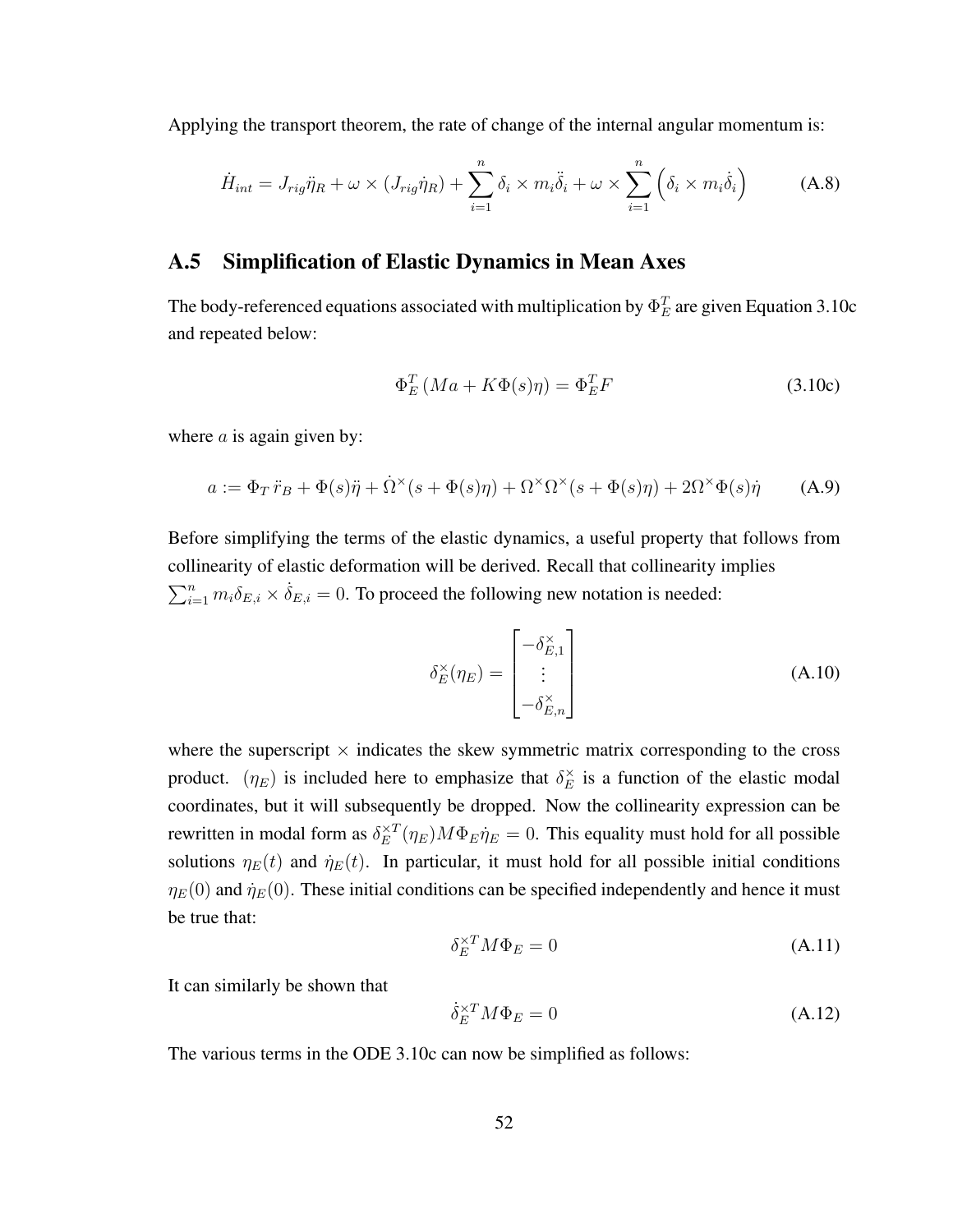- 1.  $\Phi_E^T M \Phi_T \ddot{r}_B = 0$ : Recall that the mode shapes are orthogonal through the mass matrix. By definition, this means that  $\Phi_E^T M \Phi_T = 0$ .
- 2.  $\Phi_E^T M \Phi(s) \ddot{\eta} = \mathcal{M}_E \ddot{\eta}_E$ : Modal orthogonality through the mass matrix implies that  $\Phi_E^T M \Phi(s) \ddot{\eta} = \Phi_E^T M \Phi_E \ddot{\eta}_E$ . Moreover,  $\Phi_E^T M \Phi_E := \mathcal{M}_E$  where  $\mathcal{M}_E$  is the generalized mass matrix associated with the elastic modal coordinates.
- 3.  $\Phi_E^T M \dot{\Omega}^{\times} (s + \Phi(s)\eta) = 0$ : This expression can be rewritten as  $\Phi_E^T M \dot{\Omega}^{\times} s +$  $\Phi_E^T M \dot{\Omega}^{\times} \Phi(s) \eta$ . Due to the form of  $\dot{\Omega}^{\times}$ , the first term can be written as  $\Phi_E^T M\left[s_1^\times \dots s_n^\times \right]^T \dot\omega = \Phi_E^T M \Phi_R(s) \dot\omega.$  From modal orthogonality,  $\Phi_E^T M \Phi_R(s) = 0,$ and hence the first time is eliminated. The second term is simplified if collinearity is assumed and  $\eta_R = 0$  (which requires the additional assumption that  $M_{int} = 0$  as described in Theorem 4). Under the assumption that  $\eta_R = 0$ , the second term becomes  $\Phi_E^T M \dot{\Omega}^* \Phi_E \eta_E$ . This can be written as  $\Phi_E^T M \delta_E^* \dot{\omega}$ . It follows from equation A.11 that  $\Phi_E^T M \delta_E^{\times \omega} = \delta_E^{\times T} M \Phi_E = 0$ , and hence the second term is also eliminated.
- 4.  $\Phi_E^T M \Omega^\times \Omega^\times (s + \Phi(s) \eta) = \Phi_E^T M \Omega^\times \Omega^\times (s + \Phi_E \eta_E)$ : This term simplifies slightly under the assumption that  $\eta_R = 0$ .  $\Phi(s)\eta$  becomes  $\Phi_E \eta_E$ .
- 5.  $2\Phi_E^T M \Omega^{\times} \Phi(s) \dot{\eta} = 0$ : Under the assumption that  $\eta_R = 0$ , the expression becomes  $2\Phi_E^T M \Omega^\times \Phi_E \eta_E$ . Due to the form of  $\Omega^\times$ , the expression can be written as  $2\Phi_E^T M \dot{\delta}_E^\times \omega$ . From equation A.12,  $\Phi_E^T M \dot{\delta}_E^{\times} = 0$  and the term is eliminated.
- 6.  $\Phi_E^T K \Phi(s) \eta = \mathcal{K}_E \eta_E$ : This term represents the restoring modal forces due to the stiffness in the body. Due to modal orthogonality,  $\Phi_E^T K \Phi(s) \eta = \Phi_E^T K \Phi_E \eta_E$ . Moreover,  $\Phi_E^T K \Phi_E := \mathcal{K}_E$  where  $\mathcal{K}_E$  is the generalized stiffness matrix associated with the elastic modal coordinates.
- 7.  $\Phi_E^T F := \mathcal{F}_E$ : This term is defined as the elastic modal forcing  $\mathcal{F}_E$ .

#### A.6 Three Mass Example Supplementary Material

#### A.6.1 Numerical Values for the Three Mass Structure

Specific numerical values for the structure that makes up the simplified aircraft in the three mass example are: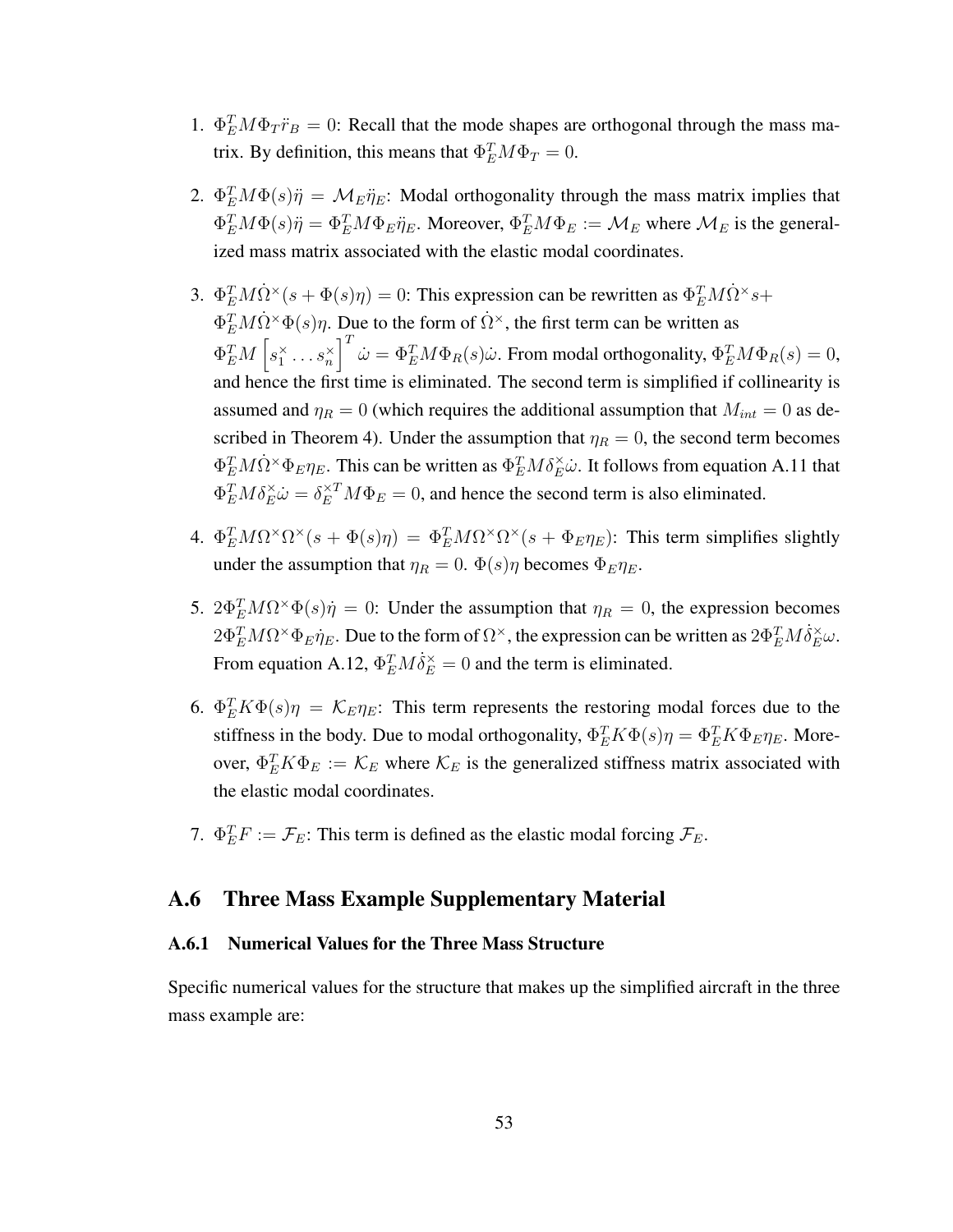| m <sub>f</sub> | $5 \text{ kg}$ |
|----------------|----------------|
| $m_w$          | $2 \text{ kg}$ |
|                | l m            |
| k              | 692.9 Nm/rad   |

Table A.1: Numerical Values for the Three Mass Structure

#### A.6.2 Linearized Stiffness

In order to use linear equations to describe the deformation of the three mass example, the stiffness matrix must be calculated. The textbook technique involves taking partial derivatives of the elastic potential energy with respect to the motion of each particle, but an alternate approach is given here. Recall from Equation 4.6 that  $\theta \approx \frac{z'_a - 2z'_b + z'_c}{l}$ . This equation can be used to write theta in matrix form as:

$$
\theta \approx \frac{1}{l} \begin{bmatrix} 1 & -2 & 1 \end{bmatrix} z'
$$
 (A.13)

where  $z' = \begin{bmatrix} z'_a & z'_b & z'_c \end{bmatrix}^T$ . Note also that the potential energy due to deformation may be written as:

$$
V = \theta^T k \theta \approx (z')^T K z' \tag{A.14}
$$

where  $V$  is the potential energy,  $k$  is the bending stiffness, and  $K$  is the linearized stiffness matrix. Note that  $\theta$  is unaffected by the transpose since it is a scalar. Substituting Equation A.13 for  $\theta$  in Equation A.14, it can be shown that:

$$
(z')^T \frac{k}{l^2} \begin{bmatrix} 1 \\ -2 \\ 1 \end{bmatrix} \begin{bmatrix} 1 & -2 & 1 \end{bmatrix} z' = (z')^T K z'
$$
 (A.15)

From this equation, it can be concluded that:

$$
K = \frac{k}{l^2} \begin{bmatrix} 1 \\ -2 \\ 1 \end{bmatrix} \begin{bmatrix} 1 & -2 & 1 \end{bmatrix} = \frac{k}{l^2} \begin{bmatrix} 1 & -2 & 1 \\ -2 & 4 & -2 \\ 1 & -2 & 1 \end{bmatrix}
$$
 (A.16)